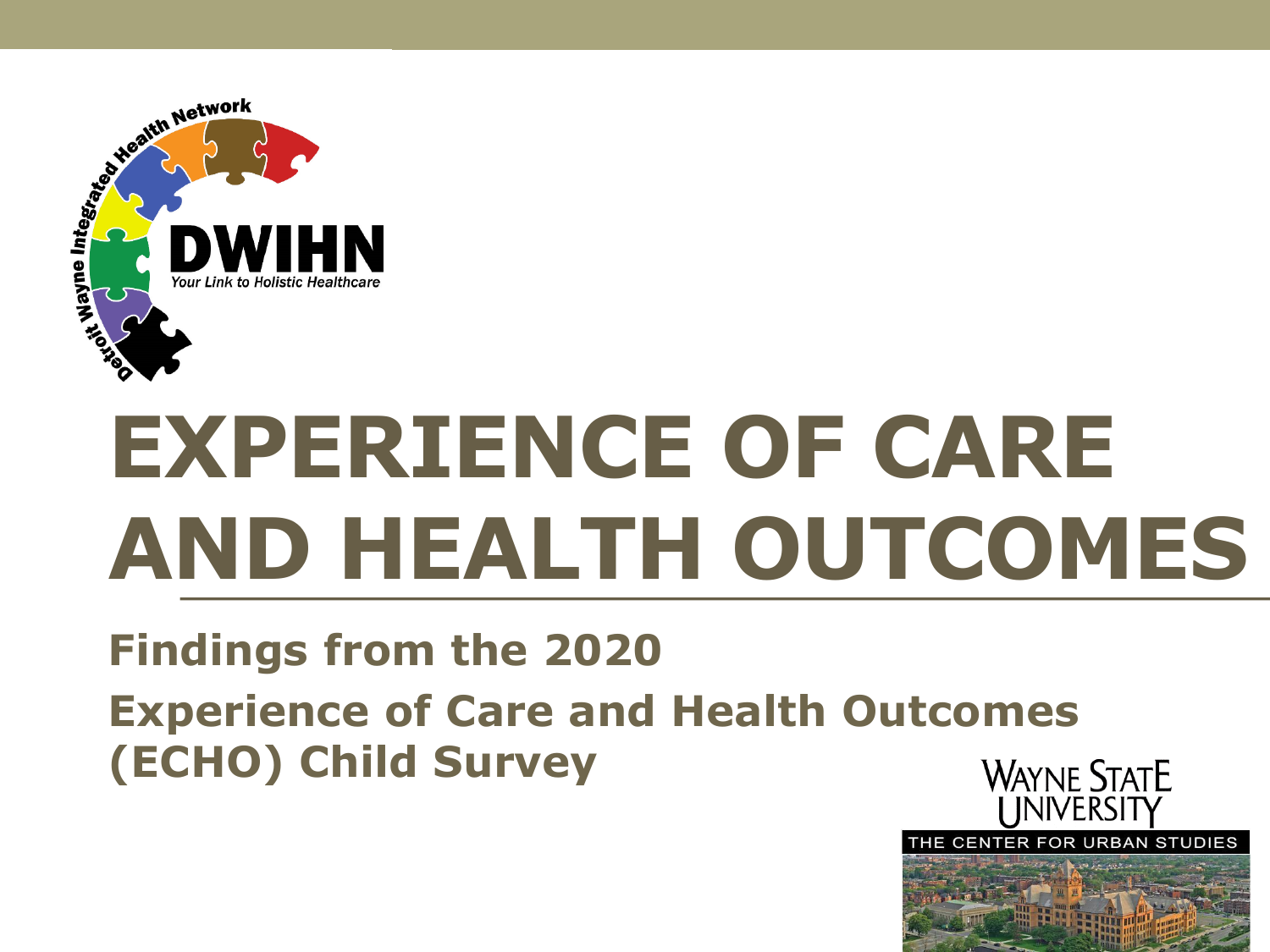## **Table of Contents**

| <b>Content</b>                                           | <b>Slide</b>   |
|----------------------------------------------------------|----------------|
| <b>Summary</b>                                           |                |
| Overview                                                 | $\overline{3}$ |
| Methodology                                              | 4              |
| <b>Survey Highlights</b>                                 | <u>6</u>       |
| Sample and Respondent Profile                            | $\overline{Z}$ |
| <b>Respondent Demographics</b>                           | <u>10</u>      |
| <b>ECHO Child Scorecard</b>                              | <b>18</b>      |
| <b>Highlights from Statistical Significance Testing</b>  | 21             |
| Opportunities                                            | 30             |
|                                                          |                |
| <b>Detailed Findings</b>                                 |                |
| <b>ECHO Child Scorecard Measures</b>                     | <u>31</u>      |
| <b>Statistically Significant Differences by Subgroup</b> | 54             |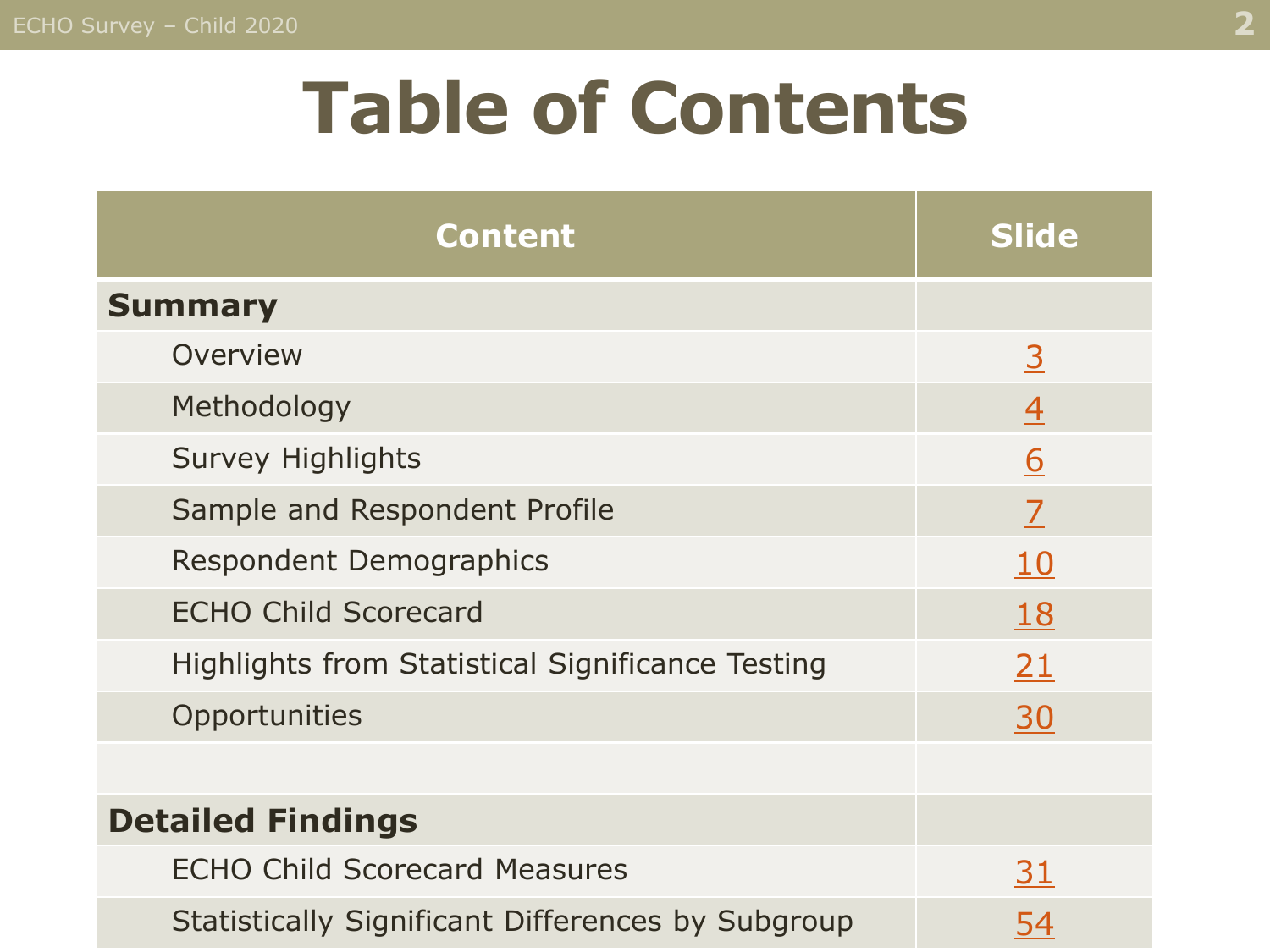## **Overview**

<span id="page-2-0"></span>Per the request of the Detroit Wayne Integrated Health Network (DWIHN), the Wayne State Center for Urban Studies (Center), conducted the ECHO (Experience of Care & Health Outcomes) Child Survey\* with parents/guardians of its minor-aged members.

- The purpose was to assess the experiences of families whose children who have received mental health or substance use disorder services through DWIHN in the previous 12 months.
- The Center deployed the most current version, 3.0, for managed behavioral healthcare organizations (MBHOs).

\* The Survey was developed by the CAHPS (Consumer Assessment of Healthcare Providers and Systems) team at AHRQ (Agency for Healthcare Research and Quality) within the U.S. Department of Health & [Human Services. More information available at https://www.ahrq.gov/cahps/surveys](https://www.ahrq.gov/cahps/surveys-guidance/echo/index.html)guidance/echo/index.html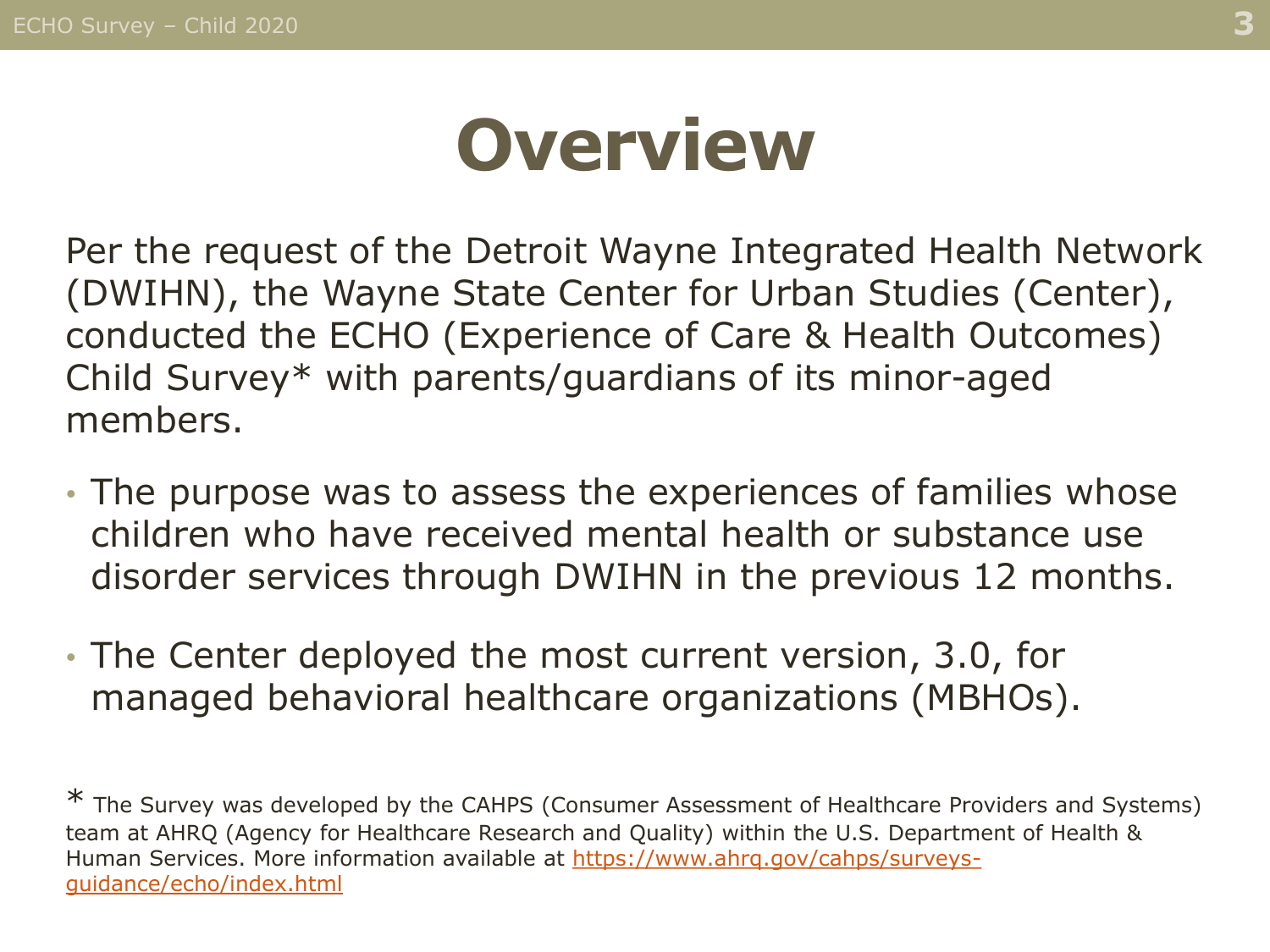## **Methodology**

- <span id="page-3-0"></span>• DWIHN provided the Center with 7,087 members, out of the approximately 17,000 children receiving services.
- The survey was administered via three modes:
	- 1. The Center mailed a paper survey.
	- 2. A link to the web version was included with the mailed invitation.
	- 3. One week after the paper survey was sent, staff from the Center's Computer Aided Telephone Interviewing (CATI) lab began calling parents/guardians and asking them to complete the survey over the phone.
		- Trained and supervised interviewers made calls to potential respondents weekdays, evenings, and weekends.
- Respondents received a \$5 CVS gift and a chance to be randomly selected to receive one of 93 higher value cards (ninety \$25 cards and one each of \$100, \$250, and \$500 cards).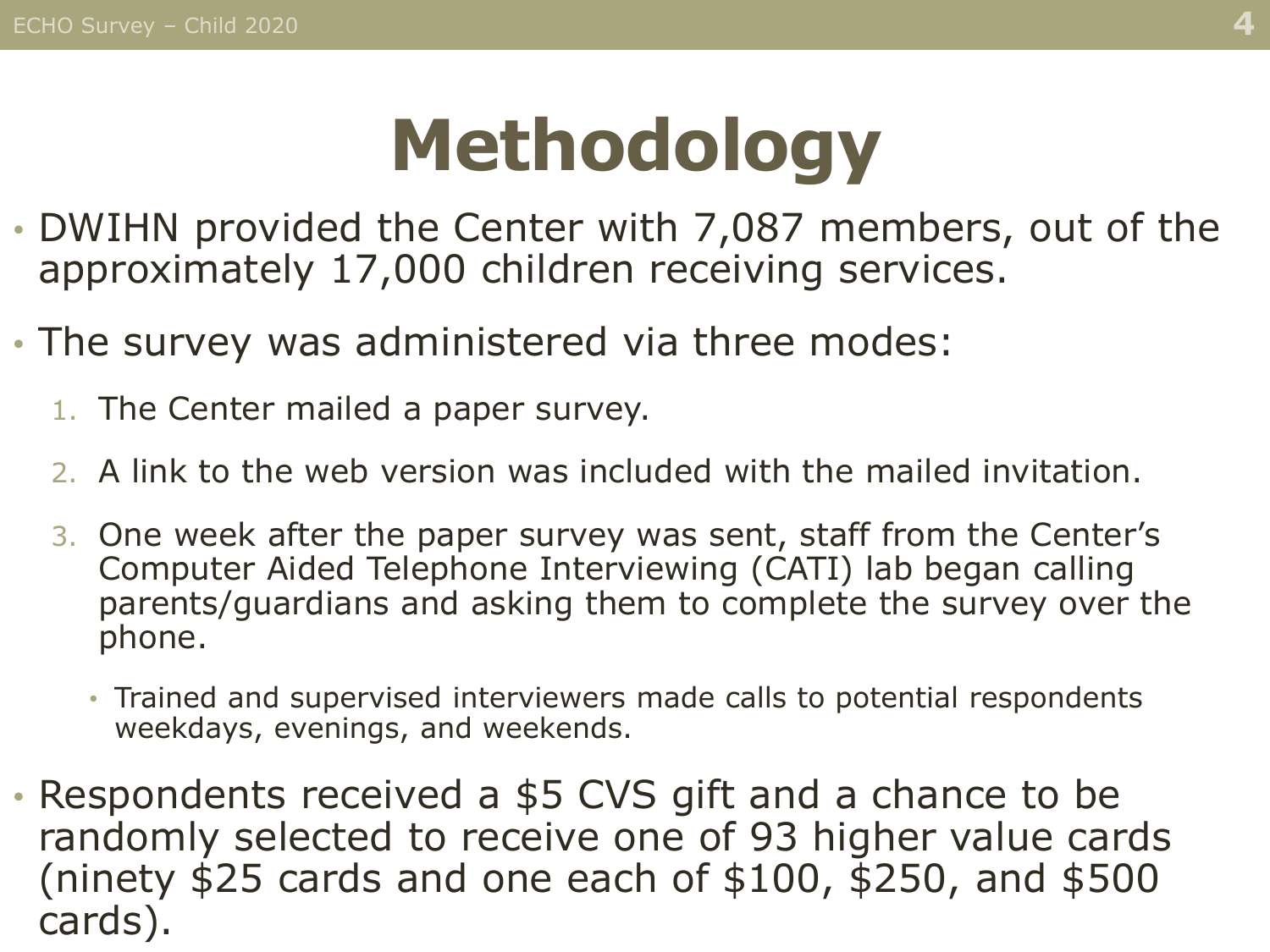# **Methodology** *(cont.)*

- While CAHPS does not provide guidance on ECHO Reporting Measures for the Child Survey, the Center created a "score card" based on the Adult Reporting Measures:
	- 11 single item measures
		- ─ Each score indicates the percentage of respondents who selected the most positive category for a given item.
	- 5 composite measures
		- ─ Each of these is an average of the scores of a number of single items.
	- 1 global rating of counseling and treatment
	- Each of the measures is explained in the Detailed Findings: ECHO Reporting Measures section *(beginning on slide 31)*.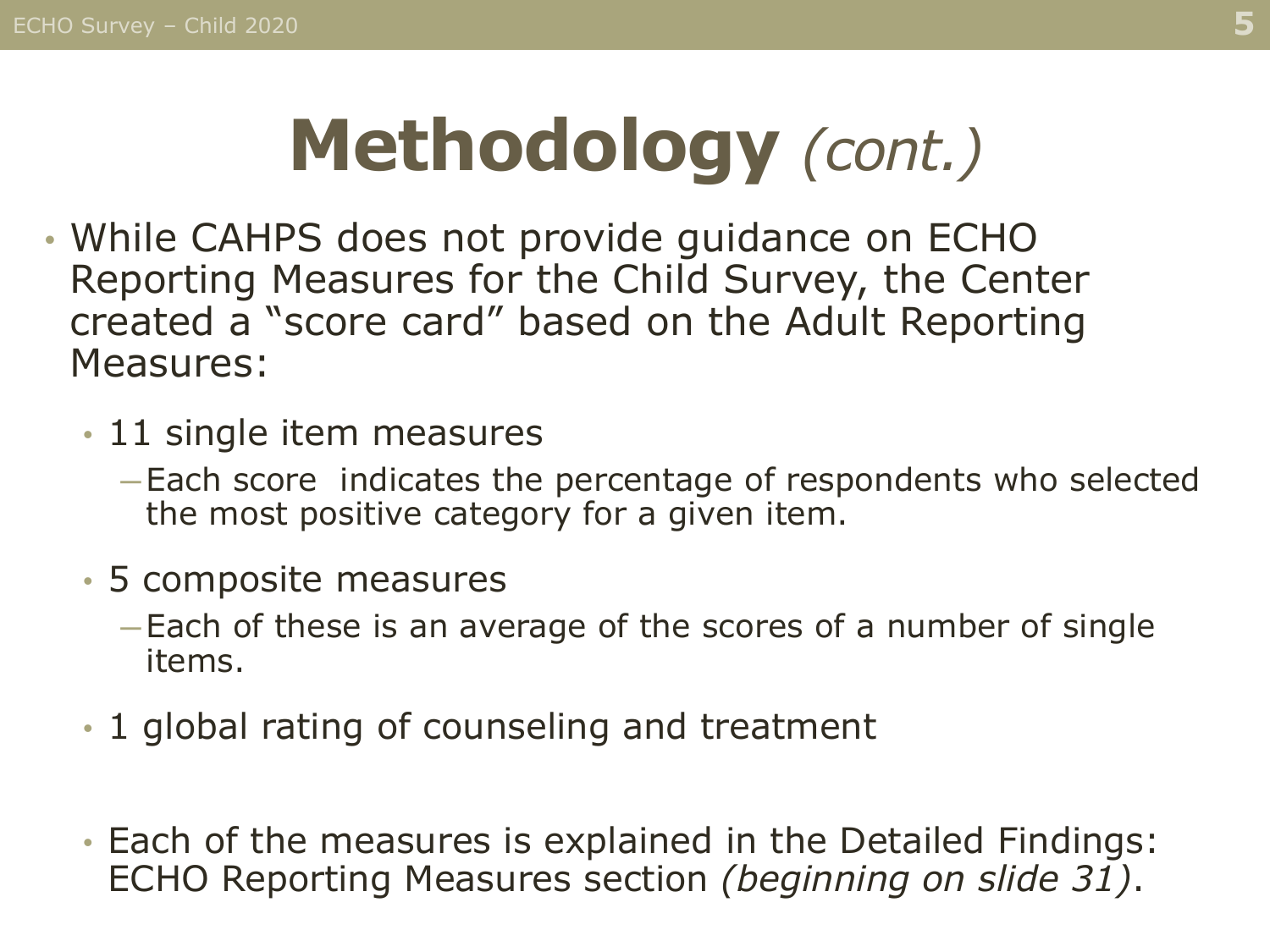# **Survey Highlights**

- <span id="page-5-0"></span>• 1,532 parents/guardians of DWIHN members responded to the survey.
- 1,123 reported receiving services in the past year.
- Respondents were less likely to have a primary disability designation of severe mental illness (64%), compared to the sample (60%) and more likely to have a developmental disability (39%) than the sample (35%). A higher percentage of respondents' children were receiving autism services (27%), compared to the sample (23%).
- DWIHN scored well on several of measures, notably parents/guardians reporting receiving information on patient rights (95%), confidence in the privacy of their information (93%), and completely discussing the goals of their child's treatment (93%).
- There were four measures with scores of less than 50%:
	- 1. Perceived improvement (25%);
	- 2. Getting treatment quickly (42%);
	- 3. Overall rating of counseling and treatment (49%); and
	- 4. Amount helped (49%).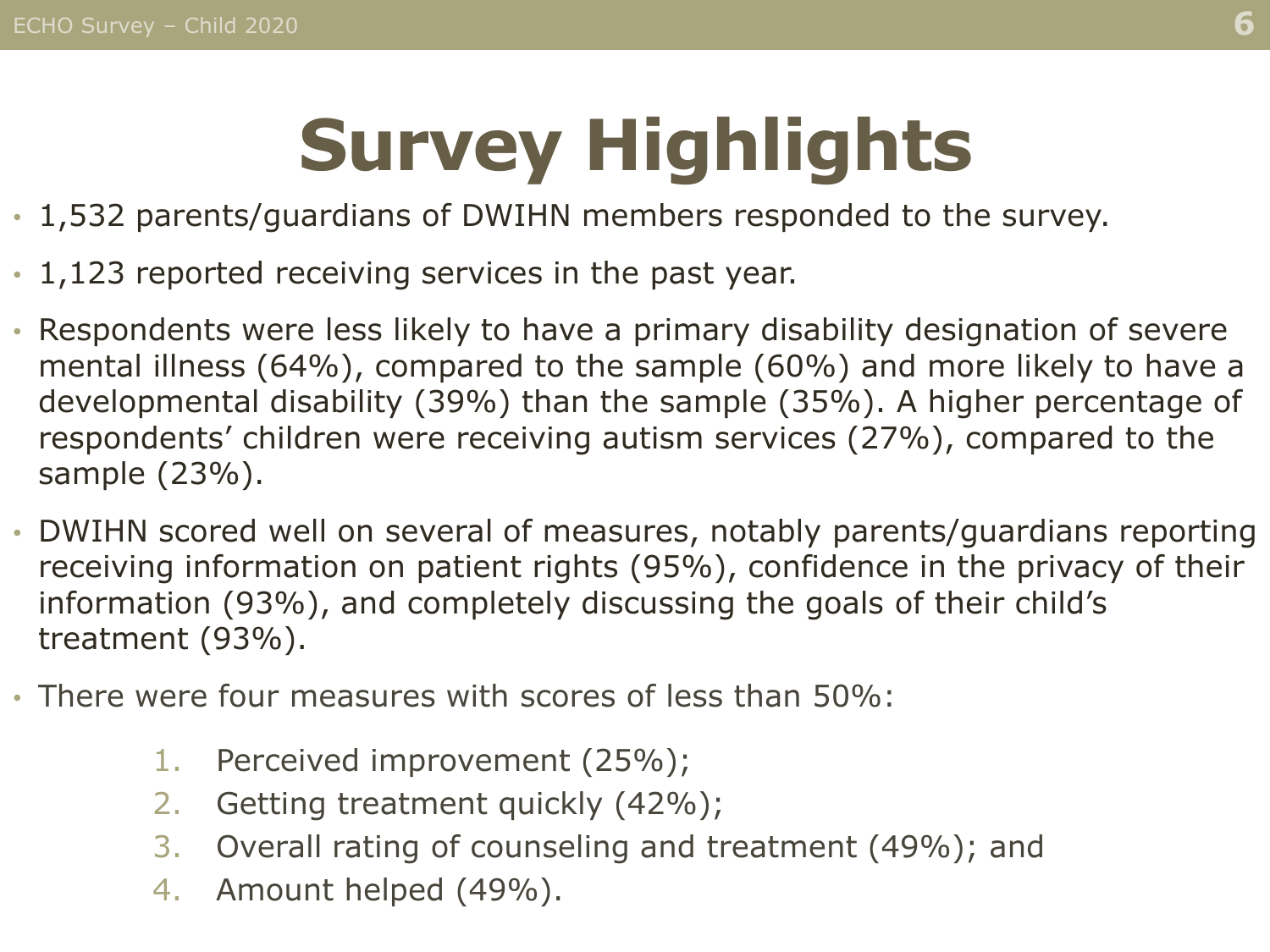## **Sample Profile**

<span id="page-6-0"></span>• DWIHN provided the Center with 7,087 members, out of the approximately 17,000 members younger than 18 receiving services. DWIHN randomly selected 6,000 and then any children receiving autism services who were not already in the sample were added to it.

| <b>Characteristic</b>                                                        | <b>Number</b> | <b>Percentage</b> |
|------------------------------------------------------------------------------|---------------|-------------------|
| <b>Primary Disability Designation:</b><br><b>Severe Emotional Disability</b> | 4,552         | 64.4%             |
| Primary Disability Designation:<br><b>Developmental Disability</b>           | 2,485         | 35.1%             |
| <b>Receiving Autism Services</b>                                             | 1,645         | 23.2%             |
| No Valid Address                                                             | 447           | $6.3\%$           |
| At Least One non-Valid Phone Number                                          | 590           | 8.3%              |

*Note*: in many cases, the Center does not have information on every member. All percentages reflect percentage of the total number for whom we have information.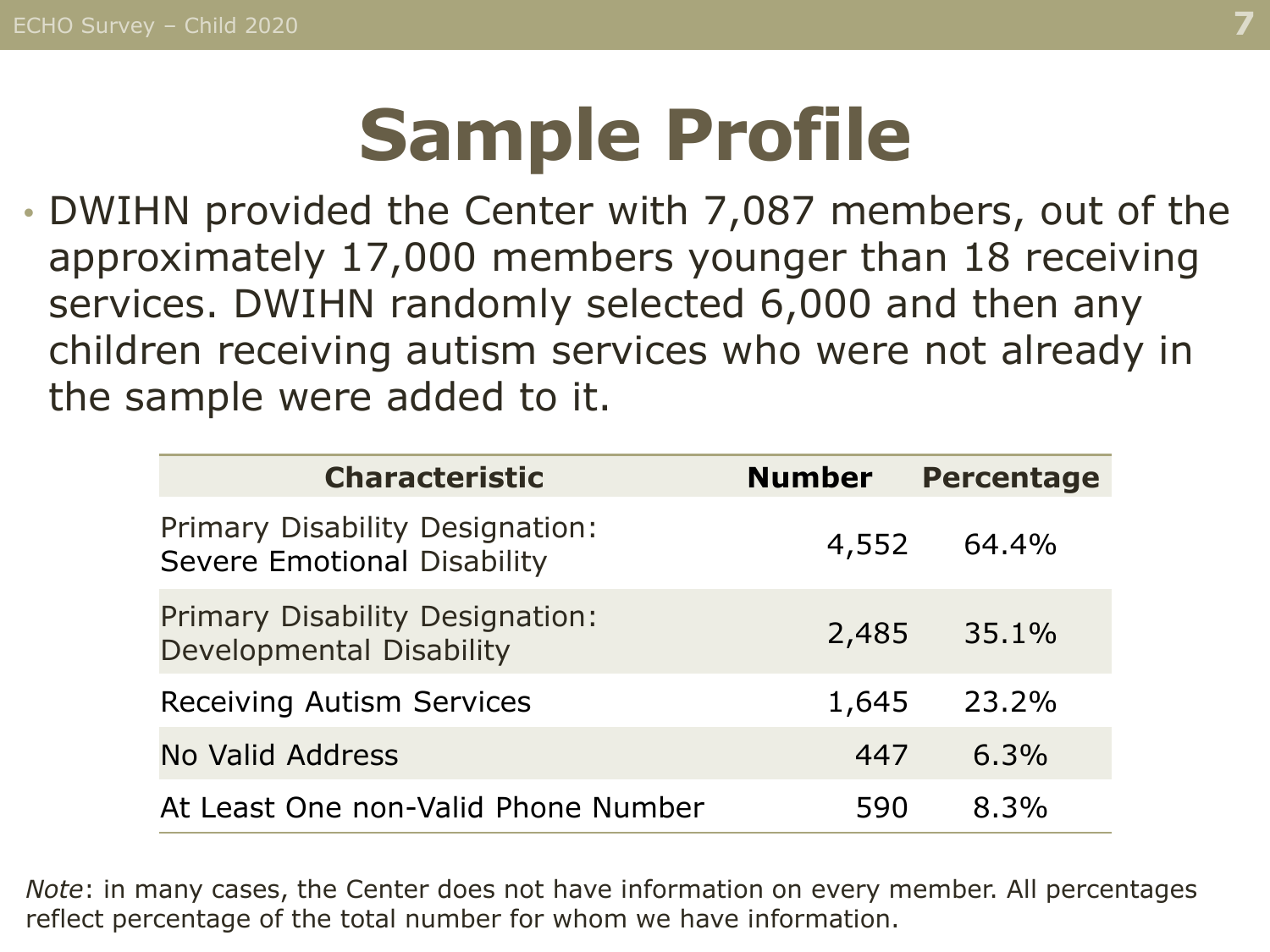## **Survey Response**

- Overall, **1,532** *responded* to the survey, well over the targeted 600 targeted.
- 1,123 (over 3/4 of respondents) reported their children had received counseling, treatment, or medicine in the last 12 months  $(77.3\%$ , N=1,453).

| <b>Respondents</b> |       |               |  |
|--------------------|-------|---------------|--|
| Mode               | N     | $\frac{O}{O}$ |  |
| <b>CATI</b>        | 994   | 64.9%         |  |
| Mail               | 473   | 30.9%         |  |
| Web                | 65    | 3.3%          |  |
| <b>Total</b>       | 1,532 | <b>100%</b>   |  |

*Note*: Respondents had the option to skip survey questions. For each question, *N,* the total number of responses, is also reported.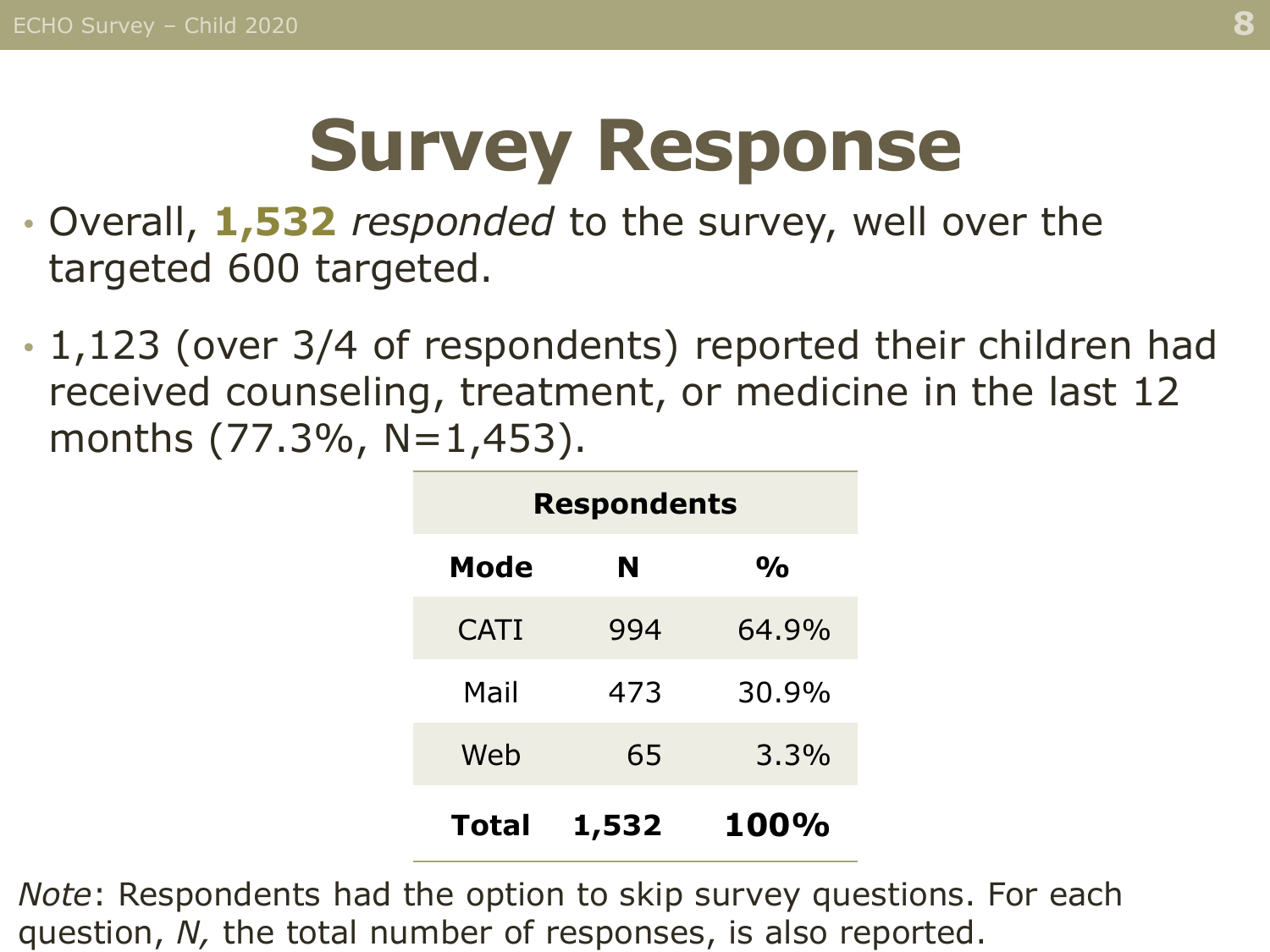## **Respondent Profile**

Compared to the overall sample, the 1,505 respondents who *completed* the survey were:

- More likely to have a primary disability designation of developmental disability than severe emotional disability; and
- More likely to be receiving autism services.

Members in the sample were served by 34 Clinically Responsible Service Providers (CRSPs) . The respondent pool was served by 28 of those CRSPs. The CRSPs not represented in respondent pool only had three or fewer clients in the sample.

| <b>Characteristic</b>                                                        | <b>SAMPLE</b> |                          |               | <b>RESPONDENTS</b> |
|------------------------------------------------------------------------------|---------------|--------------------------|---------------|--------------------|
|                                                                              |               | <b>Number Percentage</b> | <b>Number</b> | <b>Percentage</b>  |
| <b>Primary Disability Designation:</b><br><b>Severe Emotional Disability</b> | 4,552         | 64.4%                    | 907           | 60.3%              |
| Primary Disability Designation:<br>Developmental Disability                  | 2,485         | 35.1%                    | 594           | 39.5%              |
| <b>Receiving Autism Services</b>                                             | 1645          | $23.2\%$                 | 400           | 26.6%              |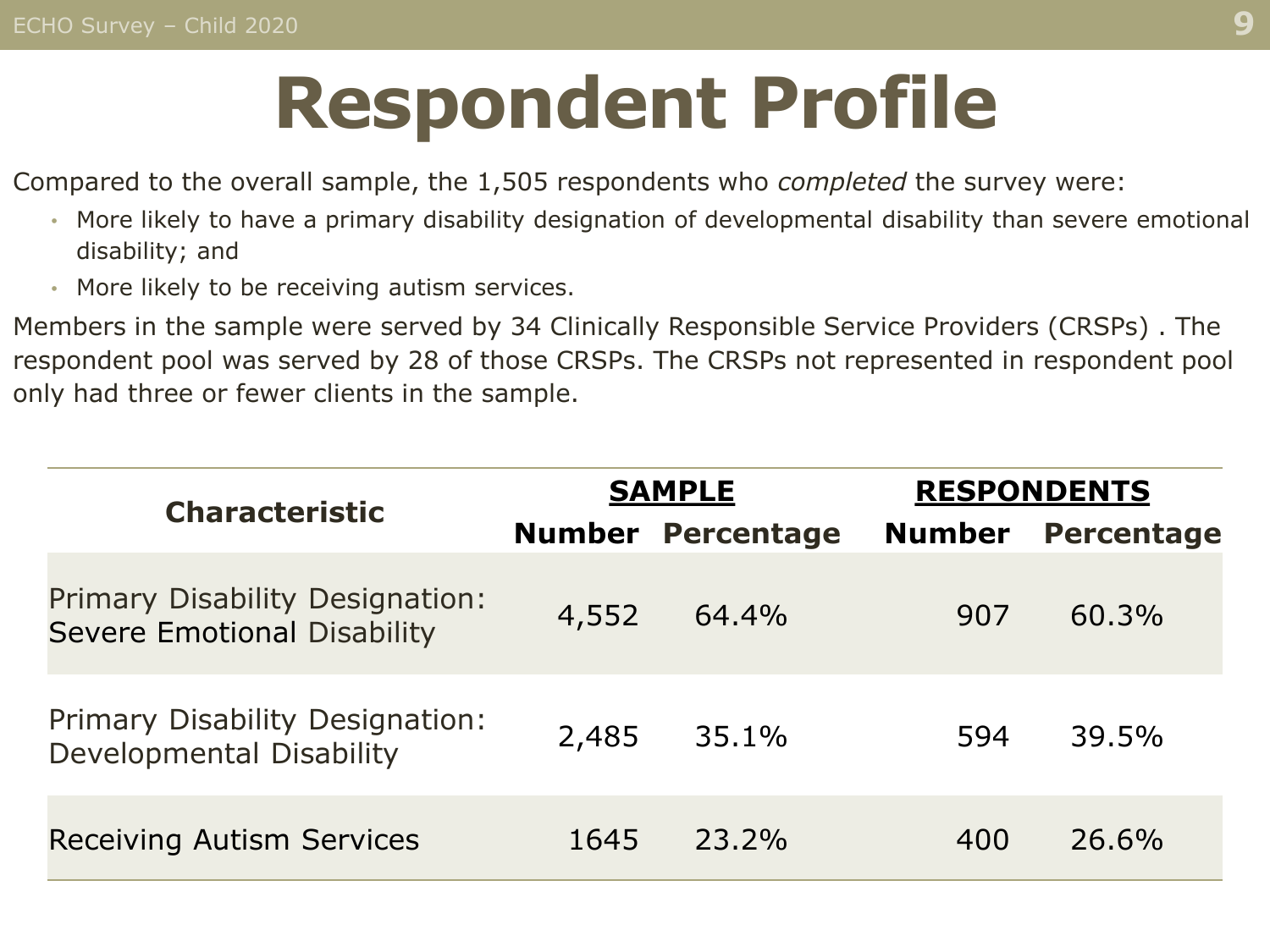## <span id="page-9-0"></span>**Respondent Demographics: Age and Gender**

- Almost 70% of respondents reported their ages to be between 25 and 44.
- The vast majority (90%; 1,333 of 1,481) of respondents identified as female.

**Respondent Age Distribution**



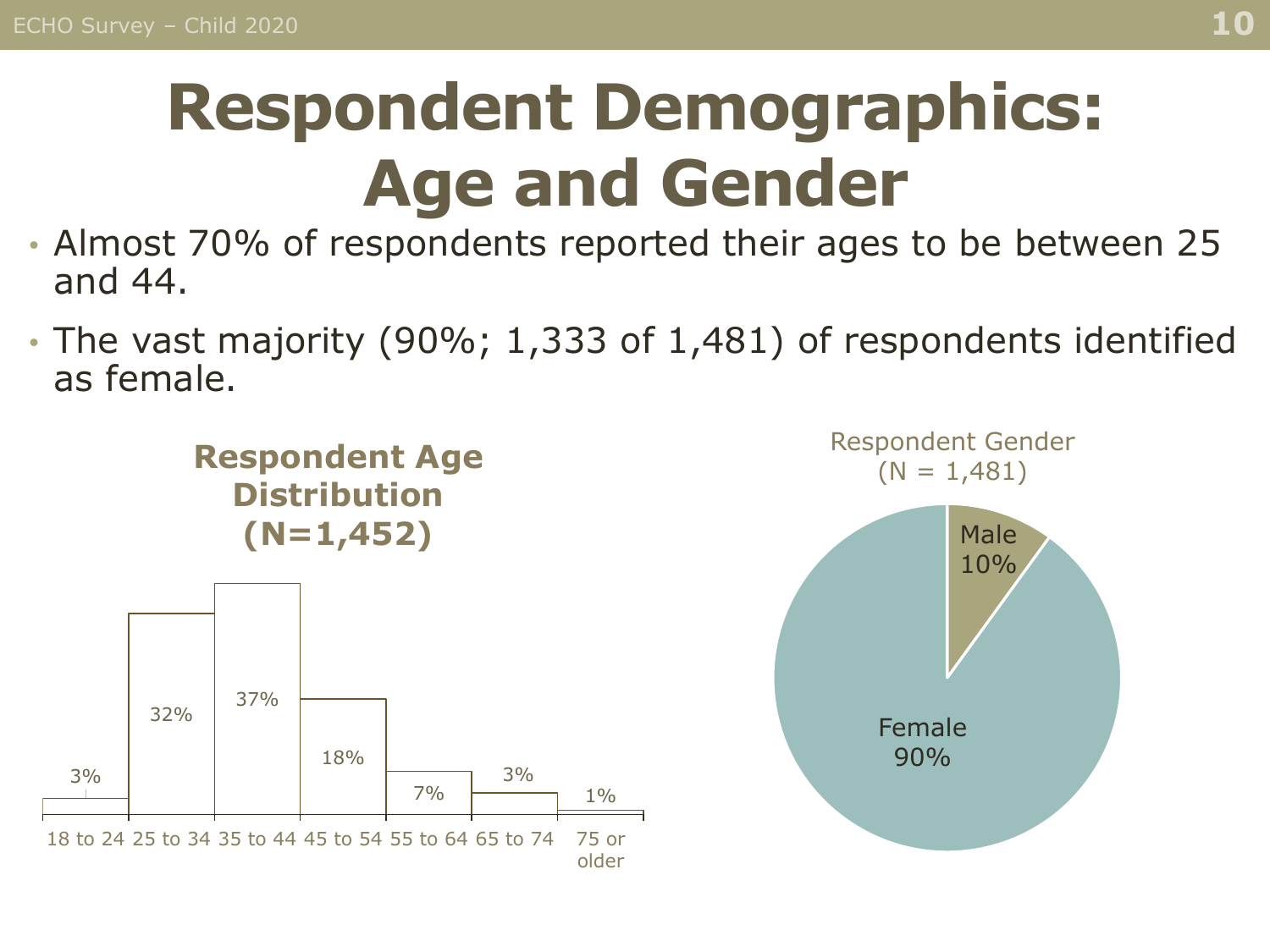### **Respondent Demographics: Education Level**

• Over 4/5 of respondents reported completing high school or beyond, with more than half having attended at least some college.

> *What is the highest grade or level of school that you have completed? (N=1,470)*

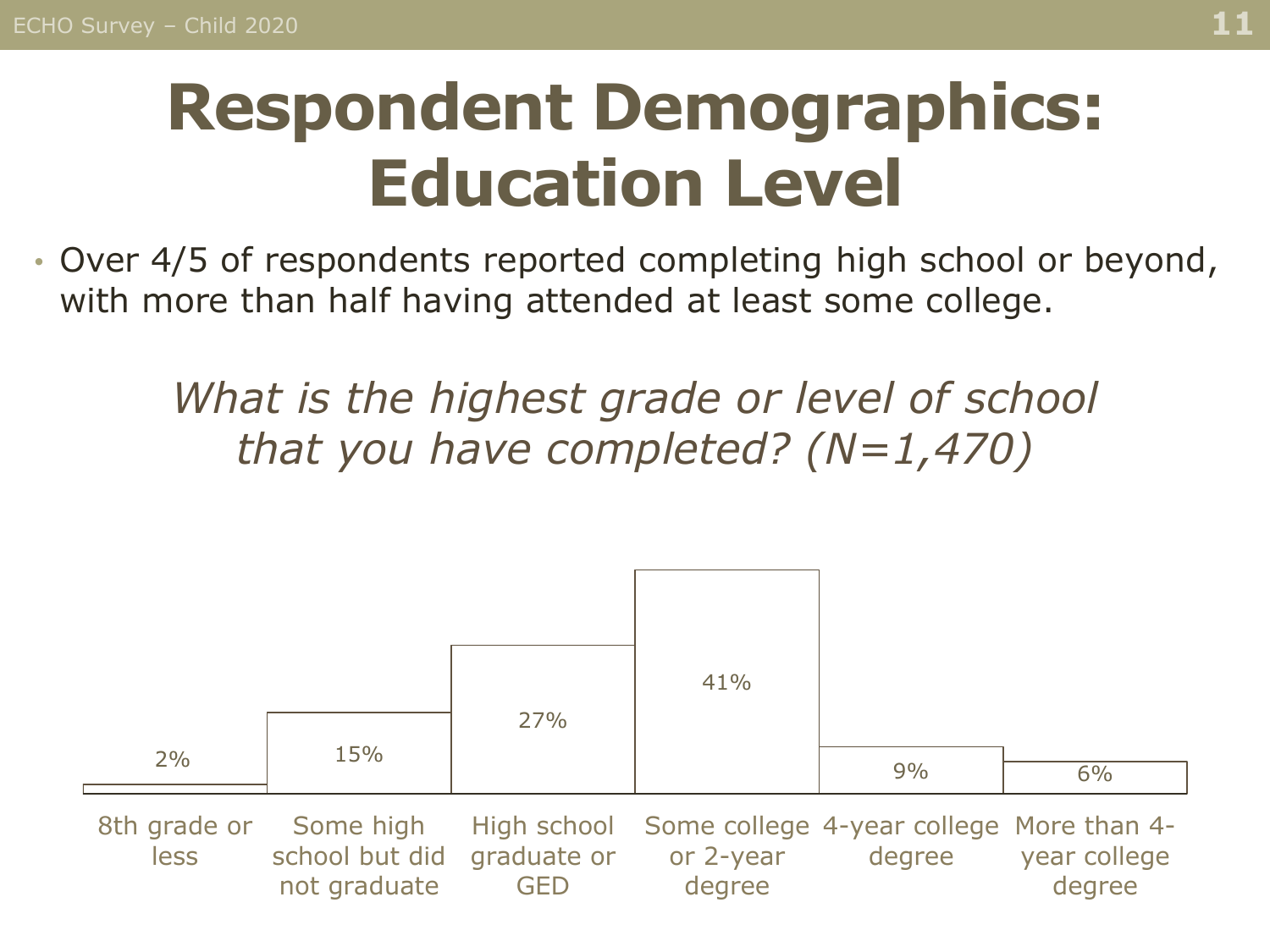### **Respondent Demographics: Relationship to the Child**

The vast majority of survey respondents (89.2%; 1,305 of 1,463) identified themselves as the mother or father of the child receiving services.

| <b>Relationship</b>  | <b>Number</b> | <b>Percentage</b> |
|----------------------|---------------|-------------------|
| Mother or Father     | 1,305         | 89.2%             |
| Grandparent          | 76            | 5.2%              |
| Legal guardian       | 53            | 3.6%              |
| <b>Aunt or Uncle</b> | 19            | 1.3%              |
| Other relative       | 9             | 0.6%              |
| Older sibling        | 1             | 0.1%              |
| Total                | 1,463         | 100%              |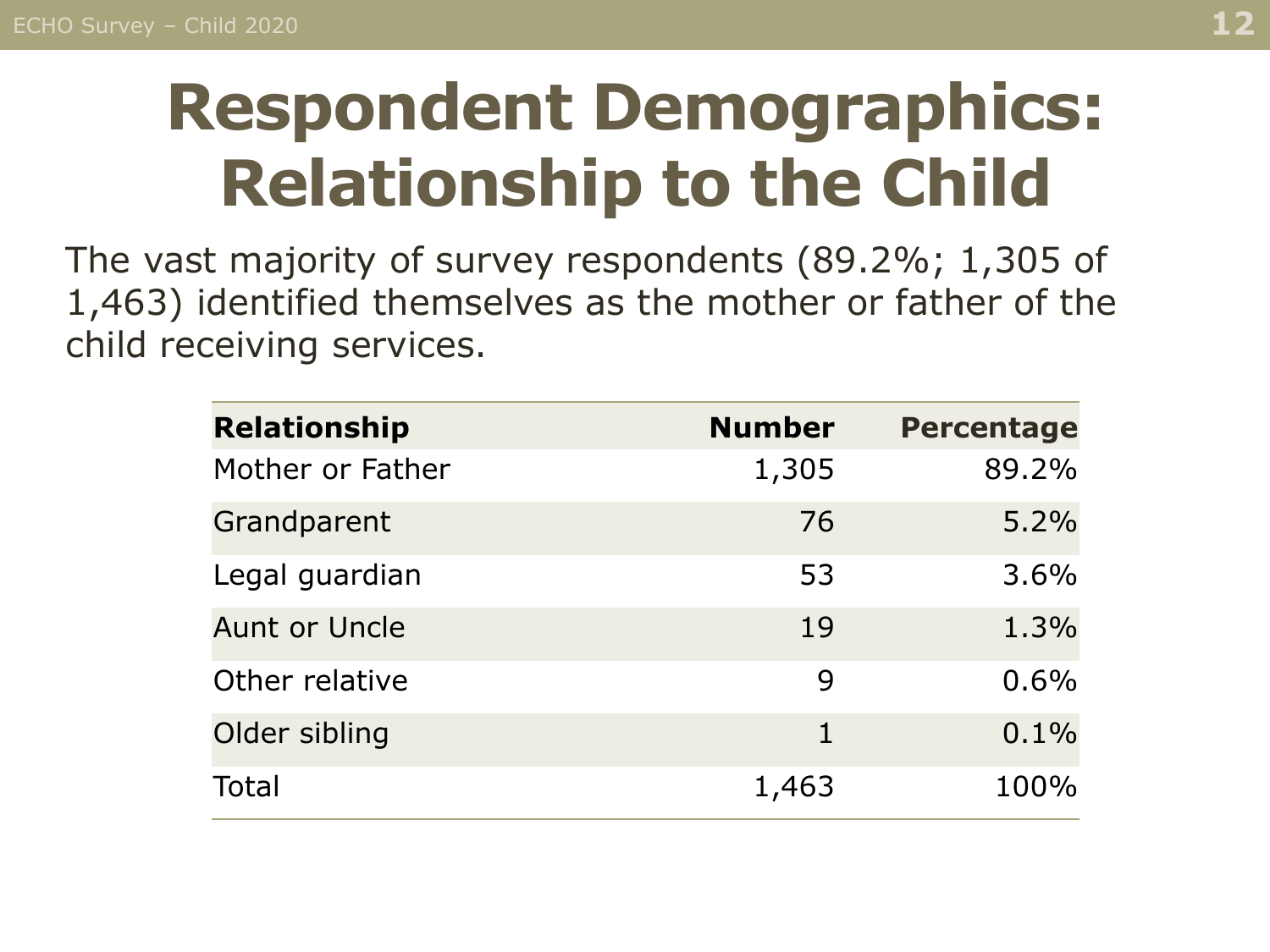## **Respondent Child Demographics: Age and Gender**

- Respondents reported children of various ages, with each age between 3 and 17 having 5%-8% of the children. There were fewer children at the younger and older ends of the spectrum.
- Respondents reported that approximately one-third of the children were female and two-thirds male.

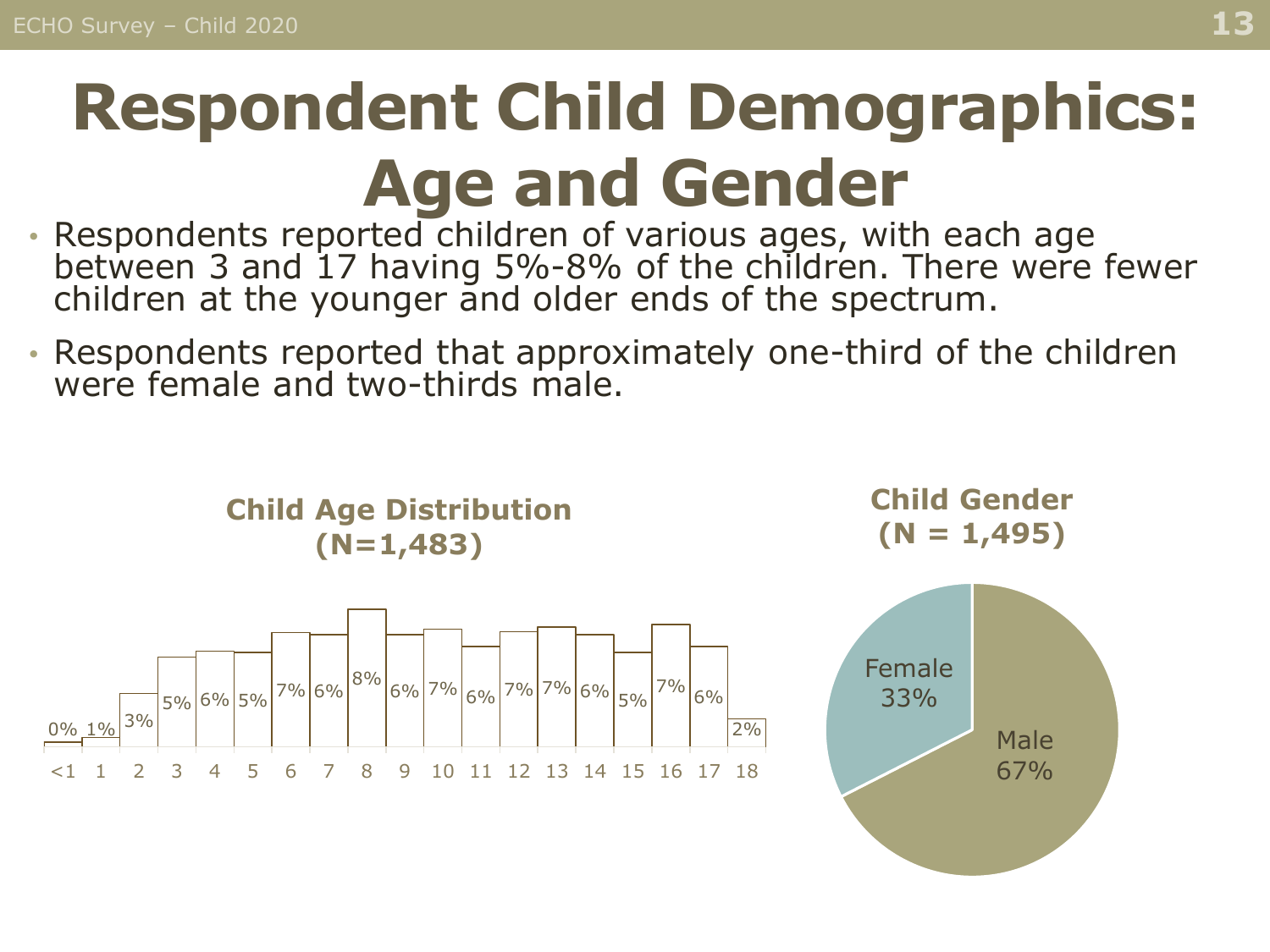### **Respondent Child Demographics: Ethnicity and Race**

- More than three-fifths of respondents of the 1,446 who reported their child's race identified them as Black or African American and 31% as White.
- Roughly 8% identified as Hispanic or Latino.

|           | Is your child of Hispanic or Latino origin or descent? |               | <b>Number Percentage</b> |       |
|-----------|--------------------------------------------------------|---------------|--------------------------|-------|
| Yes       |                                                        |               | 120                      | 8.1%  |
| <b>No</b> |                                                        |               | 1364                     | 91.9% |
|           | What is your child's race?                             | <b>Number</b> | <b>Percentage</b>        |       |
|           | Black/African-American                                 | 924           | 63.9%                    |       |
|           | White                                                  | 444           | 30.7%                    |       |
|           | Other                                                  | 135           | 9.3%                     |       |
|           | Asian                                                  | 42            | 2.9%                     |       |
|           | American Indian/Alaska Native                          | 33            | 2.3%                     |       |
|           | Native Hawaiian/Other Pacific Islander                 | 3             | 0.2%                     |       |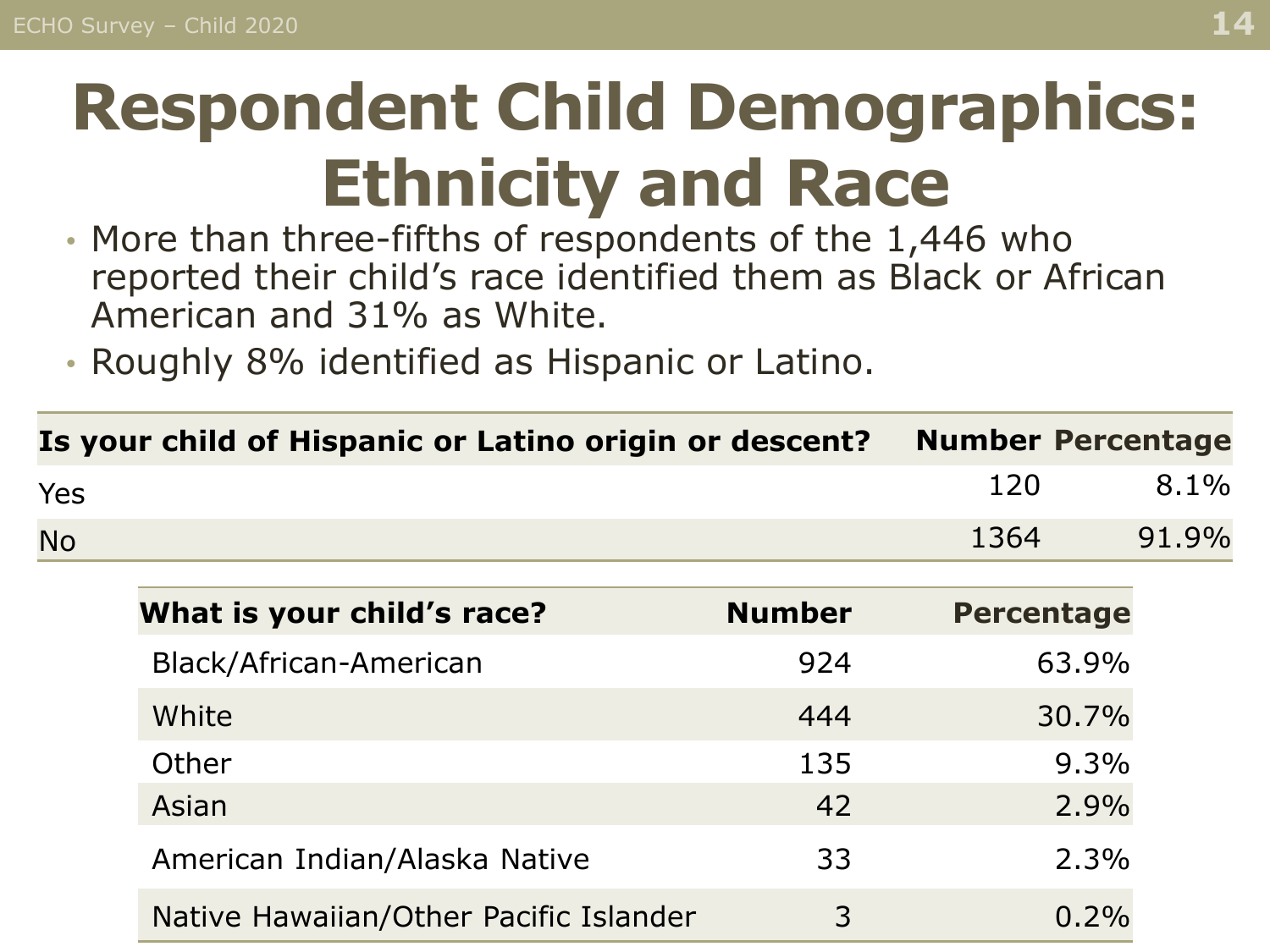### **Respondent Child Demographics: Overall Mental Health**

• Over half rated their child's overall mental health as "good" or better.

In general, how would you rate your child's overall *mental health now? (N=1,135)*

| <b>Excellent Very Good</b><br>Fair<br>Good<br><b>Poor</b><br>7%<br>33%<br><b>16%</b><br>8%<br>37% |
|---------------------------------------------------------------------------------------------------|
|---------------------------------------------------------------------------------------------------|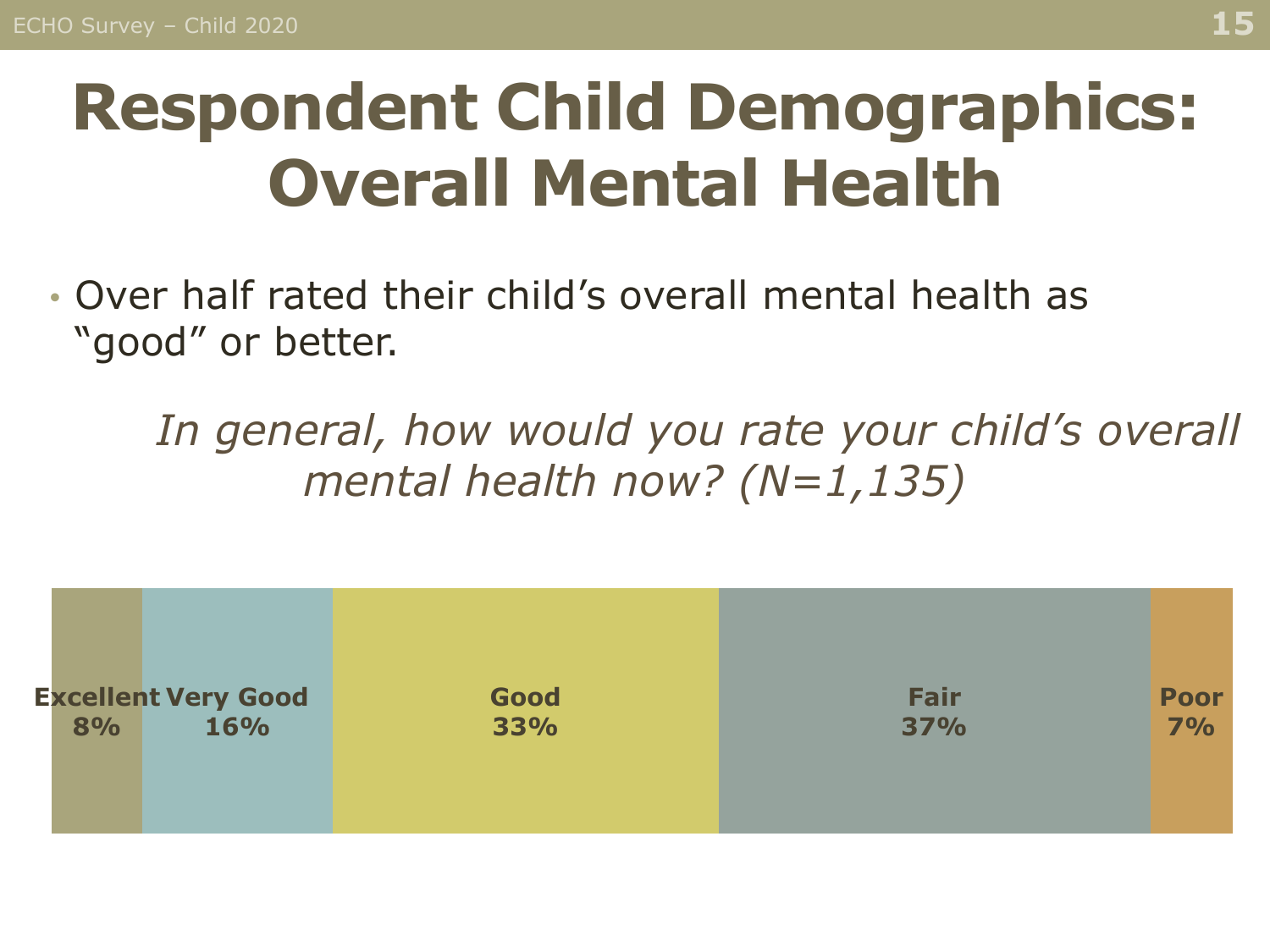### **Respondent Child Demographics: Overall Health**

• Nearly four-fifths rated their child's overall health as "good" or better, with 16% rating it as "excellent."

*In general, how would you rate your child's overall health now? (N=1,473)*

| <b>Excellent</b> | <b>Very Good</b> | Good | Fair       |
|------------------|------------------|------|------------|
| <b>16%</b>       | <b>27%</b>       | 36%  | 18%        |
|                  |                  |      | Poor<br>3% |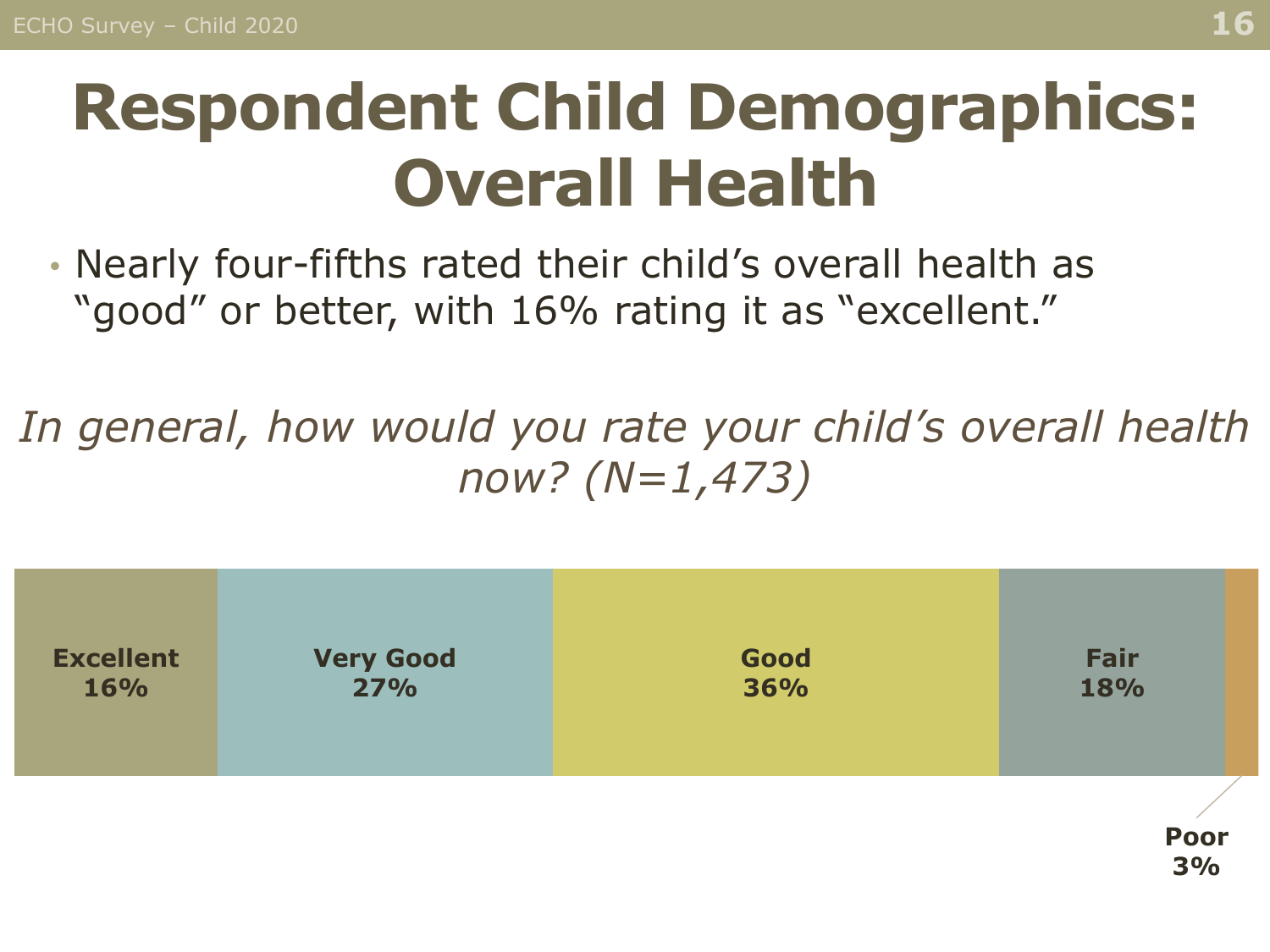## **Help with the Survey**

- When asked, very few (5.0%, 26 of 515) of mail and web respondents indicated that they had been helped with the survey.
- 42 respondents shared one or more ways that someone had helped them with the survey:

|                                           | <b>Respondents</b> |                   |  |  |
|-------------------------------------------|--------------------|-------------------|--|--|
| How did that person help you?             | <b>Number</b>      | <b>Percentage</b> |  |  |
| Translated the questions into my language | 21                 | 50.0%             |  |  |
| Read the questions to me                  | 18                 | 42.9%             |  |  |
| Wrote down the answers I gave             | 9                  | 21.4%             |  |  |
| Answered the questions for me             | 4                  | 9.5%              |  |  |
| Helped in some other way                  | 8                  | 19.0%             |  |  |

*Note*: Some respondents did not report whether or not they had been helped, but answered the question that asked how they had been helped.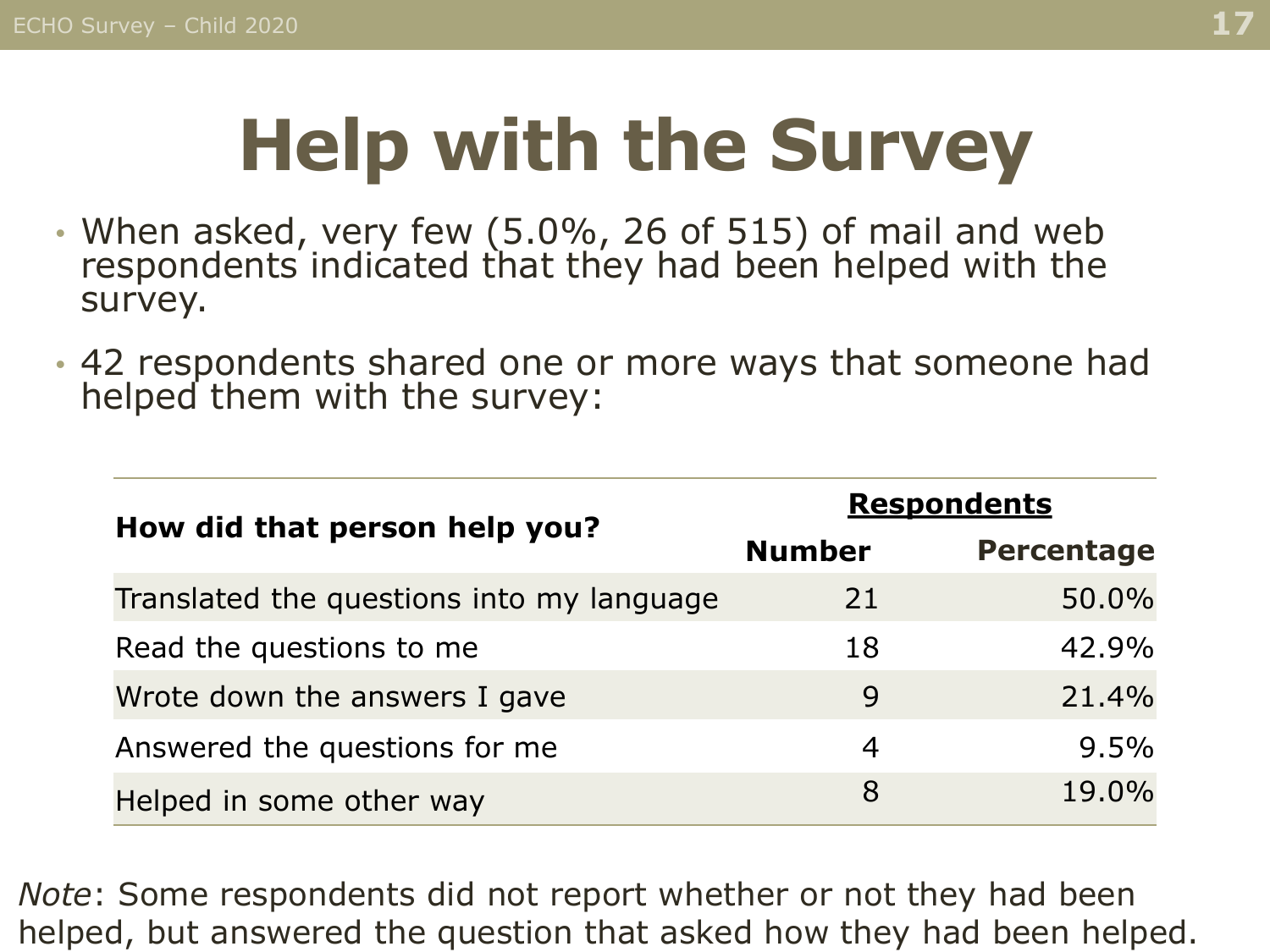#### <span id="page-17-0"></span>ECHO Survey – Child 2020 **18**

## **ECHO Child Scorecard**

|                      | Getting treatment quickly                                             | <u>42%</u> |
|----------------------|-----------------------------------------------------------------------|------------|
|                      | How well clinicians communicate                                       | <u>72%</u> |
| Composite<br>easures | Getting treatment and information from the plan or MBHO               | 55%        |
|                      | Perceived improvement                                                 | <u>25%</u> |
|                      | $\Sigma$ Perceived access to treatment                                | <u>58%</u> |
|                      | Global Rating: Treatment (Overall rating of counseling and treatment) | <u>49%</u> |
|                      | Office wait                                                           | 55%        |
|                      | Told about treatment options                                          | 75%        |
| Measures             | Told about medication side effects                                    | <u>79%</u> |
|                      | Information to manage condition                                       | <u>78%</u> |
|                      | Patient rights information                                            | 95%        |
|                      | Patient feels he or she could refuse treatment                        | 88%        |
| Single Item          | Privacy                                                               | <u>93%</u> |
|                      | <b>Cultural competency</b>                                            | <u>82%</u> |
|                      | <b>Amount helped</b>                                                  | 49%        |
|                      | Treatment after benefits are used up                                  | <u>58%</u> |
|                      | Discussed goals of child's treatment                                  | <u>93%</u> |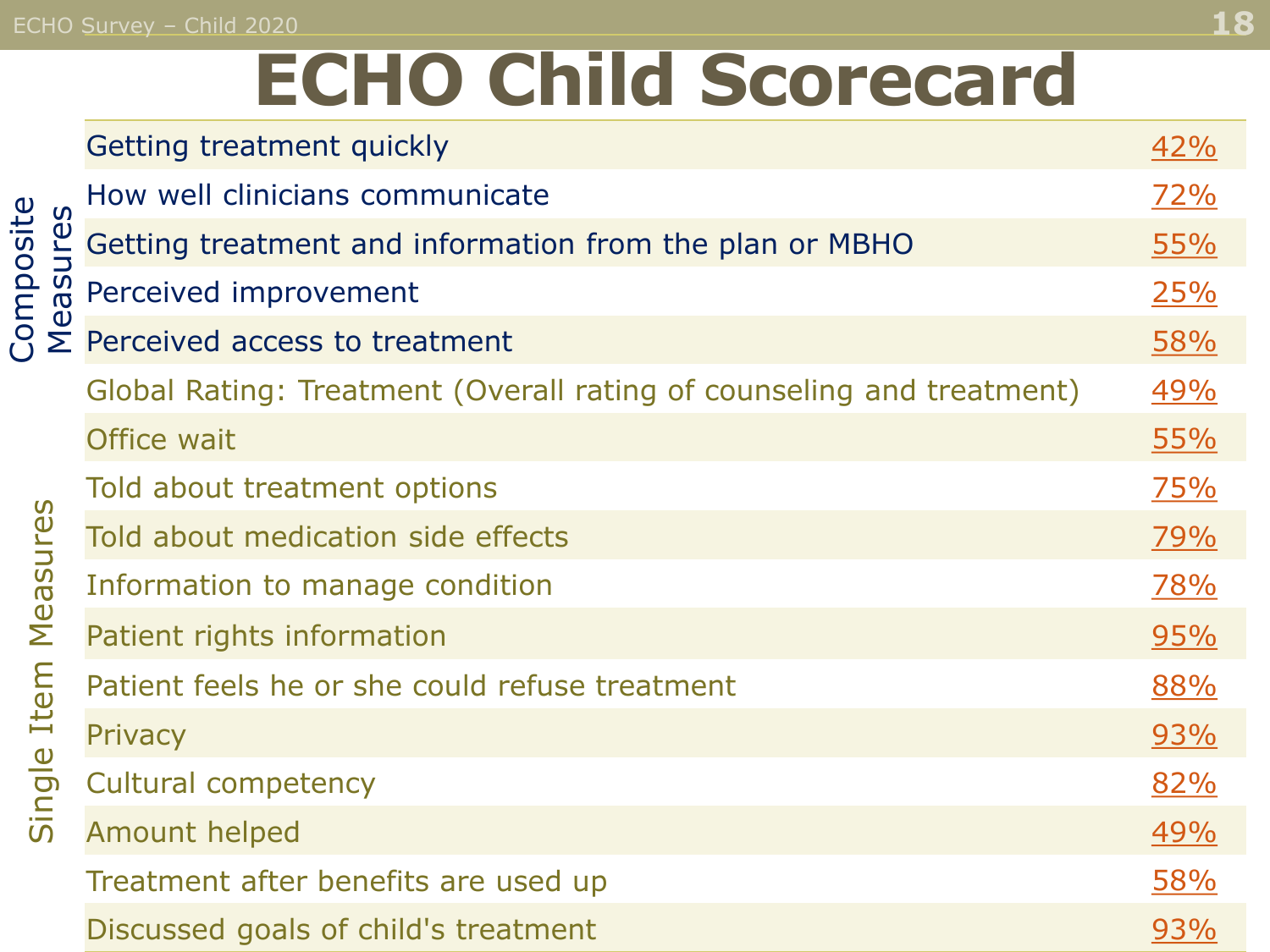## **ECHO Child Scorecard, Comparison to Adult Results**

| <b>Composite Measures and Global Rating</b>                              | <b>Child</b> | <b>Adult</b> |
|--------------------------------------------------------------------------|--------------|--------------|
| Getting treatment quickly                                                | 42%          | 43%          |
| How well clinicians communicate                                          | 72%          | 68%          |
| Getting treatment and information from the plan or MBHO                  | <b>55%</b>   | 57%          |
| Perceived improvement                                                    | 25%          | 31%          |
| Perceived access to treatment                                            | 58%          | n/a          |
| Global Rating: Treatment (Overall rating of counseling and<br>treatment) | 49%          | 51%          |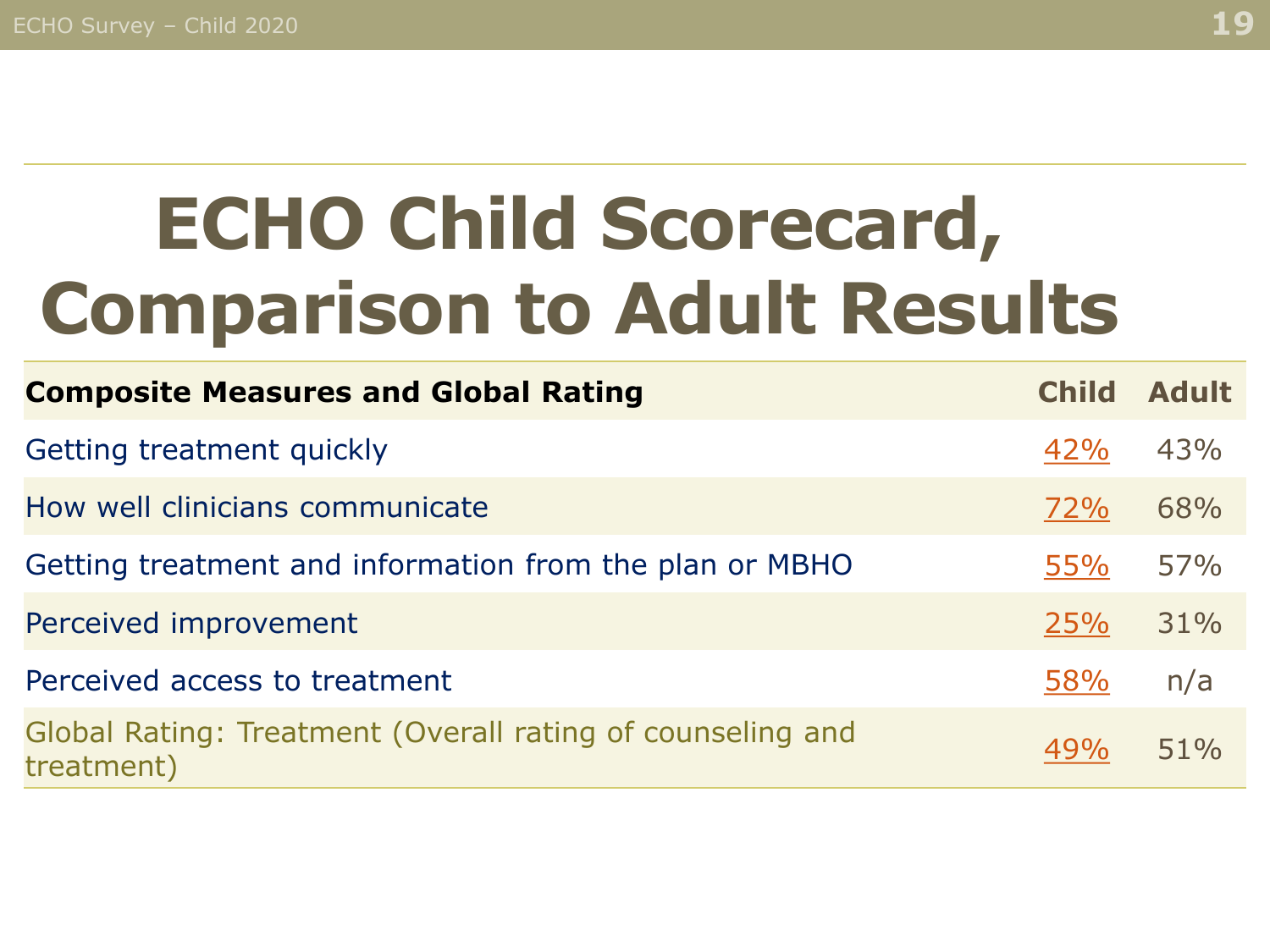# **ECHO Child Scorecard, Comparison to Adult Results**

| <b>Single Item Measures</b>                    | <b>Child</b> | <b>Adult</b> |
|------------------------------------------------|--------------|--------------|
| Office wait                                    | 55%          | 36%          |
| Information about treatment options*           | 75%          | 71%          |
| Told about medication side effects             | <u>79%</u>   | 74%          |
| Information to manage condition                | 78%          | 81%          |
| Patient rights information                     | 95%          | 91%          |
| Patient feels he or she could refuse treatment | 88%          | 81%          |
| Privacy                                        | 93%          | 91%          |
| <b>Cultural competency</b>                     | 82%          | 69%          |
| Amount helped                                  | 49%          | 58%          |
| Treatment after benefits are used up           | 58%          | 55%          |
| Discussed goals of child's treatment           | 93%          | n/a          |

\* The Adult version of this measure is a composite that also includes whether they were told about self-help or consumer run programs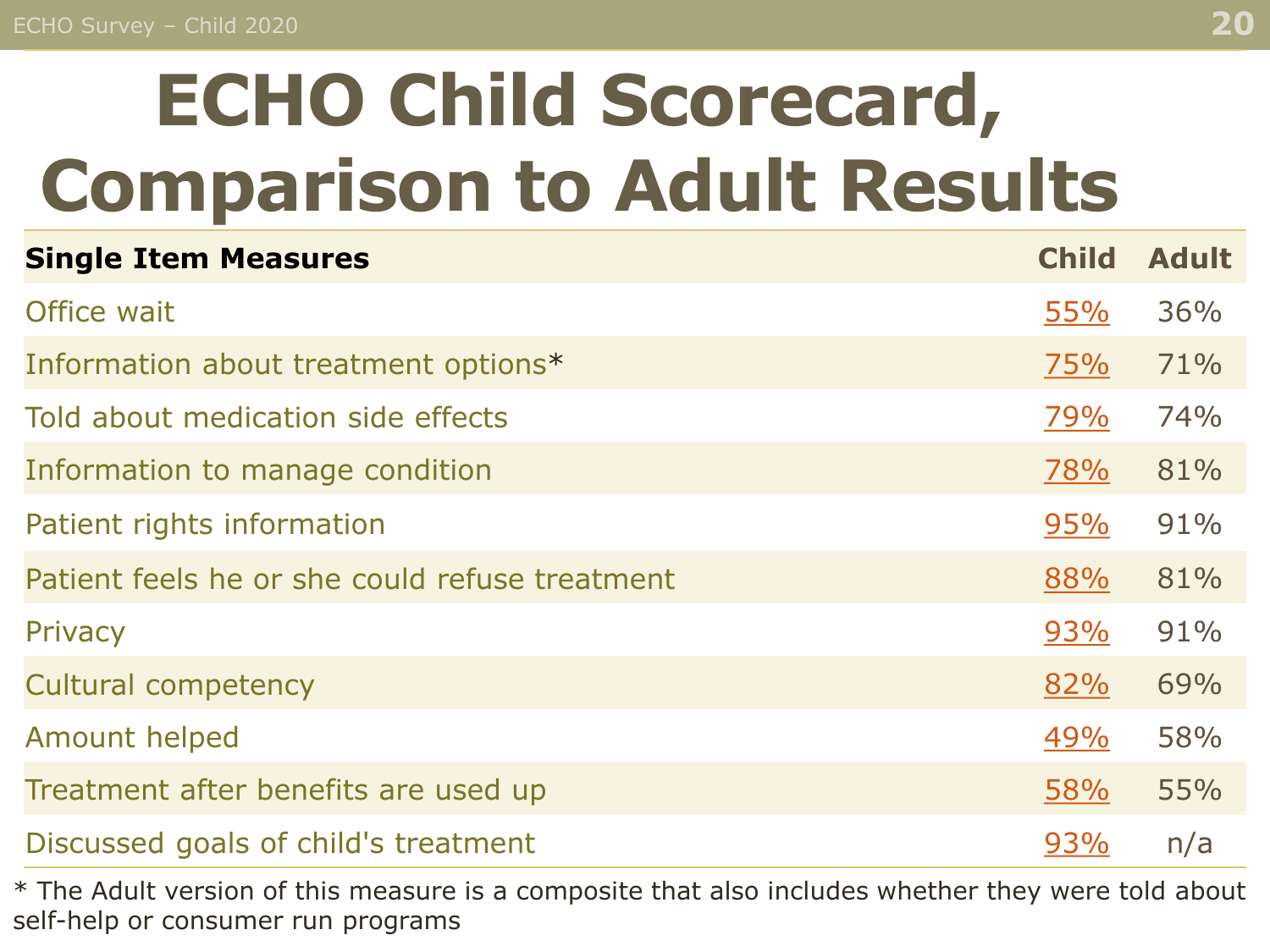## <span id="page-20-0"></span>**Statistical Significance Testing**

- Statistical tests were conducted to identify differences by demographic characteristics (gender, race, age), by primary disability designation, by whether or not the child was receiving autism services, by service provider (CRSP), and by survey mode.
- Using a one-way ANOVA, several results had a statistically significant (p < 0.05) difference between subgroups:

| <b>Grouping</b>                       | <b>Items with Differences</b>                    |
|---------------------------------------|--------------------------------------------------|
| <b>Child Gender</b>                   | Q19                                              |
| <b>Child Race</b>                     | Q14                                              |
| Child Age Group                       | Q15, Q18, Q22, Q25, Q30, Q19                     |
| <b>Primary Disability Designation</b> | Q40, Q25, Q30                                    |
| Service Type (autism or not)          | Q40, Q42, Q21, Q25, Q30                          |
| <b>CRSP</b>                           | Q12, Q13, Q14, Q40, Q21, Q29, Q22, Q17, Q23, Q26 |
| <b>Survey Mode</b>                    | Q7, Q18, Q34, Q21, Q29, Q25                      |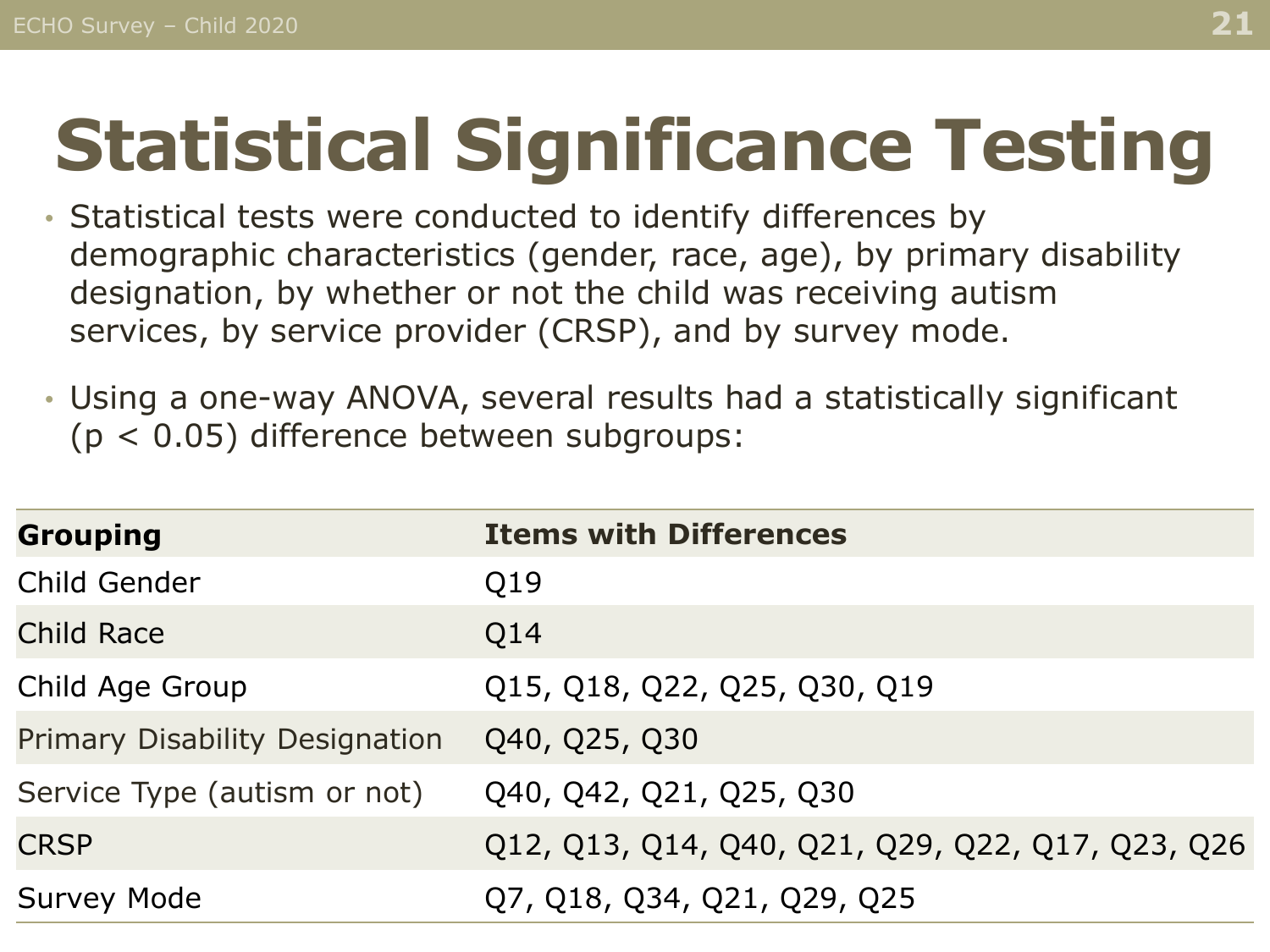### **Statistically Significant Differences in Subgroups By Gender**

• Respondents who indicated their children were male were more likely to report the goals of their child's counseling or treatment was discussed completely with them (91% for females, 95% for males).

#### **By Race**

• 79% of respondents reported that the people their child saw for counseling or treatment always showed respect for what they had to say. There were statistically significant differences by race, with 83% of Black or African American respondents reporting this, compared to 73% of White respondents.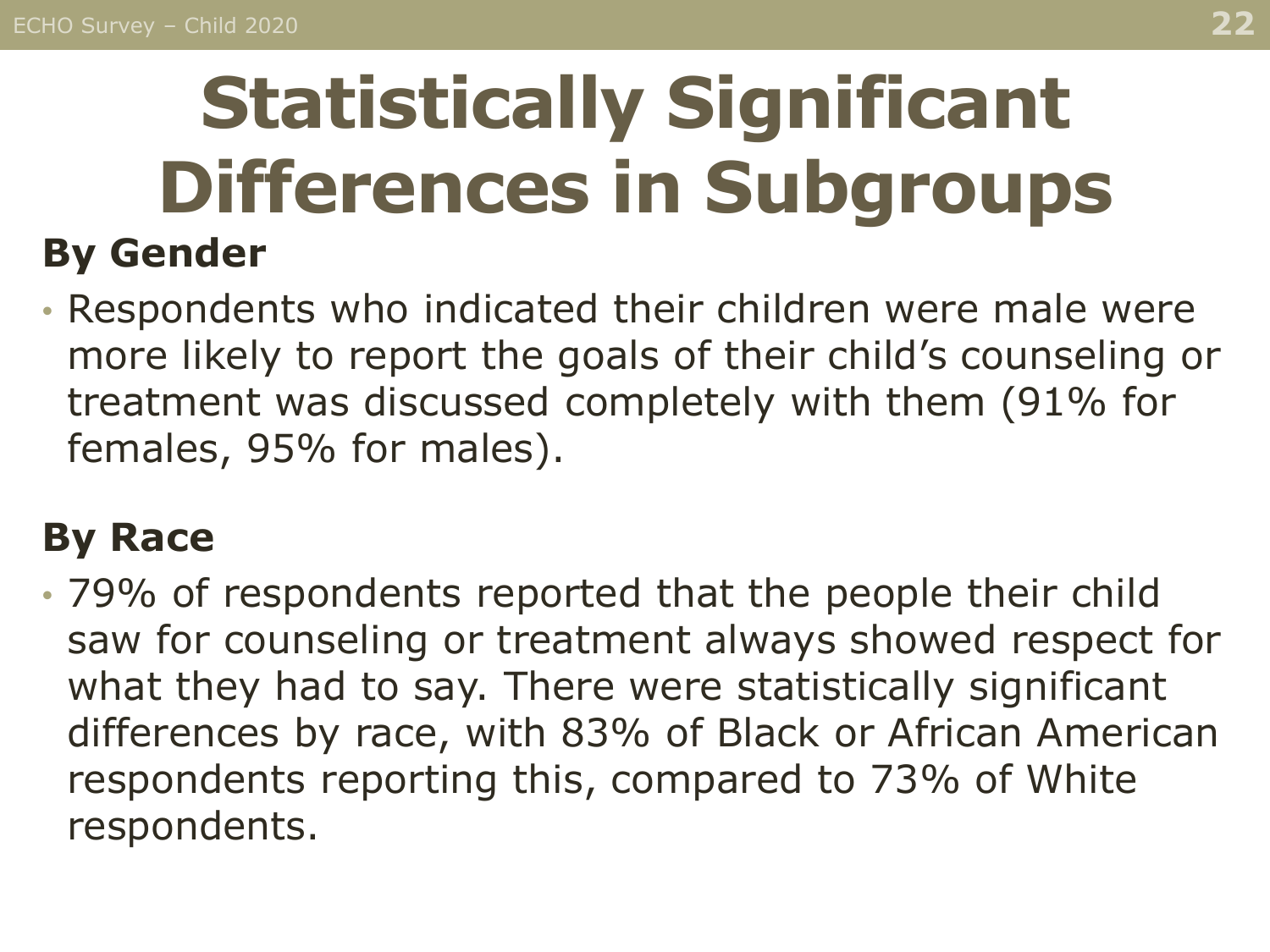# **Statistically Significant Differences in Subgroups** *(cont.)*

#### **By Age Group**

- Five measures had statistically significant differences by age group. For each of these, the respondents with children between 4 and 6 years old were more likely than those with children in other age groups to indicate that:
	- the people their child saw for counseling or treatment spent enough time with them (72%, compared to 63% overall);
	- they were involved as much as they wanted in their child's counseling or treatment (84%, compared to 76% overall);
	- they were given information about different kinds of counseling or treatment (84%, compared to 75% overall);
	- they felt they could refuse a specific type of medicine or treatment (92%, compared to 88% overall); and
	- their child was helped **a lot** by their counseling or treatment (61%, compared to 49% overall).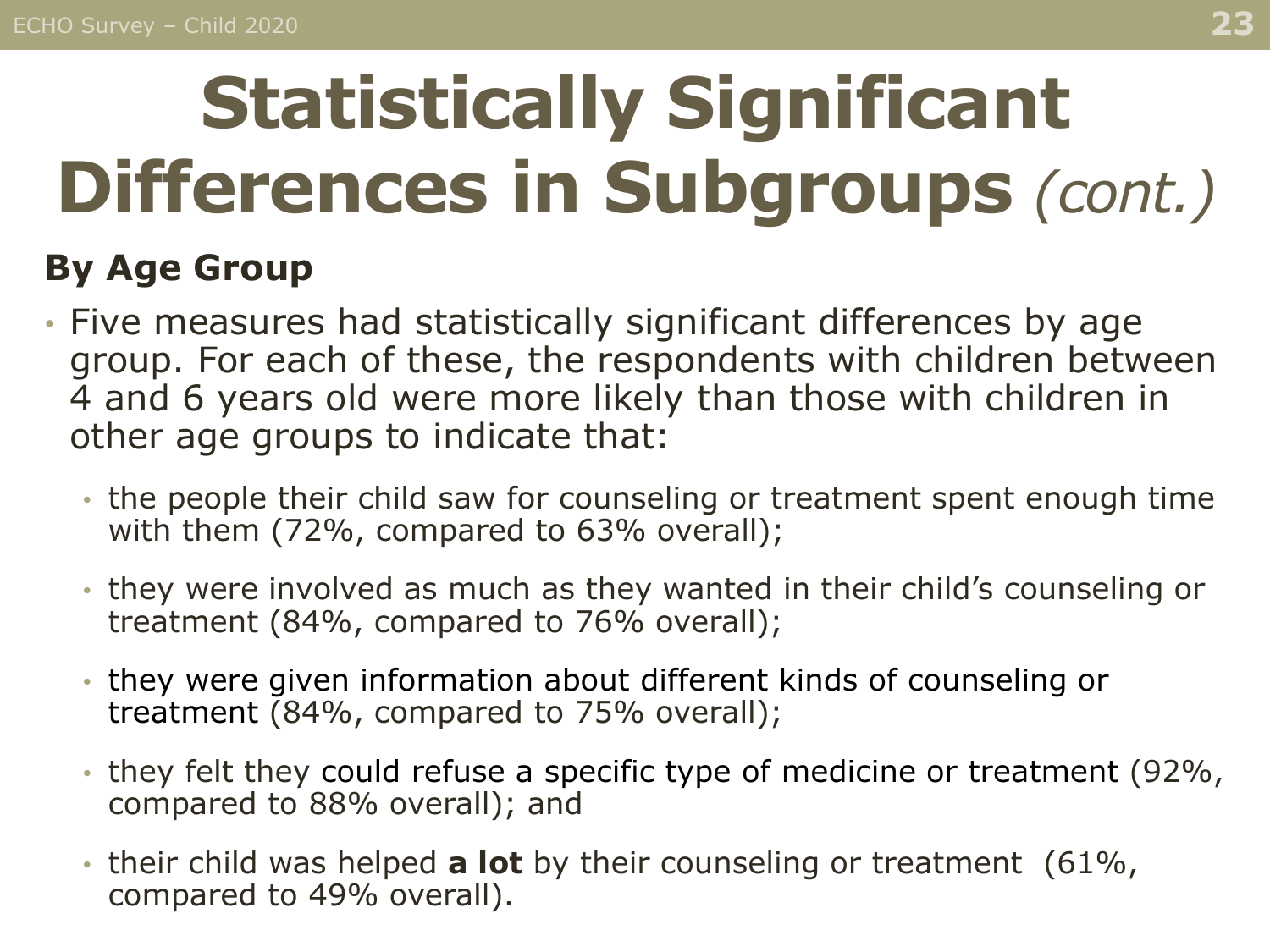### **Statistically Significant Differences in Subgroups** *(cont.)*

#### **By Age Group**

Other statistically significant differences by age group included:

- A lower percentage of people with children from birth to 3 (78%) reported they felt they could refuse a specific type of treatment, compared to other age groups (other scores 82 - 92%).
- Those with children aged 16-18 were the least likely to indicate:
	- That their children's service providers spent enough time with the respondent (54%, other scores 60 - 72%) and
	- That they were involved as much as they wanted in their children's treatment (64%, other scores 69-84%).
- Respondents with children age 13-16 were least likely to indicate their children had been helped **a lot** by treatment (44%, compared to other scores of 49-61%).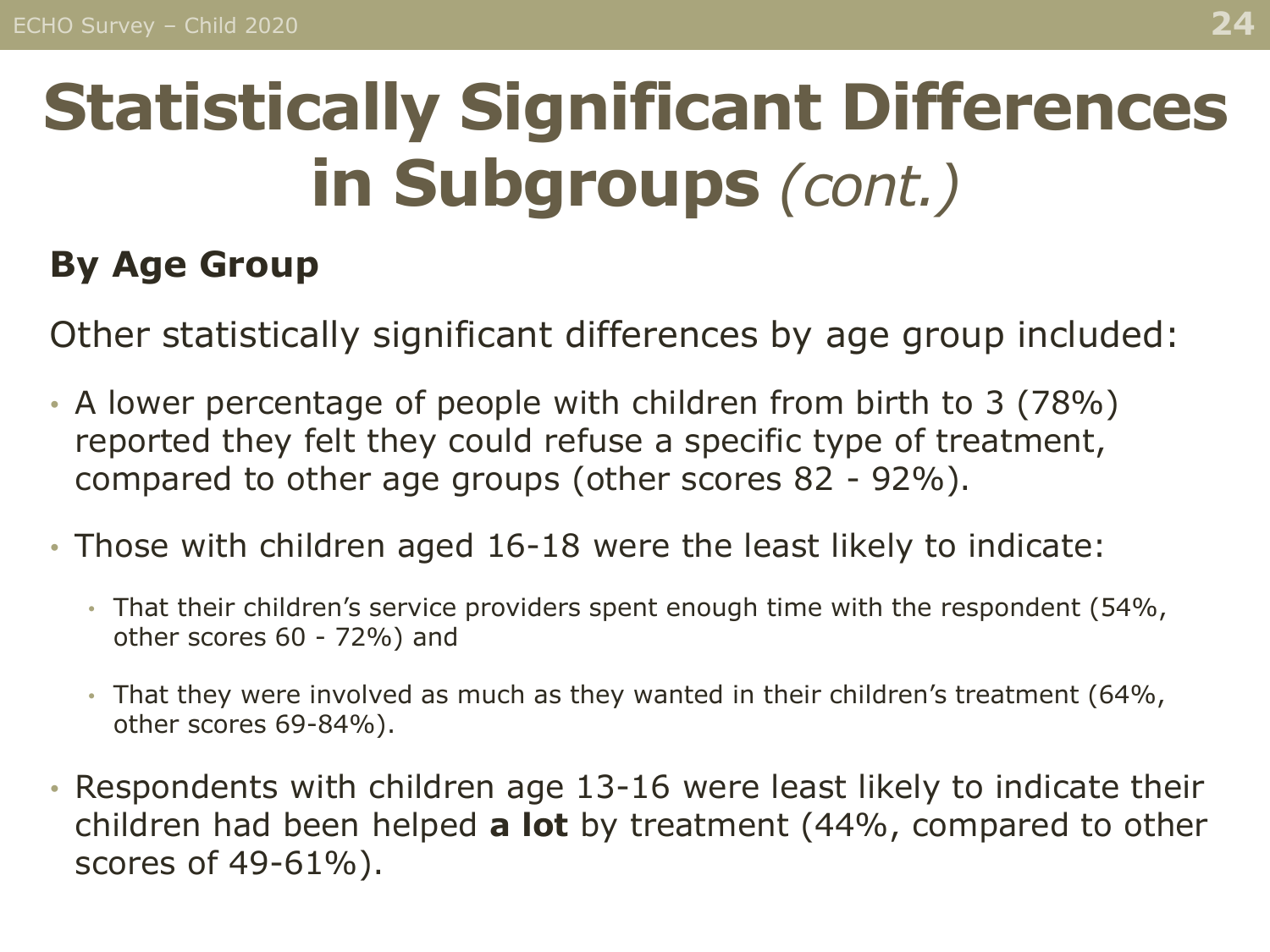### **Statistically Significant Differences in Subgroups** *(cont.)*

#### **By Primary Disability Designation**

- On a few items, there were statistically significant differences in the responses of those with children whose primary disability designation was developmental disability (DD) and those whose was severe emotional disability (SED):
	- For those with DD, respondents were less likely to indicate delays in treatment were **not a problem** while waiting for approval (37% for those with DD, compared to 68% for those with SED);
	- Those with children with DD were less likely to indicate they felt they could refuse a specific type of medicine or treatment (85% compared to 90%).
	- Respondents with children with DD were more likely to report that their children had been helped **a lot** by the treatment (54% compared to 46%).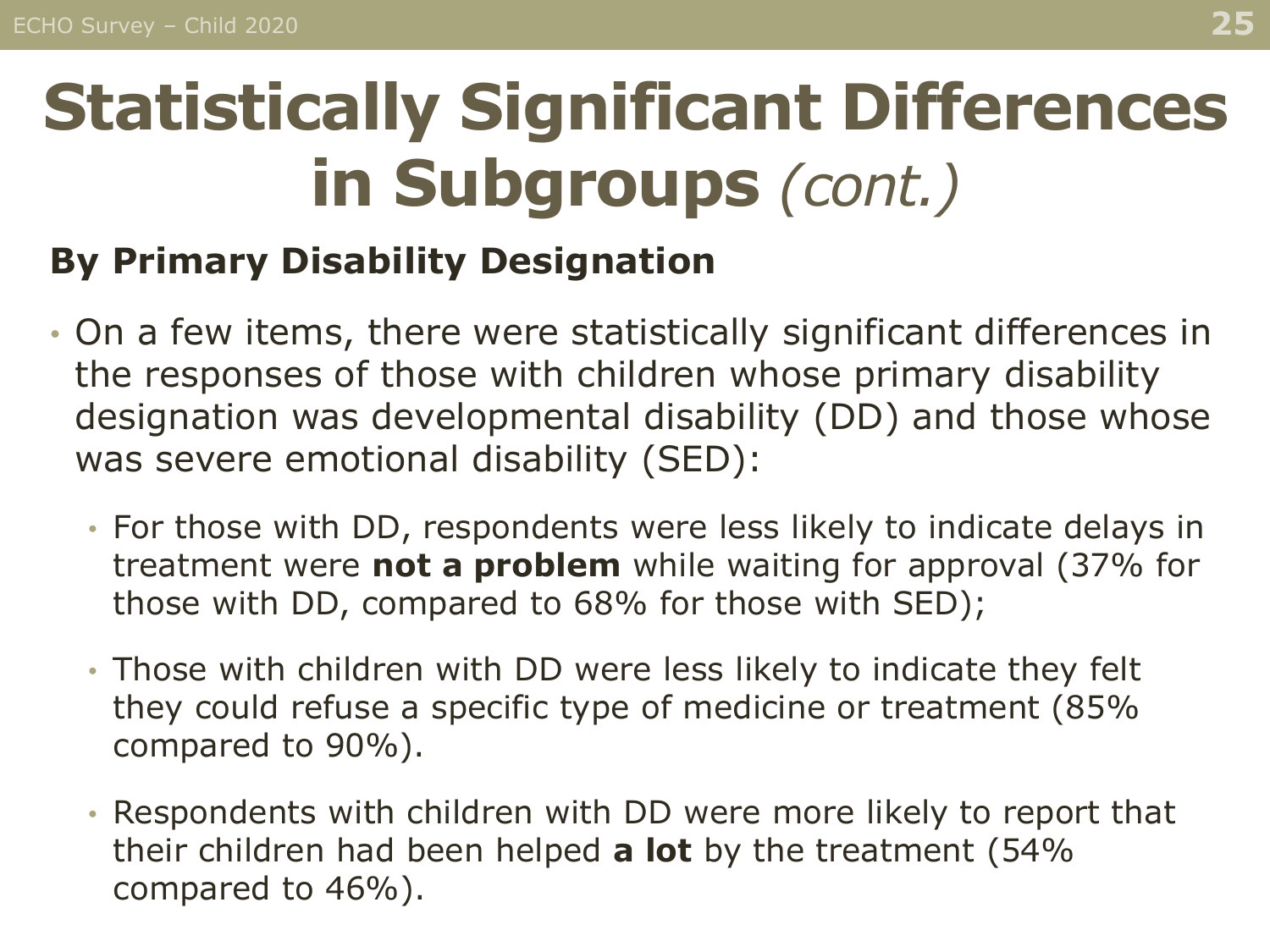#### **Statistically Significant Differences in Subgroups** *(cont.)* **By Service Type**

- Respondents with children receiving autism services were less likely to report that:
	- delays in treatment were **not a problem** while waiting for approval (38% for those receiving autism services, compared to 61% for those not receiving autism services);
	- getting needed help was **not a problem** when calling customer service (48%, compared to 65% for those not receiving autism services);
	- their child always had some to talk to for counseling or treatment when troubled (51% compared to 59%); and
	- they felt they could refuse a specific type of medicine or treatment (84% compared to 89%).
- However, respondents with children receiving autism services were *more* likely to report that their children had been helped **a lot** by the treatment (56% compared to 47%).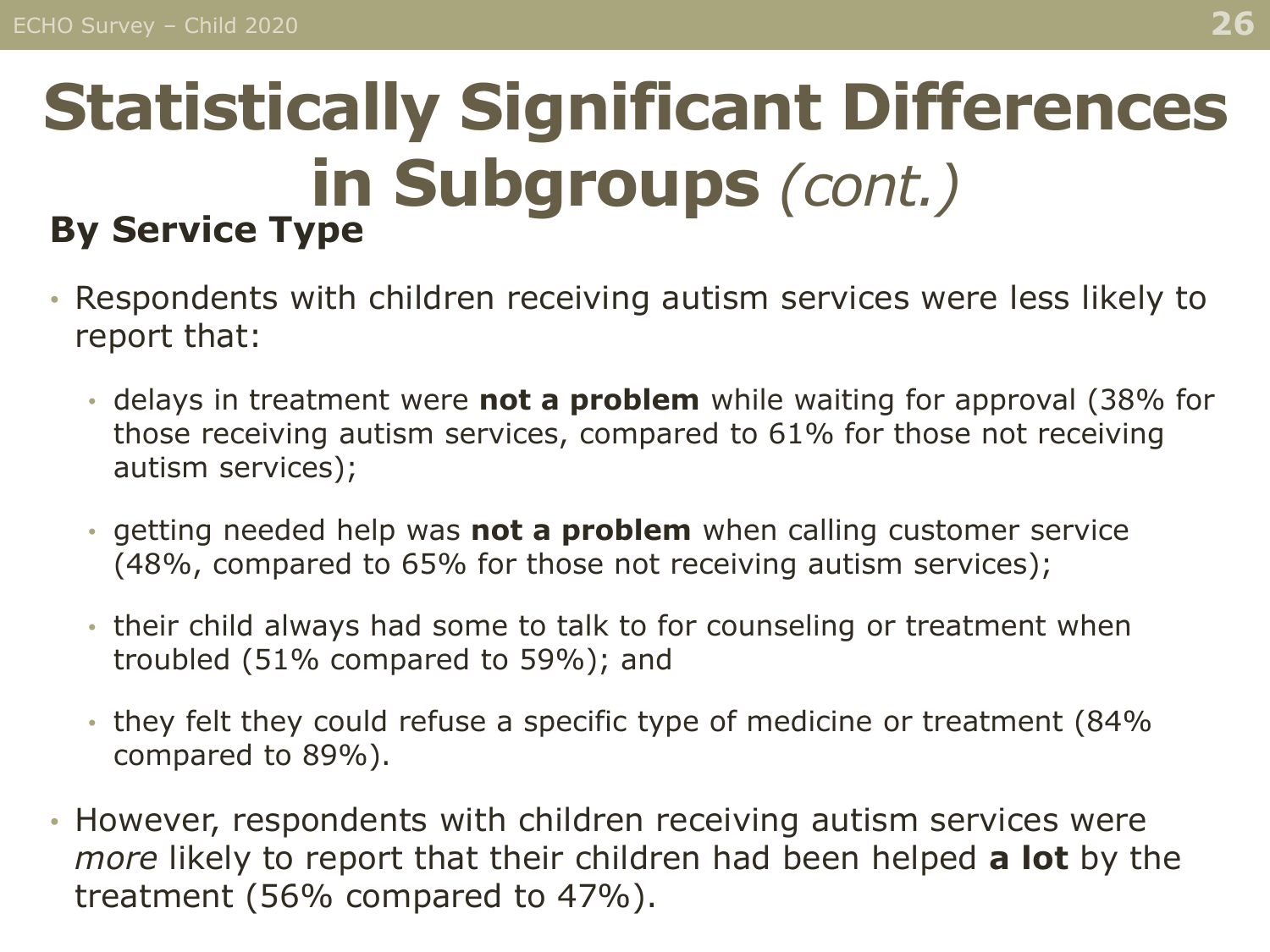#### **Statistically Significant Differences in Subgroups** *(cont.)* **By CRSP**

#### There was considerable variation among service providers on members' responses to several items. For example:

- Respondents of children receiving services at the Children's Center of Wayne County were *more* likely to report that:
	- They were told about side effects of medicines (94%), compared to 80% overall; and
	- They were given as much information as they wanted about managing their child's condition (86%), compared to 78% overall.
- Respondents of children receiving services at Community Living Services were *more* likely to report that:
	- The people their children saw explained things in ways the respondents understood (95%), compared to 74% overall.
	- The people their children saw showed respect for the what the respondents had to say (95%), compared to 79% overall.
	- They were confident in the privacy of their information (100%), compared to 93% overall.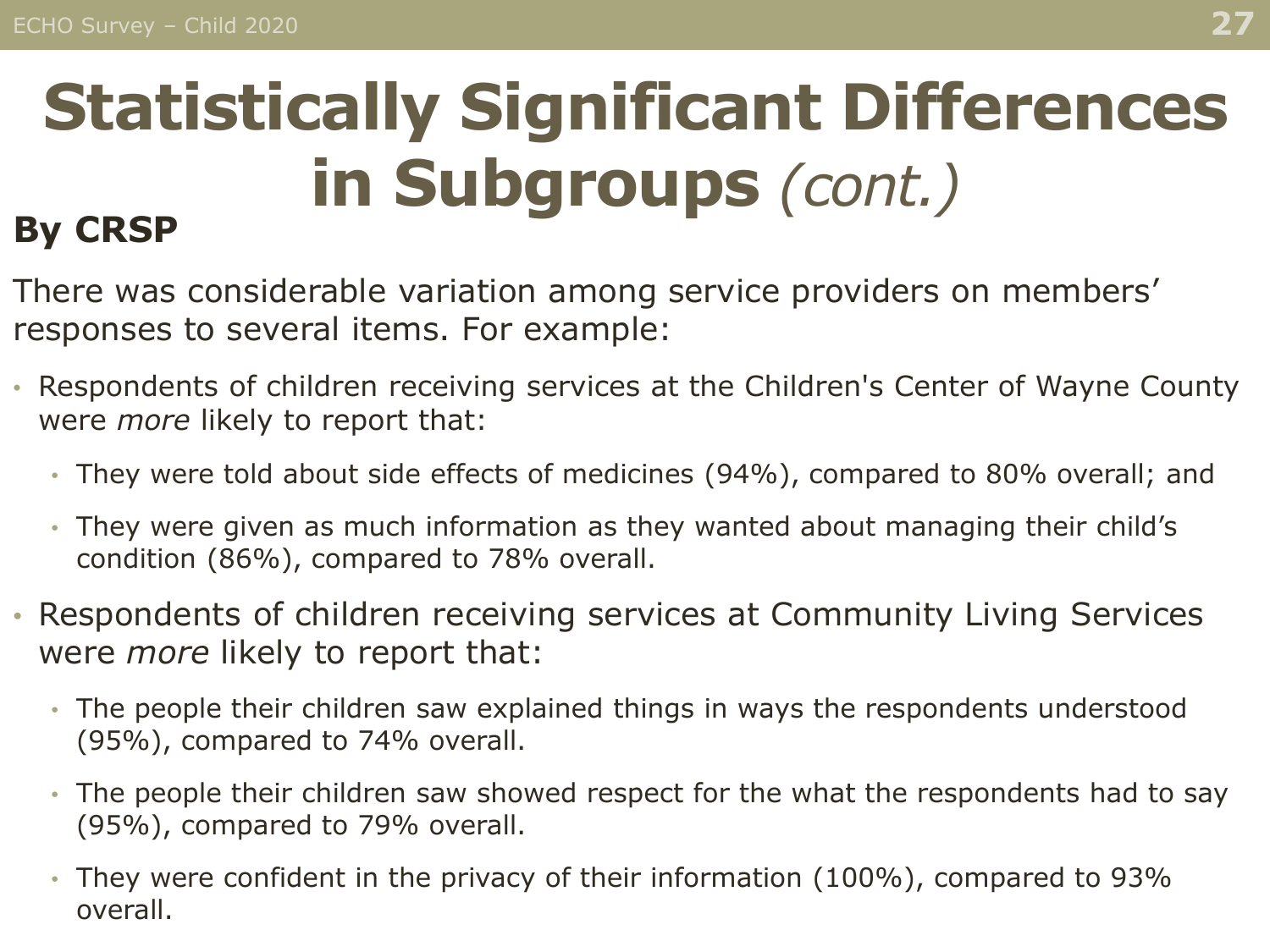#### **Statistically Significant Differences in Subgroups** *(cont.)* **By CRSP**

There was considerable variation among service providers on members' responses to several items. For example:

- Respondents of children receiving services at the Northeast Guidance Center were *less* likely to report that:
	- The people their children saw **always** listened carefully to the respondents (46%), compared to 67% overall; and
	- The people their children saw **always** explained things in ways the respondents understood (58%), compared to 74% overall; and
	- They felt their children **always** had someone to talk to for counseling when troubled (42%), compared to 56% overall; and
	- They were confident in the privacy of their information (80%), compared to 93% overall.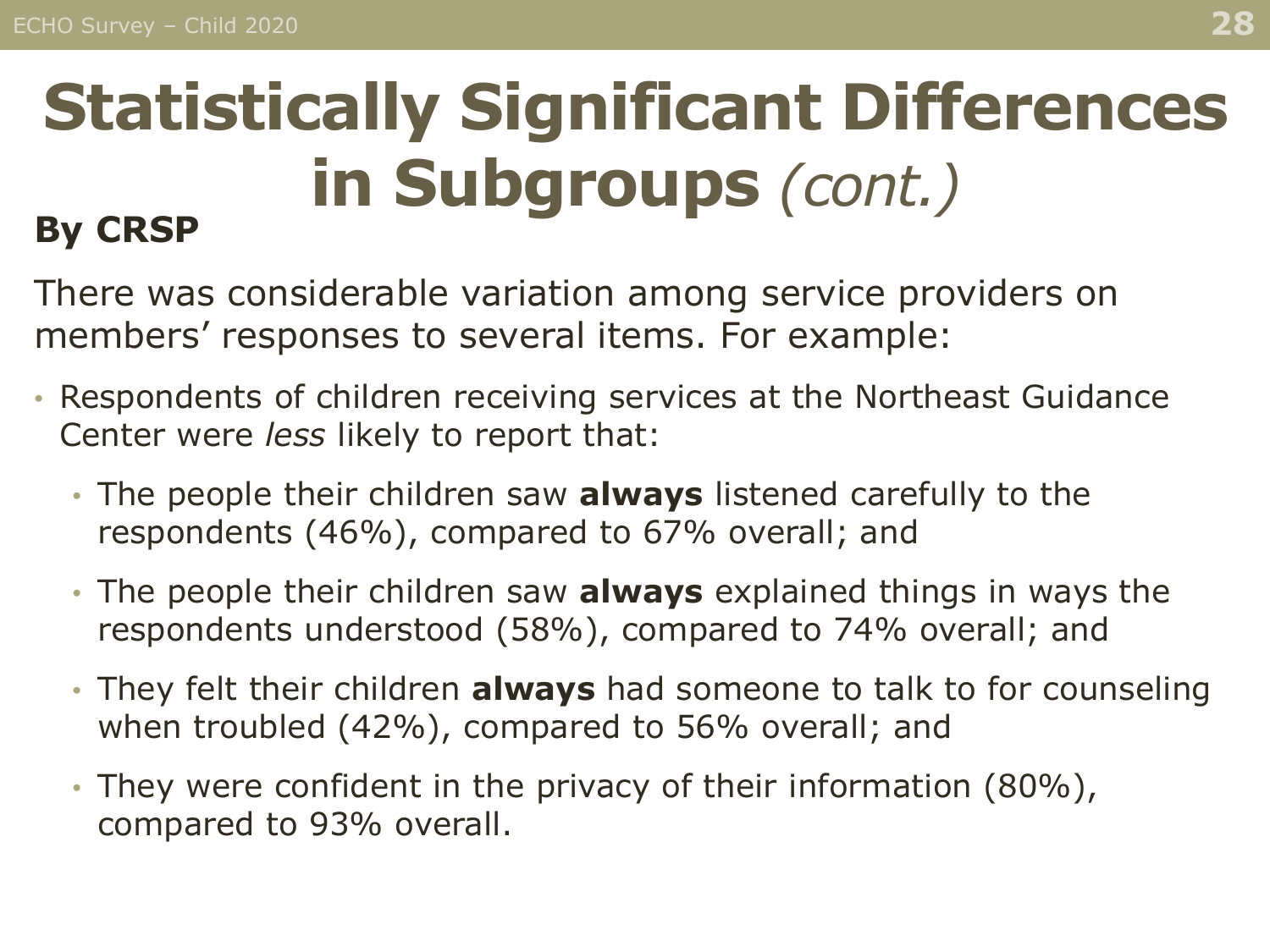#### **Statistically Significant Differences in Subgroups** *(cont.)* **By Survey Mode**

CATI respondents had higher scores on several measures than the other modes. CATI respondents were more likely to report that:

- They were **always** able to get their child an appointment as soon as they wanted (54%), compared to 50% overall;
- They were **always** involved as much as they wanted in treatment (80%), compared to 76% overall;
- They rated their children's ability to accomplish things as **much better** (30%), compared to 27% overall;
- They **always** felt their children had someone to talk to for counseling when troubled (61%), compared to 57% overall;
- That rated that child's treatment as a **9** or **10** (54%), compared to 49%; and
- They felt they could refuse a specific type of medicine or treatment (91% compared to 88% overall).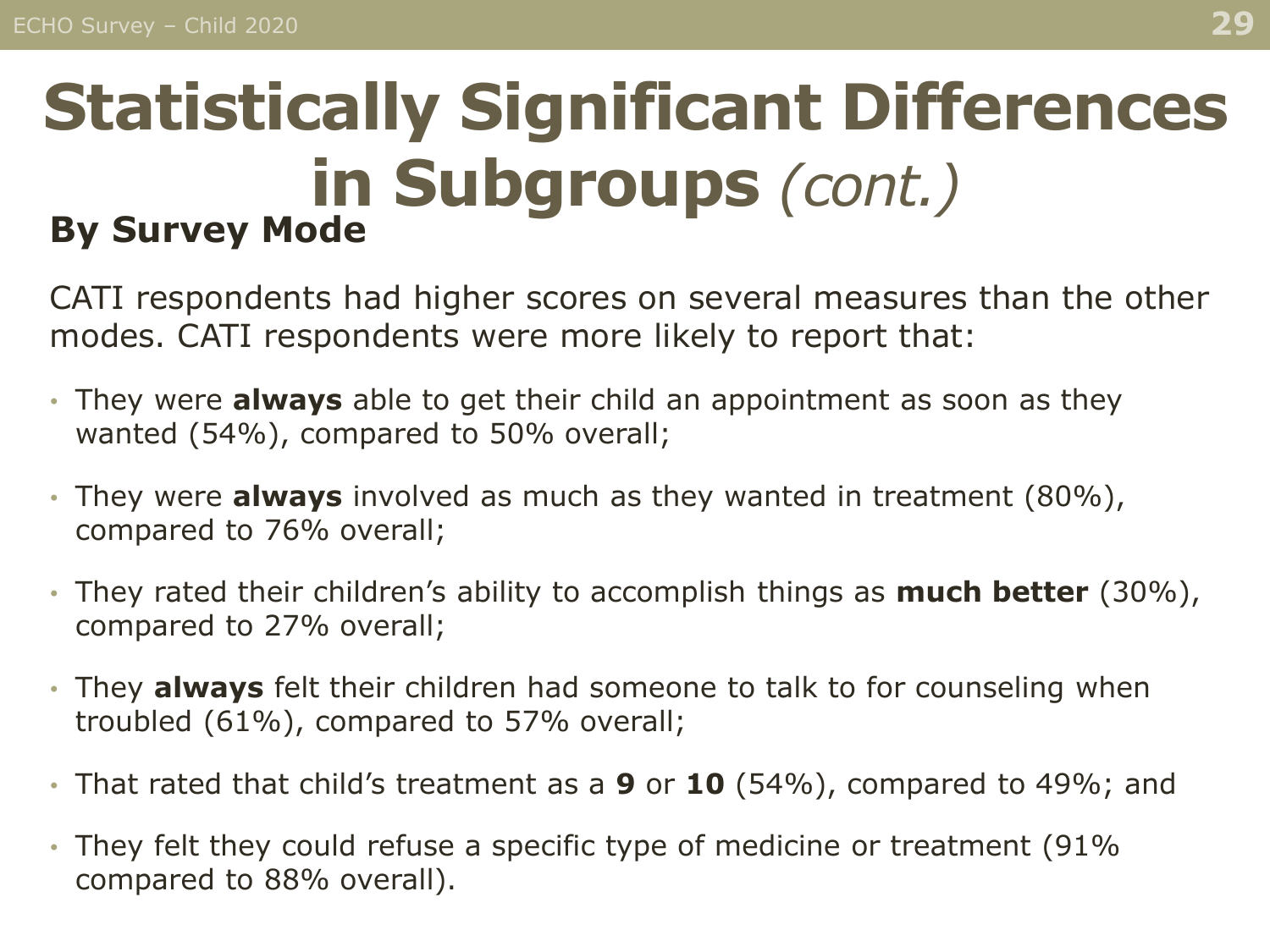### **Opportunities**

<span id="page-29-0"></span>Considering the findings from the survey, DWIHN has several potential areas to pursue for improvement, including working with:

- Service providers and members to explore the reasons why more families do not perceive improvements in their children, particularly with regard to social situations, and whether their self-assessments reflect clinicians' assessments;
- Service providers and families to identify barriers to members being able to get treatment quickly, particularly as it pertains to getting help over the telephone; and
- Service providers to help them to understand the feedback their clients offered via the ECHO survey, particularly for those providers given lower scores on members' experience.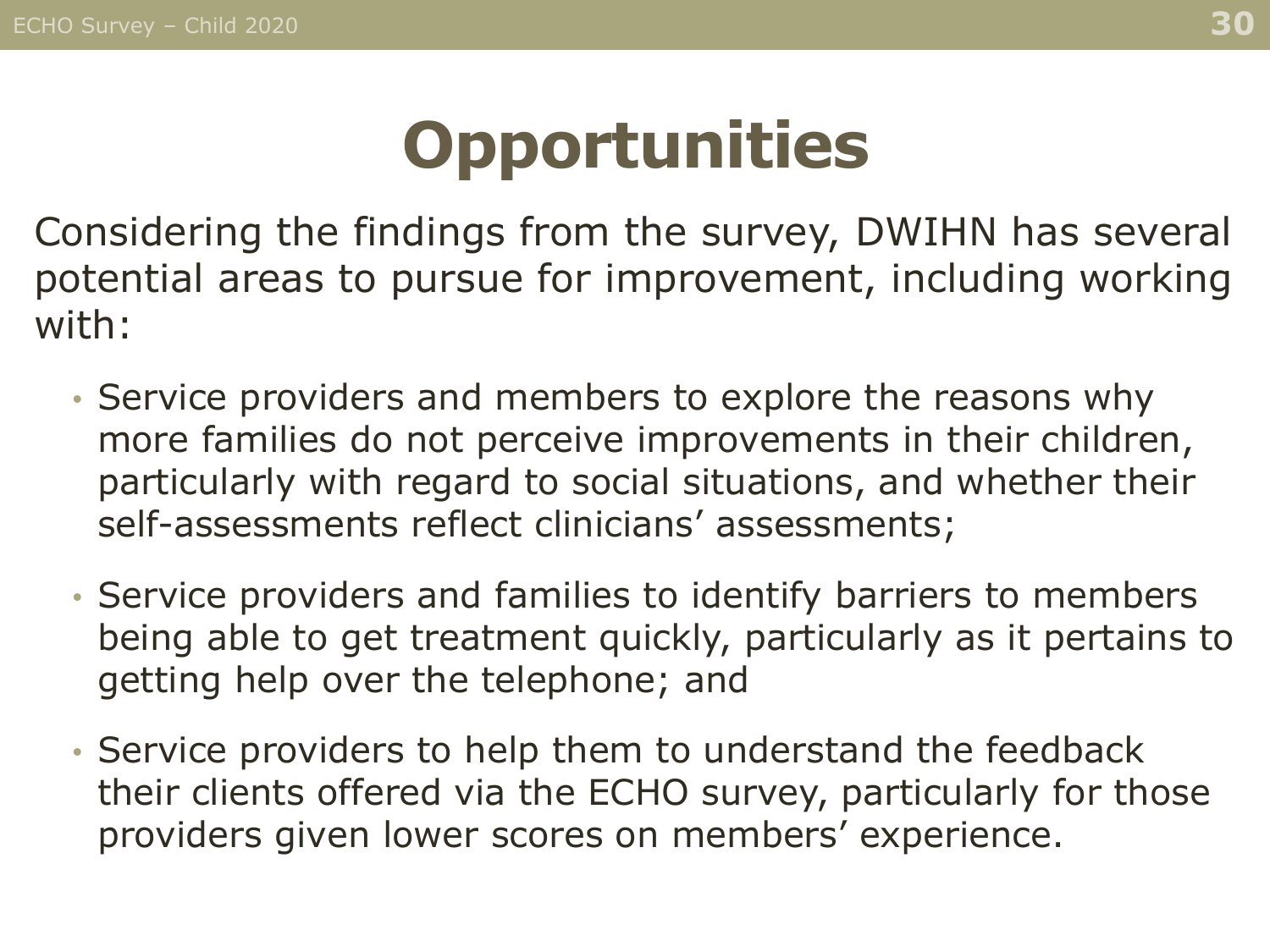# <span id="page-30-0"></span>DETAILED FINDINGS

Scorecard Measures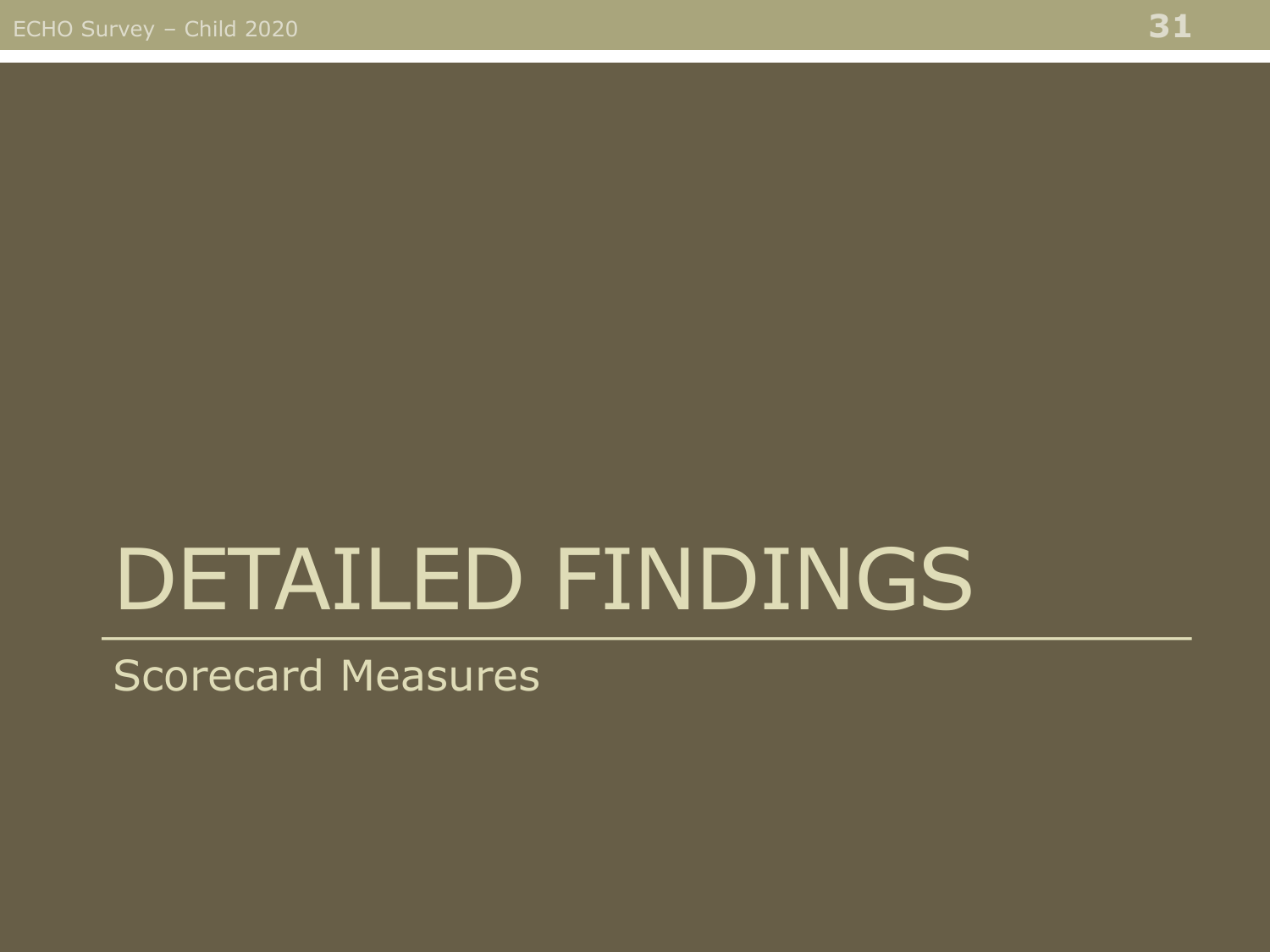### <span id="page-31-0"></span>**Measure: Getting Treatment Quickly**

#### **Getting treatment quickly: 42%**

• This composite measure is the average score across these items:

|                | Question                                                                                                                                   | Score |
|----------------|--------------------------------------------------------------------------------------------------------------------------------------------|-------|
| Q <sub>3</sub> | In the last 12 months, how often did you get the professional counseling your child needed on the phone?                                   | 27%   |
| Q <sub>5</sub> | In the last 12 months, when your child need counseling or treatment right away, how often did he or she see someone as soon as you wanted? | 48%   |
| Q7             | In the last 12 months, how often did your child get an appointment for counseling or treatment as soon as you wanted?                      | 50%   |

• Score is the percentage of respondents who answered "Always."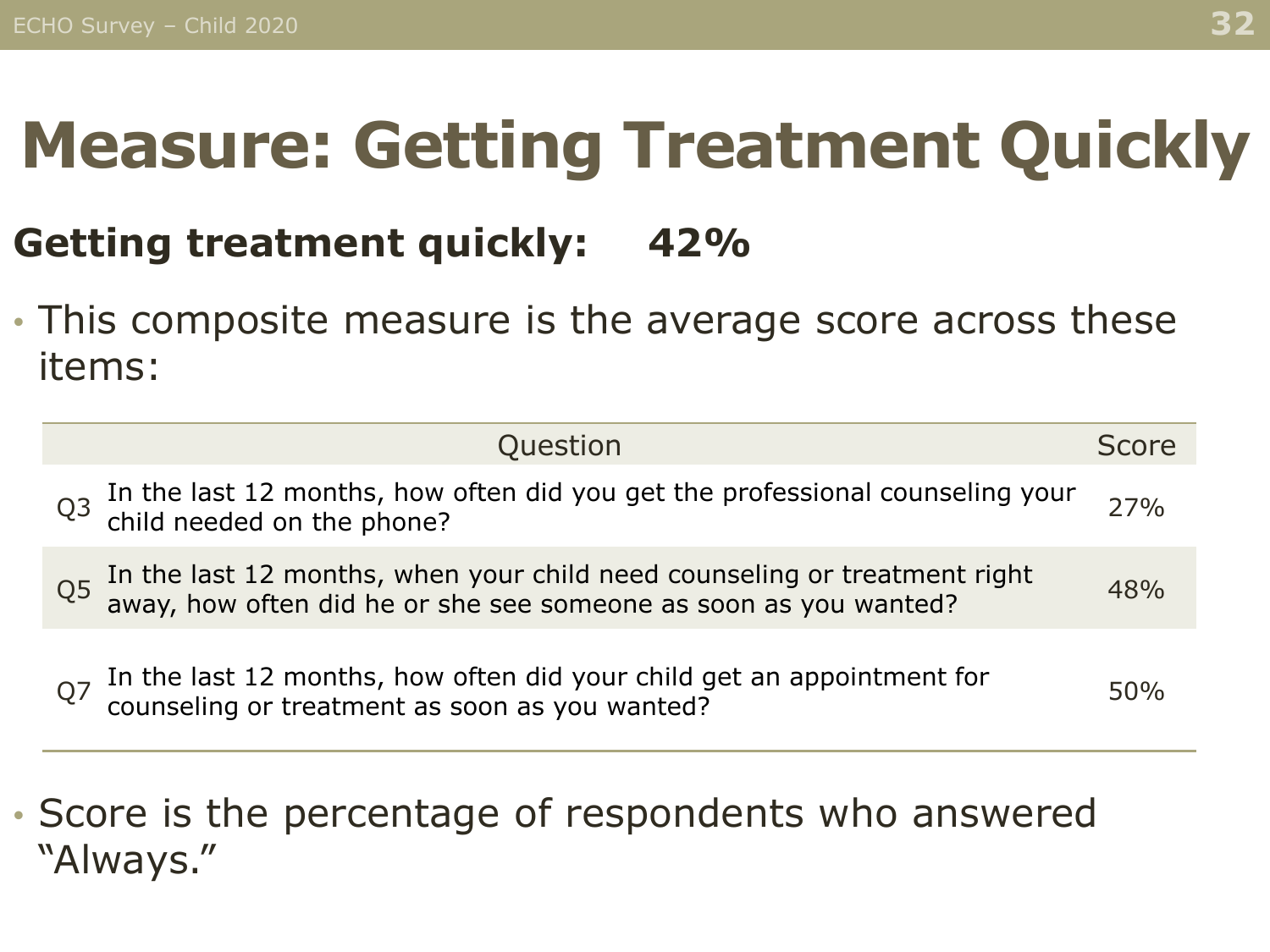## **Detail: Getting Treatment Quickly**



Never Sometimes Usually Always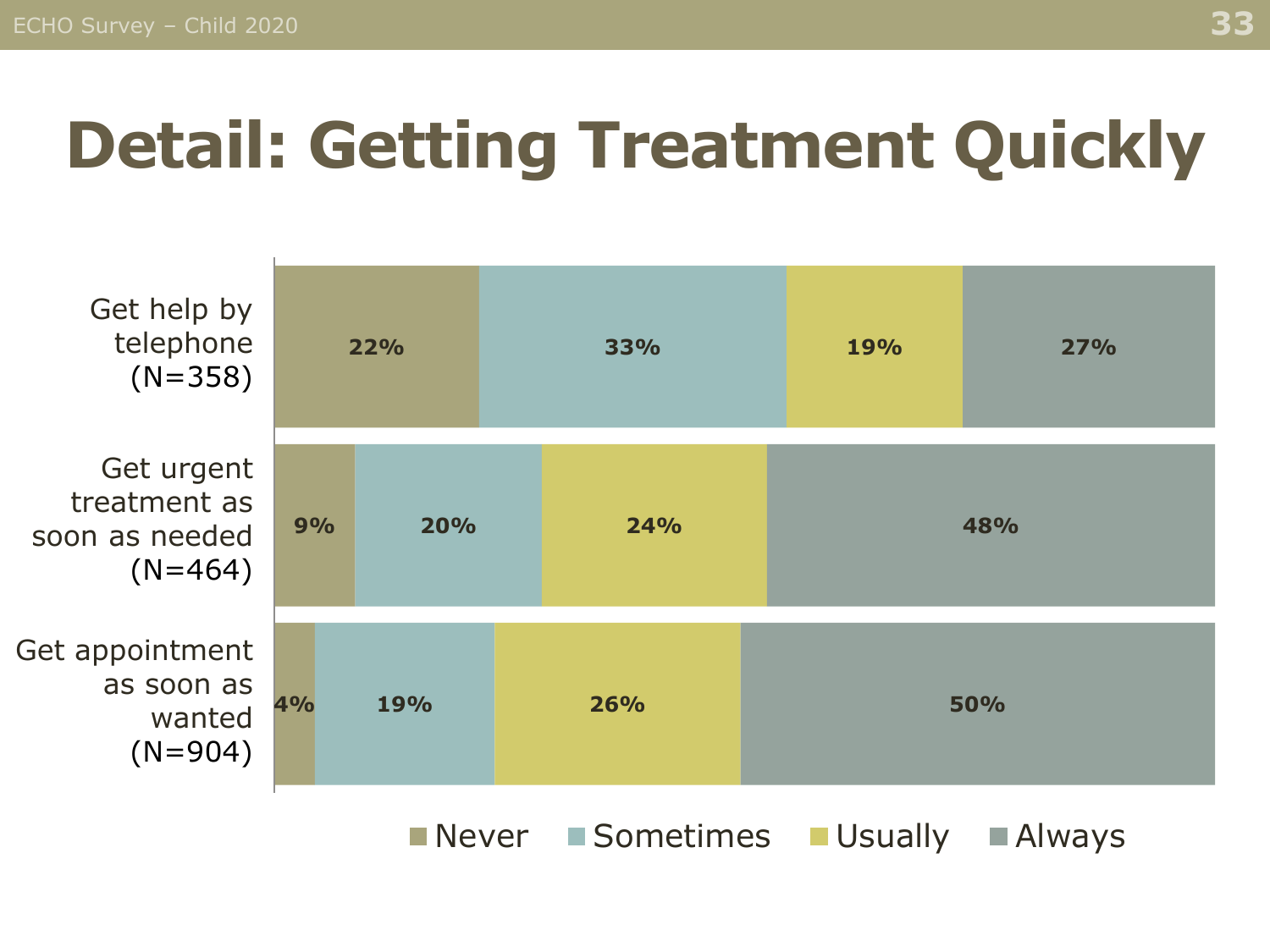### <span id="page-33-0"></span>**Measure: How Well Clinicians Communicate**

#### **How Well Clinicians Communicate: 72%**

• This composite measure is the average score across these items:

|     | Question                                                                                                                                     | <b>Score</b> |
|-----|----------------------------------------------------------------------------------------------------------------------------------------------|--------------|
|     | Q12 In the last 12 months, how often did the people your child saw for counseling or treatment listen carefully to you?                      | 67%          |
|     | Q13 In the last 12 months, how often did the people your child saw for counseling or treatment explain things in a way you could understand? | 74%          |
|     | $Q14$ In the last 12 months, how often did the people your child saw for counseling or treatment show respect for what you had to say?       | 79%          |
|     | Q15 In the last 12 months, how often did the people your child saw for counseling or treatment spend enough time with you?                   | 63%          |
| Q18 | In the last 12 months, how often were you involved as much as you wanted in your child's counseling or treatment?                            | 76%          |
|     |                                                                                                                                              |              |

#### • Score is the percentage of respondents who answered "Always."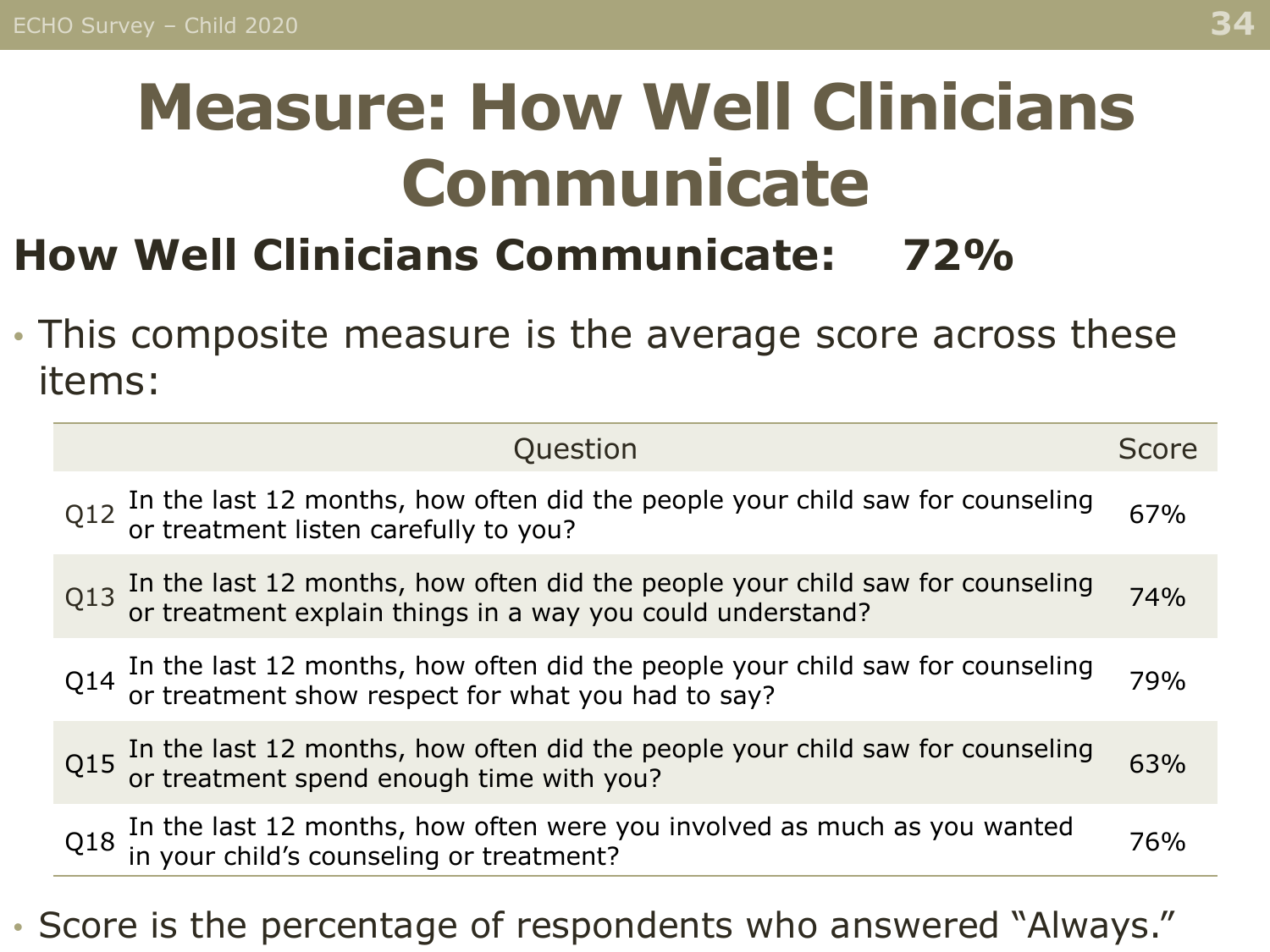### **Detail: How Well Clinicians Communicate**



■ Never ■ Sometimes ■ Usually ■ Always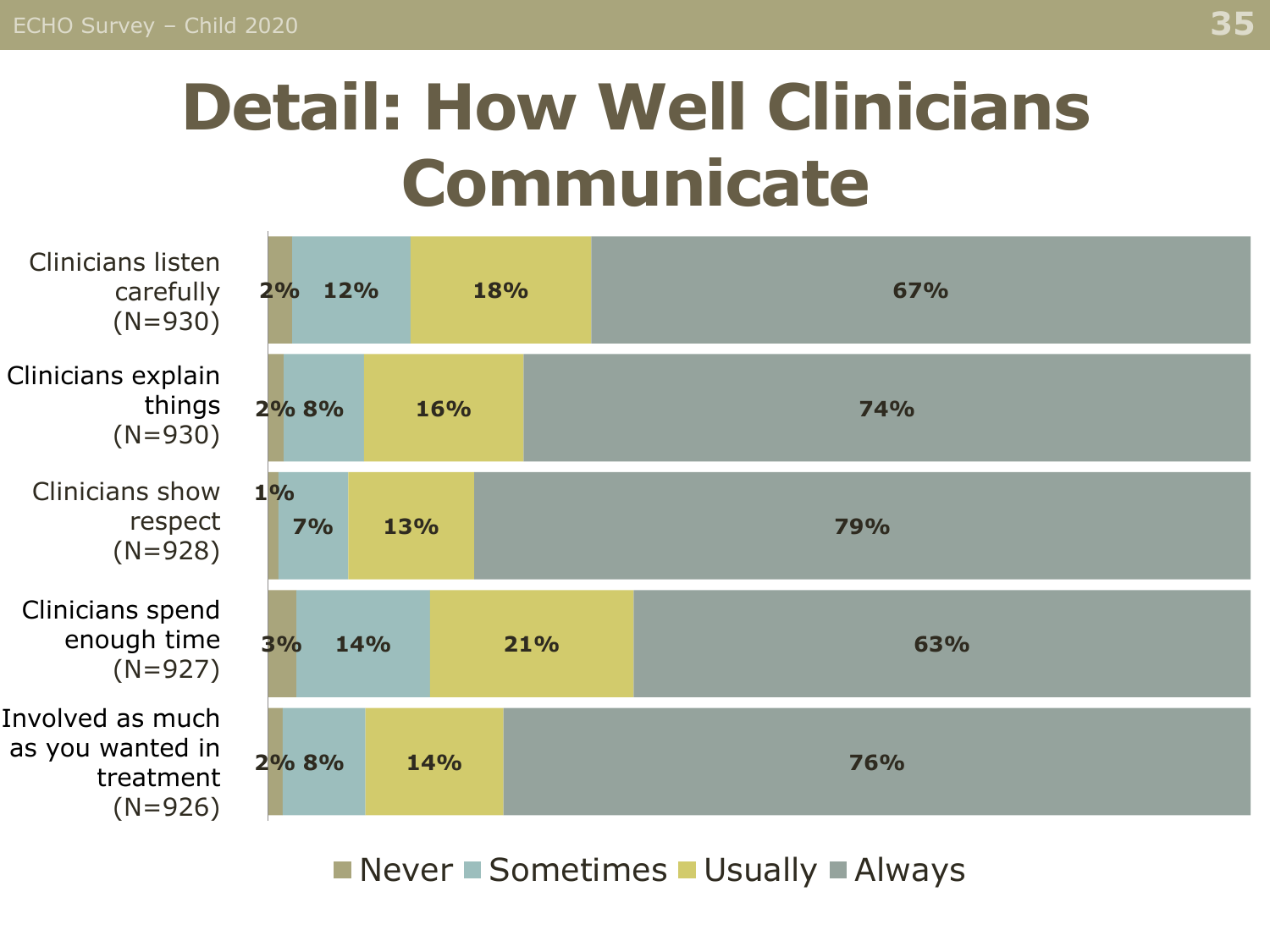### <span id="page-35-0"></span>**Measure: Getting Treatment and Information from the Plan or MBHO**

#### **Getting Treatment and Information : 55%**

• This composite measure is the average score across these items:

| Question                                                                                                                                       | Score      |
|------------------------------------------------------------------------------------------------------------------------------------------------|------------|
| In the last 12 months, how much of a problem, if any, were delays in counseling or treatment while you waited for approval?<br>Q40             | <b>50%</b> |
| $Q42$ In the last 12 months, how much of a problem, if any, was it to get the help you needed for your child when you called customer service? | 60%        |

• Score is the percentage of respondents who answered "Not a problem."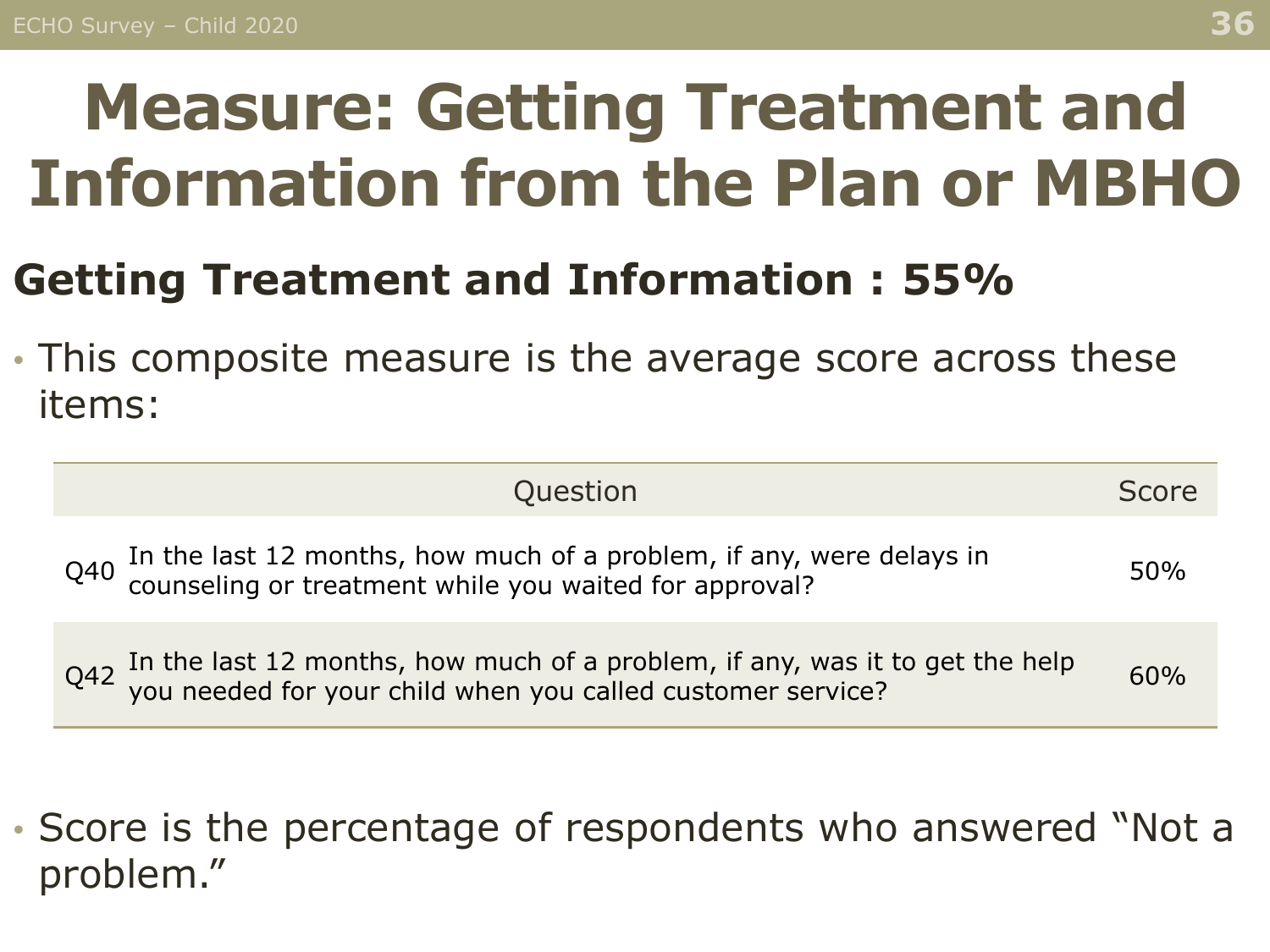### **Detail: Getting Treatment and Information from the Plan or MBHO**



 $\blacksquare$  A big problem  $\blacksquare$  A small problem  $\blacksquare$  Not a problem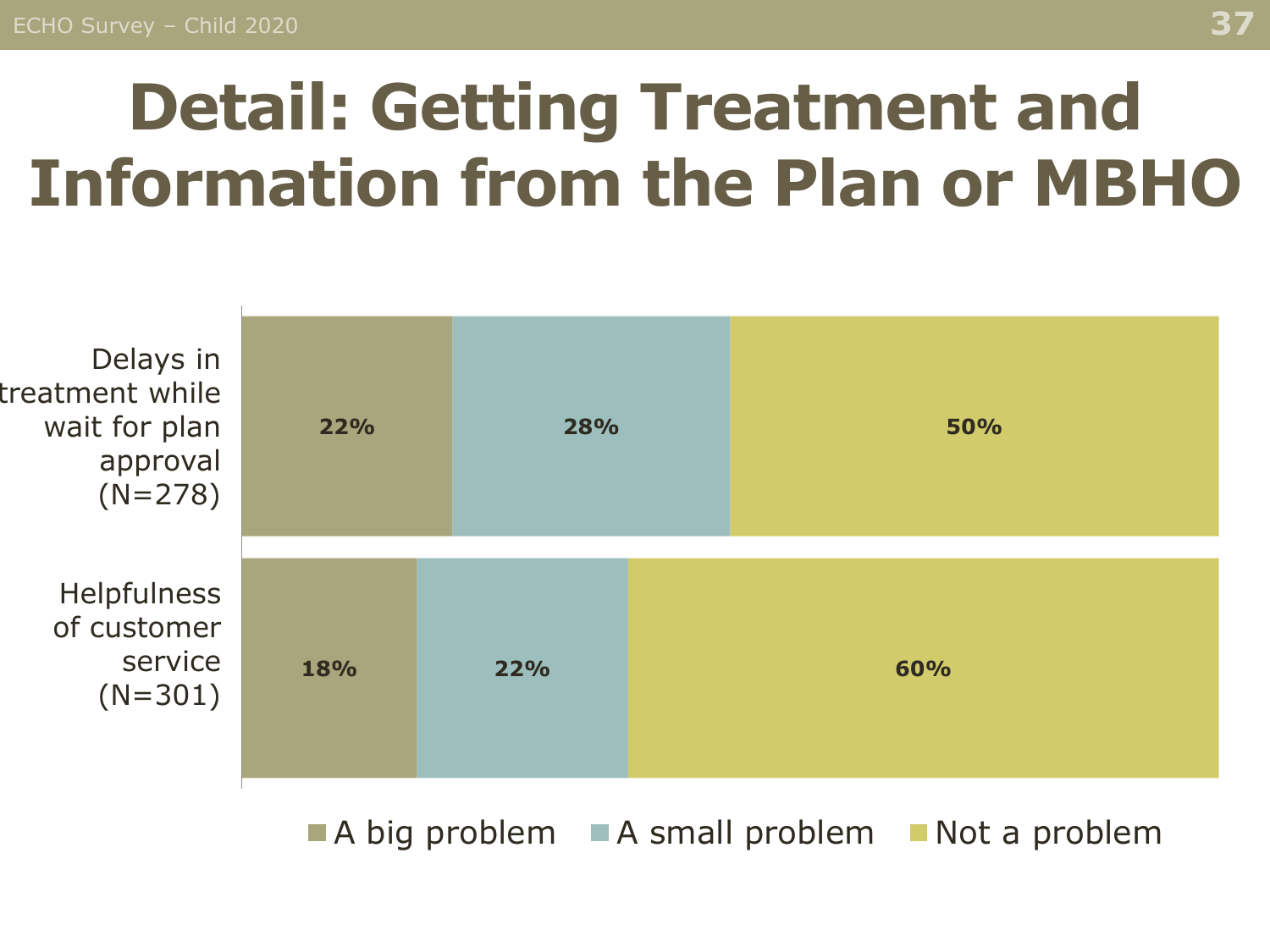#### <span id="page-37-0"></span>**Measure: Perceived Improvement**

#### **Perceived Improvement: 25%**

• This composite measure is the average score across these items:

|                 | Question                                                                                                                  | Score |
|-----------------|---------------------------------------------------------------------------------------------------------------------------|-------|
| Q <sub>32</sub> | Compared to 12 months ago, how would you rate your child's ability to deal<br>with daily problems now?                    | 28%   |
| Q <sub>33</sub> | Compared to 12 months ago, how would you rate your child's ability to deal<br>with social situations now?                 | 22%   |
| Q <sub>34</sub> | Compared to 12 months ago, how would you rate your child's ability to<br>accomplish the things he or she wants to do now? | 27%   |
| Q35             | Compared to 12 months ago, how would you rate your child's problems or<br>symptoms now?                                   | 24%   |
|                 | Scare is the persontage of respondants who apswered                                                                       |       |

• Score is the percentage of respondents who answered "Always."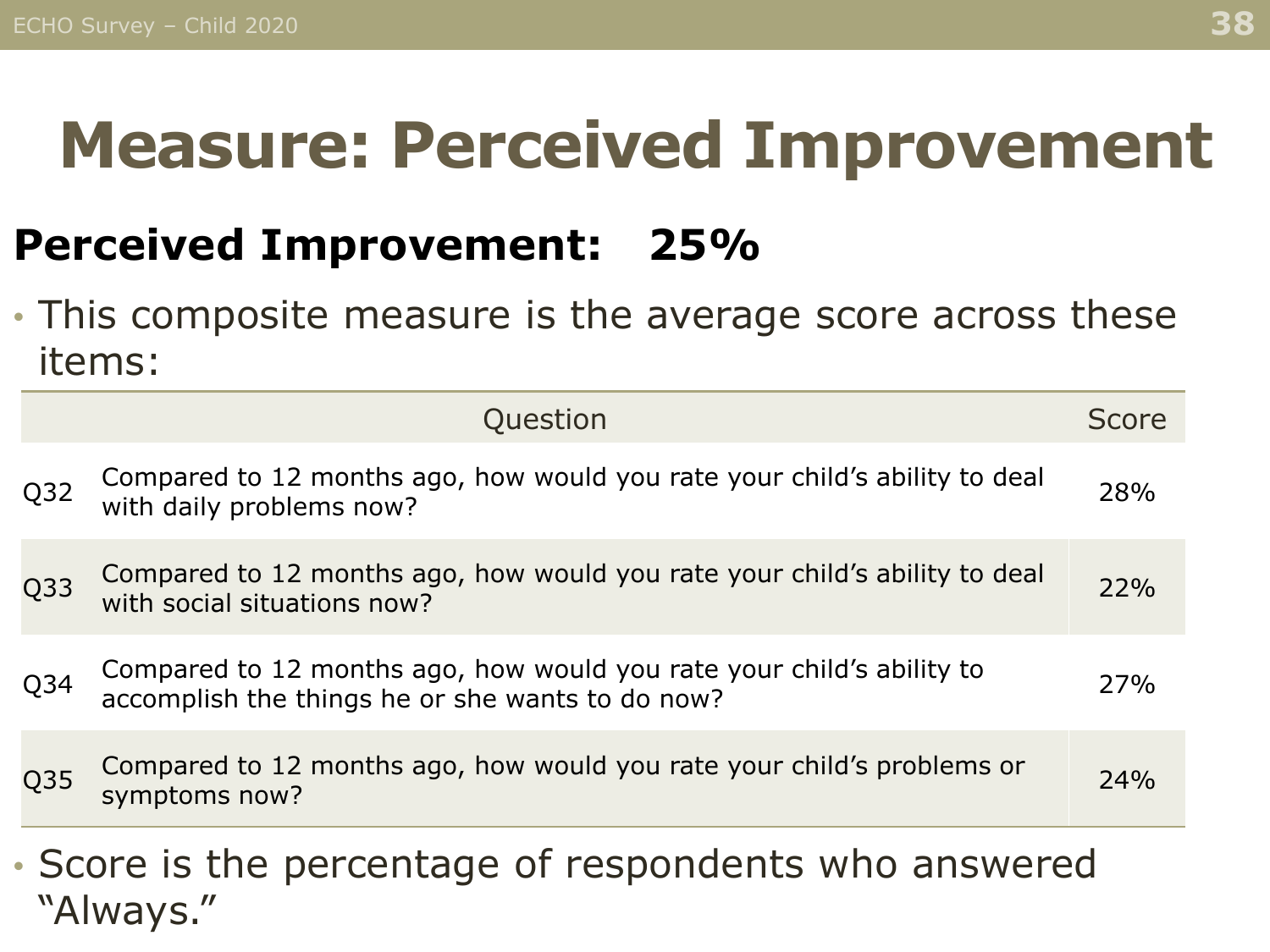## **Detail: Perceived Improvement**

Compared to 12 months ago, how would you rate your child's ability to…

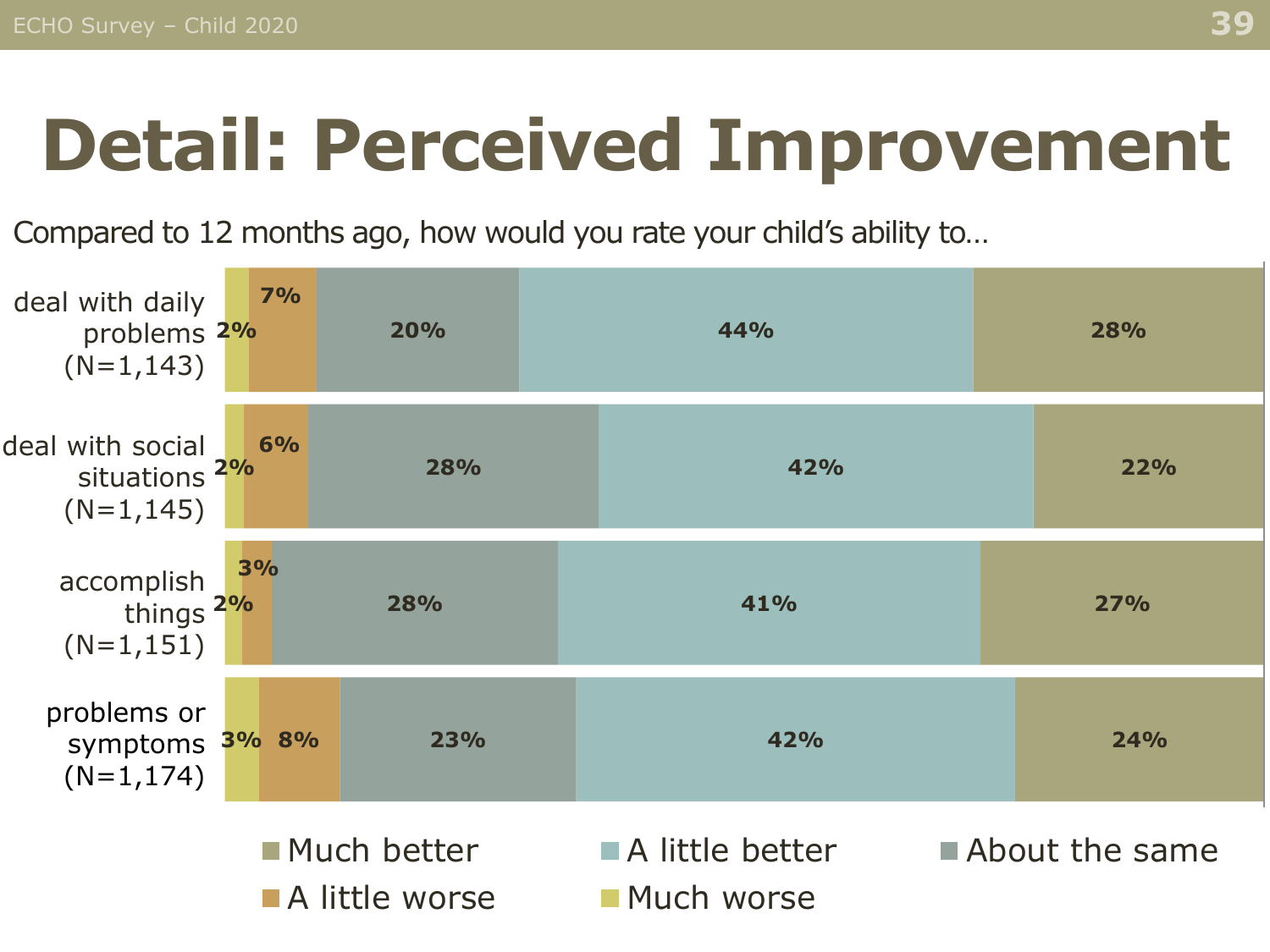#### <span id="page-39-0"></span>**Measure: Perceived Access to Treatment**

#### **Perceived Access to Treatment: 58%**

• This composite measure is the average score across these items:

| Question                                                                                                                                     | Score |
|----------------------------------------------------------------------------------------------------------------------------------------------|-------|
| Q20 In the last 12 months, how often did your family get the professional help<br>you wanted for your child?                                 | 59%   |
| Q21 In the last 12 months, how often did you feel your child had someone to talk to for counseling or treatment when he or she was troubled? | 57%   |

• Score is the percentage of respondents who answered "Always."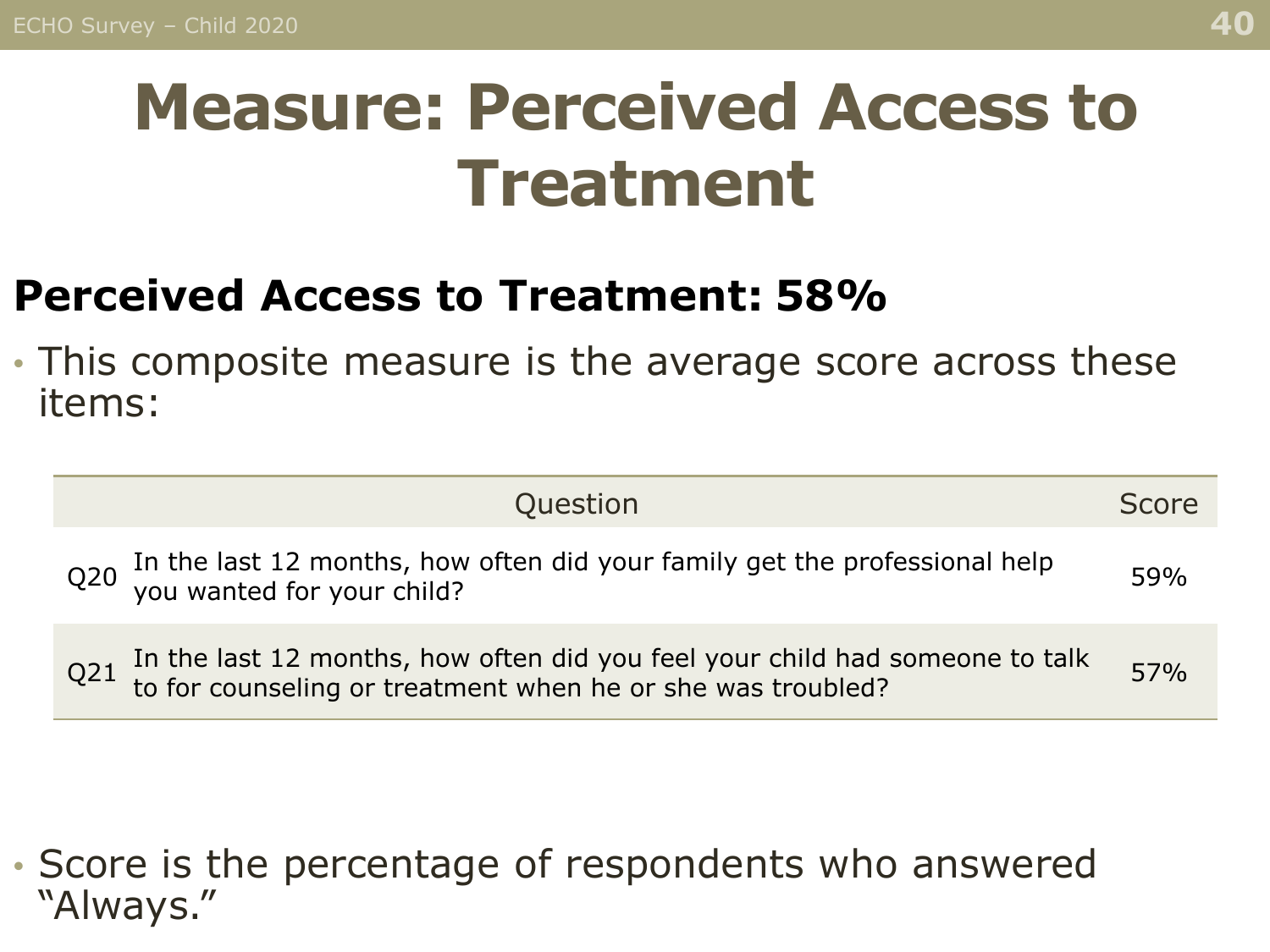ECHO Survey – Child 2020 **41**

#### **Detail: Perceived Access to Treatment**

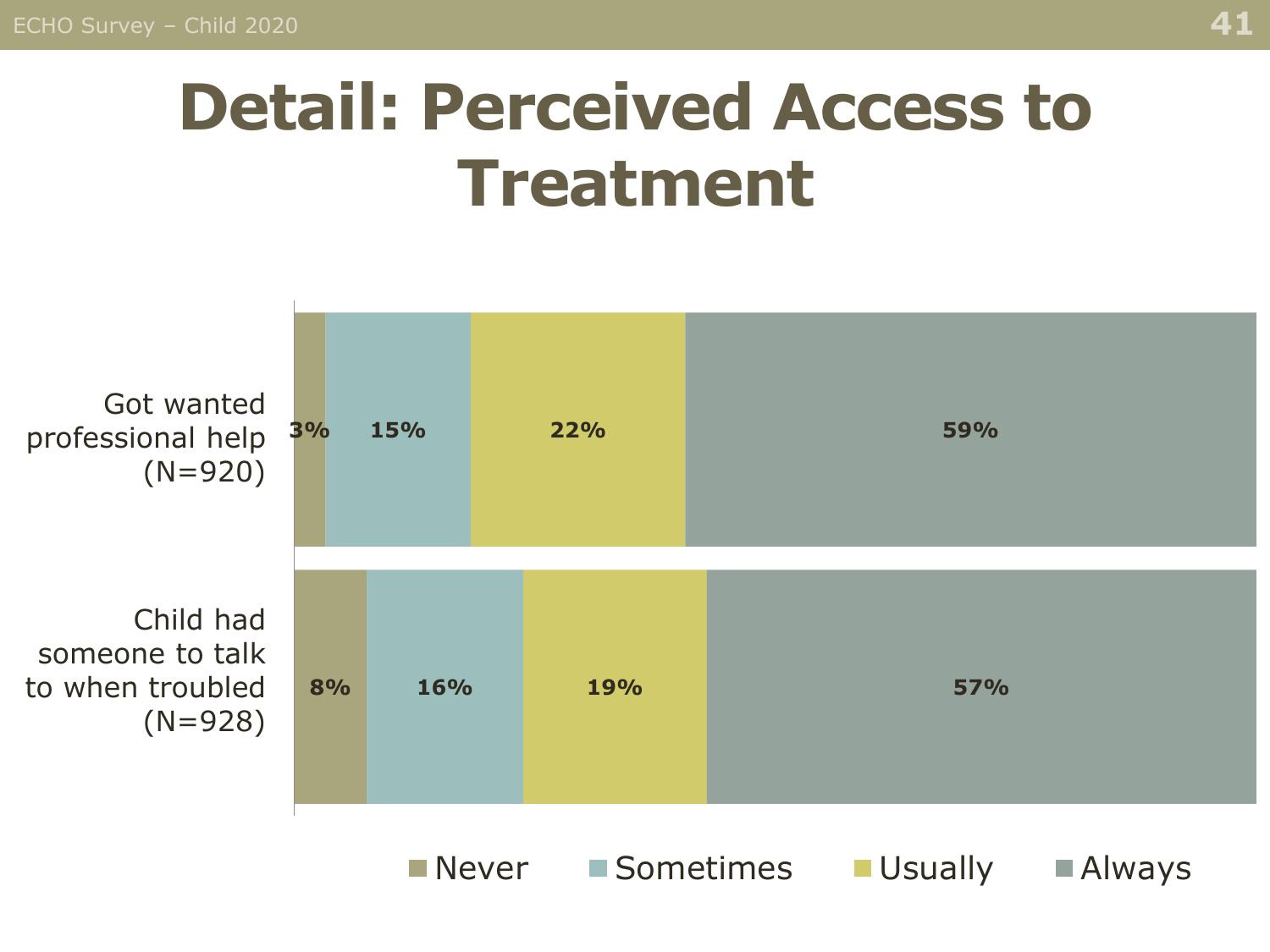### <span id="page-41-0"></span>**Measure: Global Rating - Treatment**

#### **Overall rating of counseling and treatment: 49%**

Score is the percentage of respondents who selected 9 or 10.

Q29 Using any number from 0 to 10, what number would you use to rate all your child's counseling or treatment in the last 12 months? (N=918)

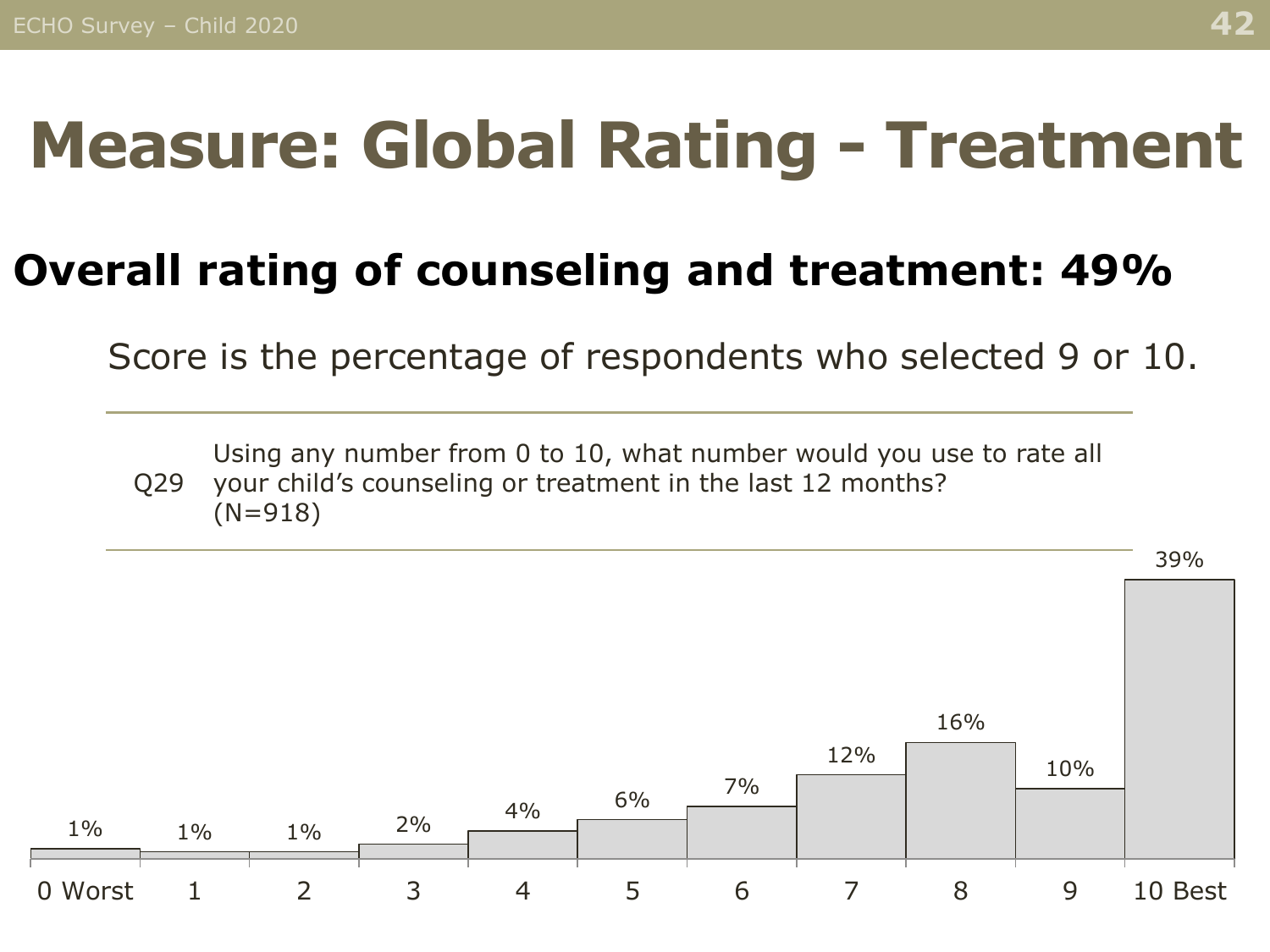## **Measure: Office wait**

#### <span id="page-42-0"></span>**Office wait: 55%**

Score is the percentage of respondents who answered "Always."

| Question                                                                                                          | Score |
|-------------------------------------------------------------------------------------------------------------------|-------|
| Q11 In the last 12 months, how often was your child seen within 15 minutes of his or her appointment? ( $N=931$ ) | 55%   |



**Never Sometimes Usually Always**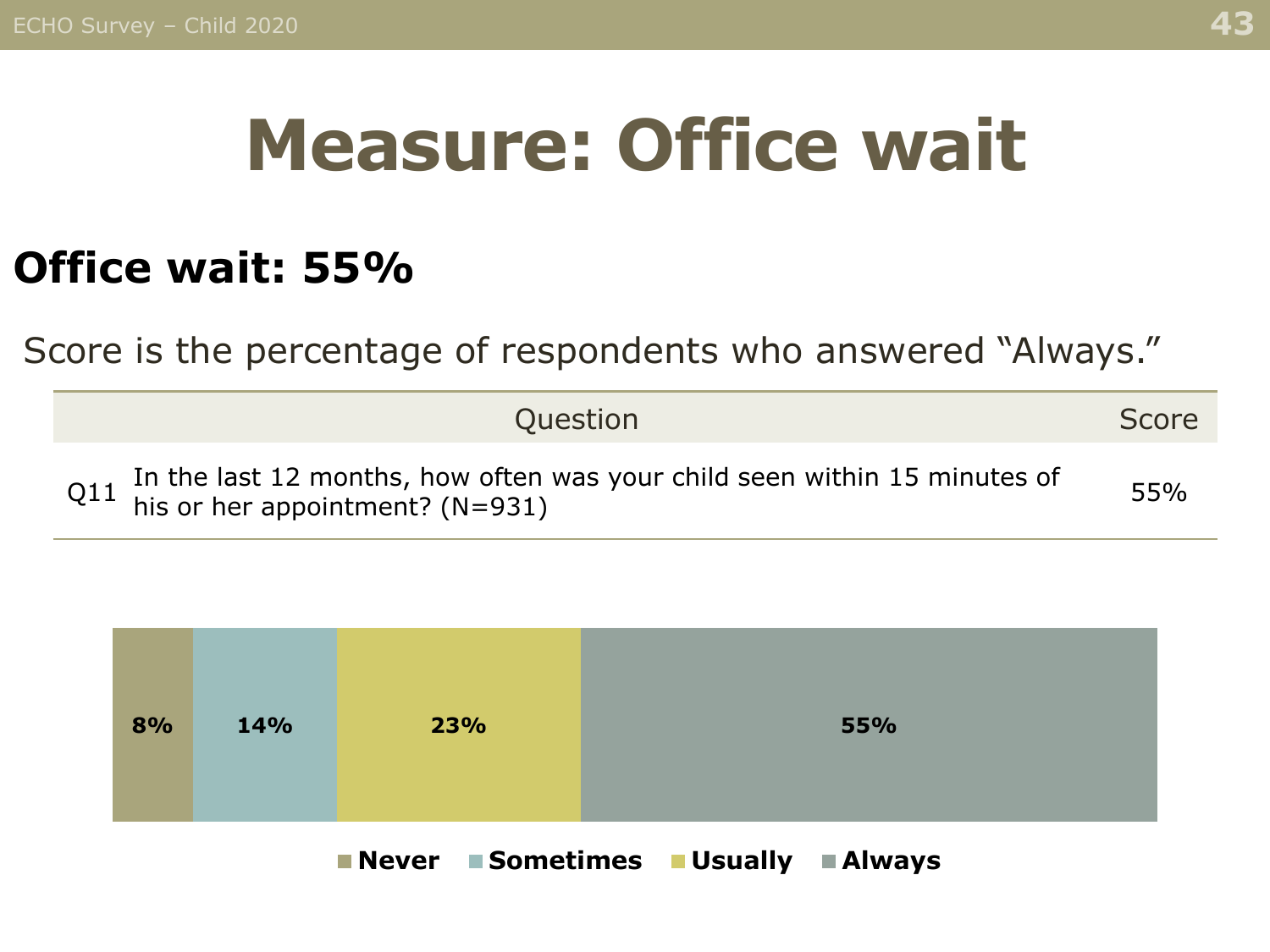### <span id="page-43-0"></span>**Measure: Information About Treatment Options**

#### **Told about treatment options: 75%**

Score is the percentage of respondents who answered "Yes."

 $Q22$  In the last 12 months, were you given information about different kinds of  $Q22$  counceling or treatment that are available for your child  $(0.021)$ counseling or treatment that are available for your child?(N=921)

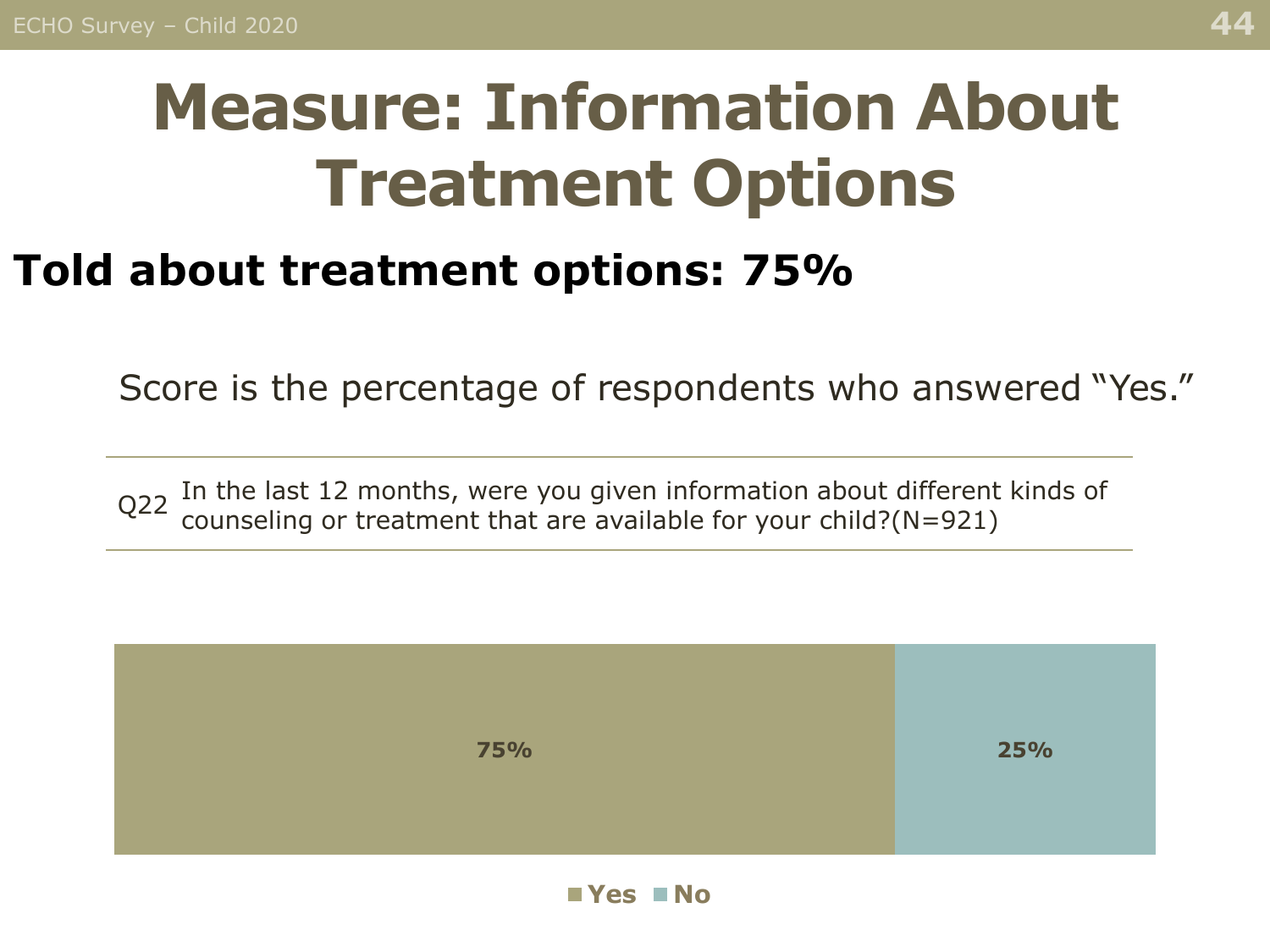#### <span id="page-44-0"></span>**Measure: Told about medication side effects**

#### **Told about side effects of medication: 79%**

Score is the percentage of respondents who answered "Yes."

Q17 In the last 12 months, were you told what side effects of those medicines to watch for? (N=532)

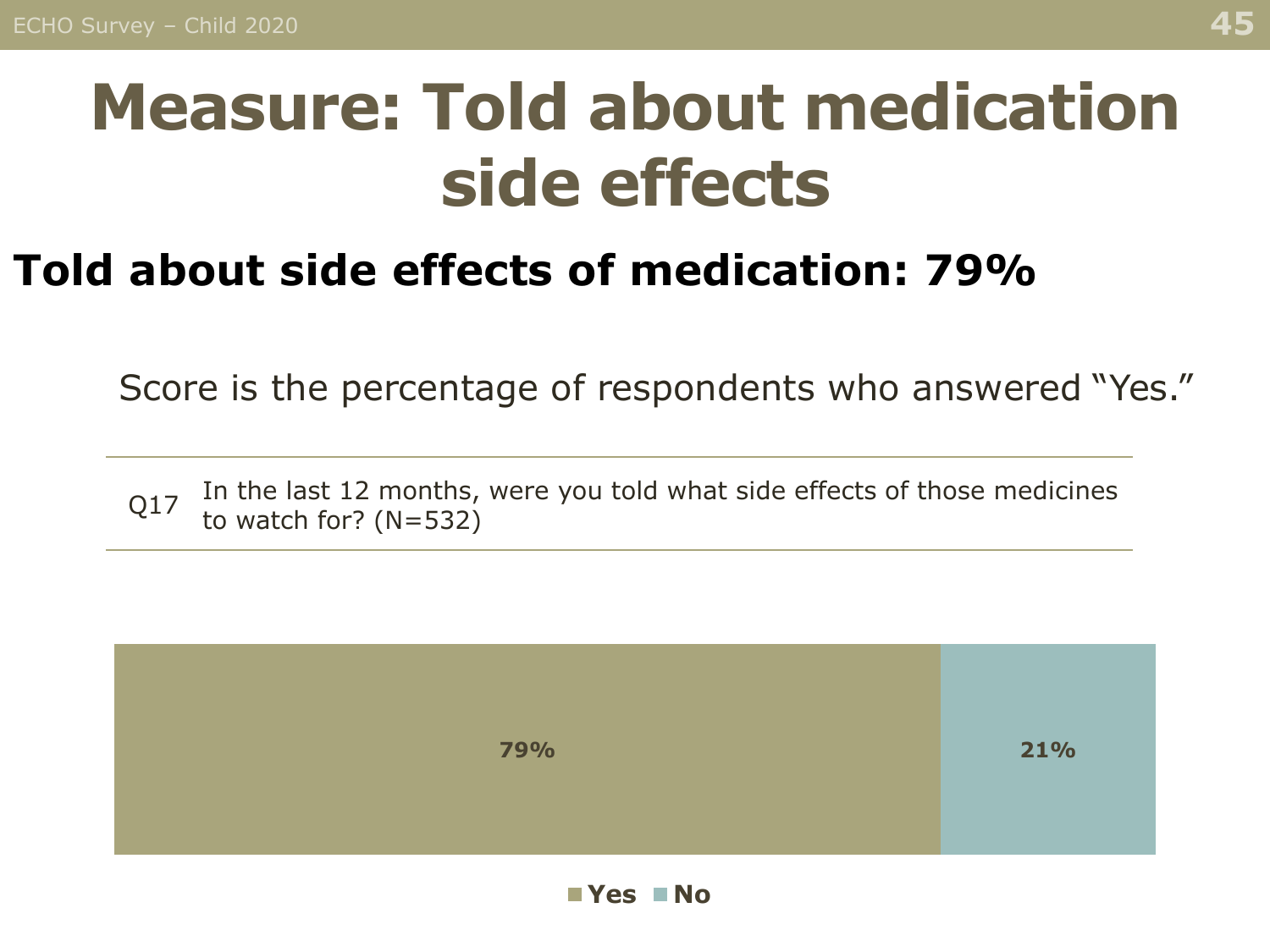#### <span id="page-45-0"></span>**Measure: Information to manage condition**

#### **Given as much information as wanted to manage condition: 78%**

Score is the percentage of respondents who answered "Yes."

 $Q$ 23 In the last 12 months, were you given as much information as you wanted about what you could do to manage your child's condition? (N=921)

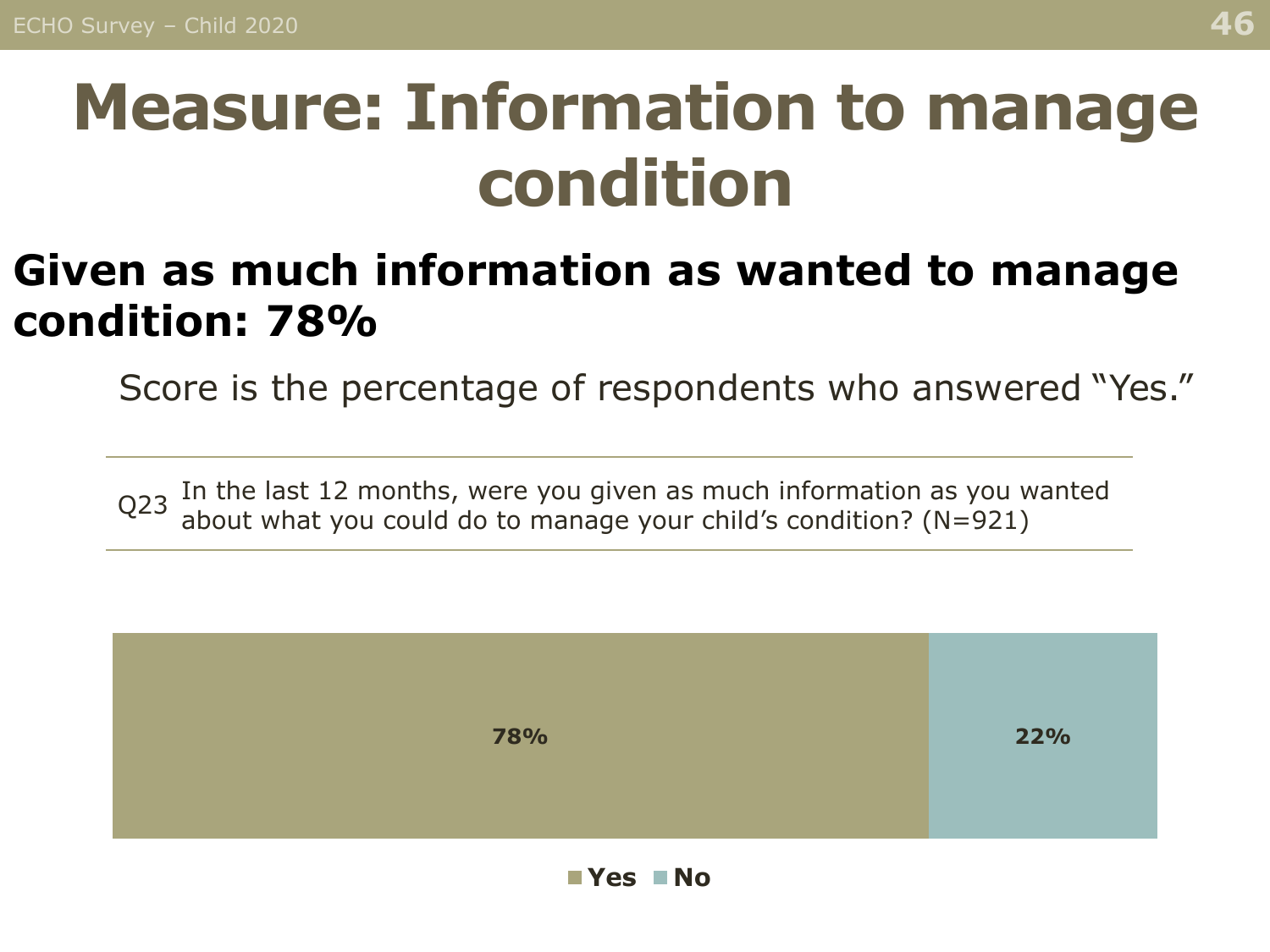#### <span id="page-46-0"></span>**Measure: Patient rights information**

#### **Given information about rights as a patient: 95%**

Score is the percentage of respondents who answered "Yes."

 $Q$ 24 In the last 12 months, were you given information about your child's rights  $Q$ as a patient? (N=918)

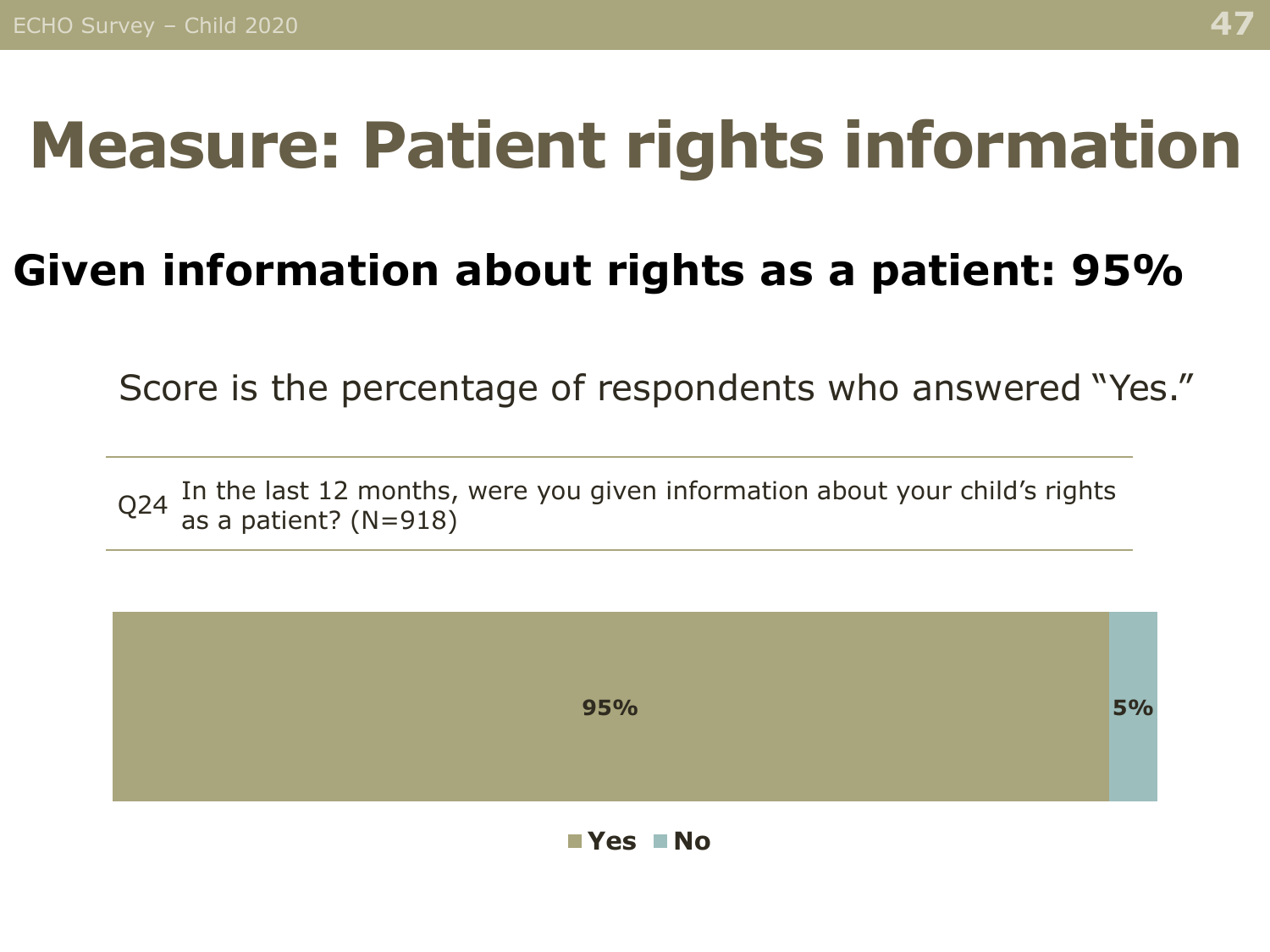### <span id="page-47-0"></span>**Measure: Patient feels he or she could refuse treatment**

#### **Patient feels that he or she could refuse a specific type of treatment: 88%**

Score is the percentage of respondents who answered "Yes."

 $Q25$  In the last 12 months, did you feel you could refuse a specific type of  $Q25$  modicine or treatment for vour child? (N-016) medicine or treatment for your child? (N=916)

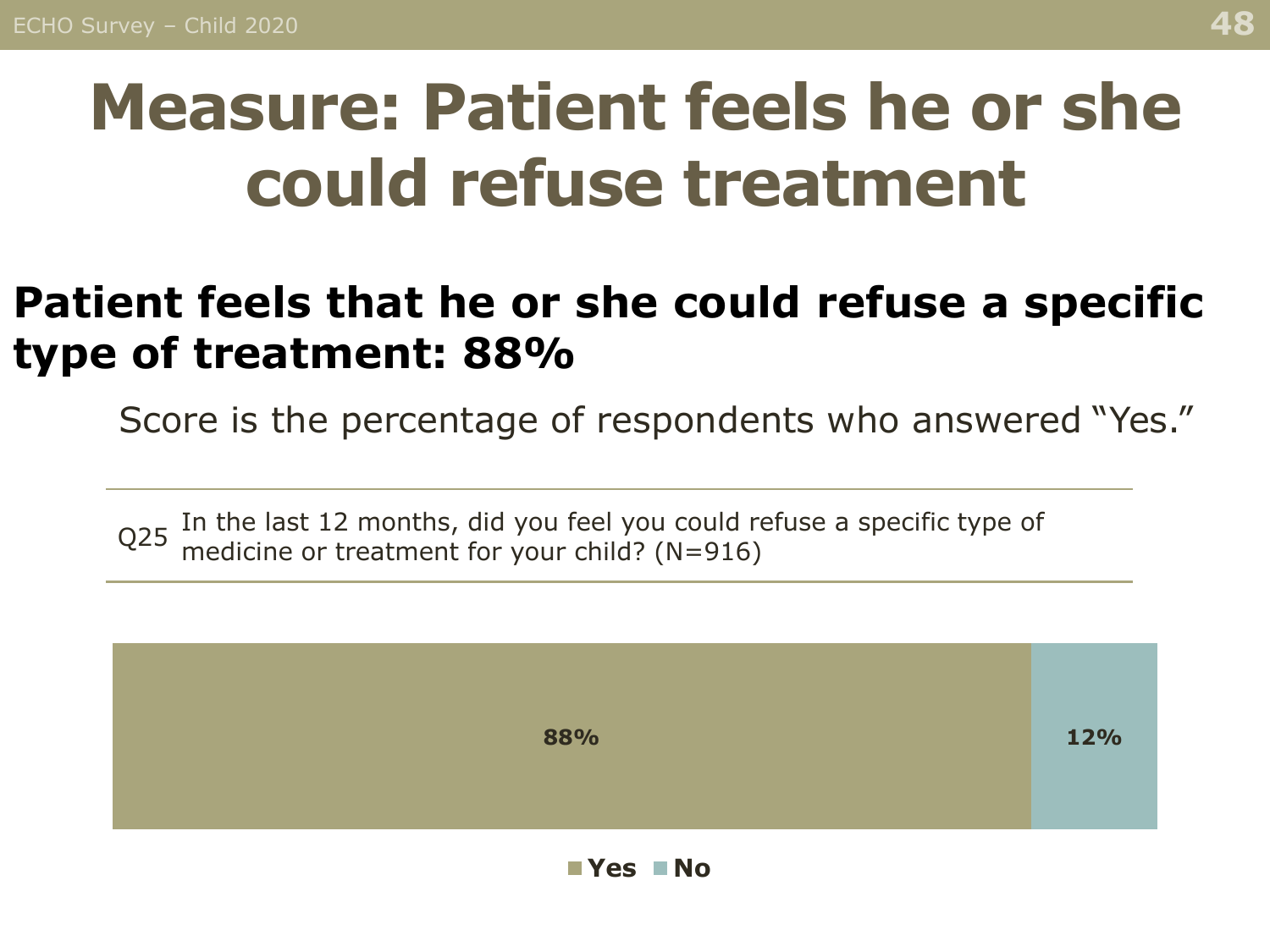## **Measure: Privacy**

#### <span id="page-48-0"></span>**Confident about privacy of treatment information: 93%**

Score is the percentage of respondents who answered "No."

Q26 counseling or treatment share information with others that should have In the last 12 months, as far as you know, did anyone your child saw for been kept private? (N=900)

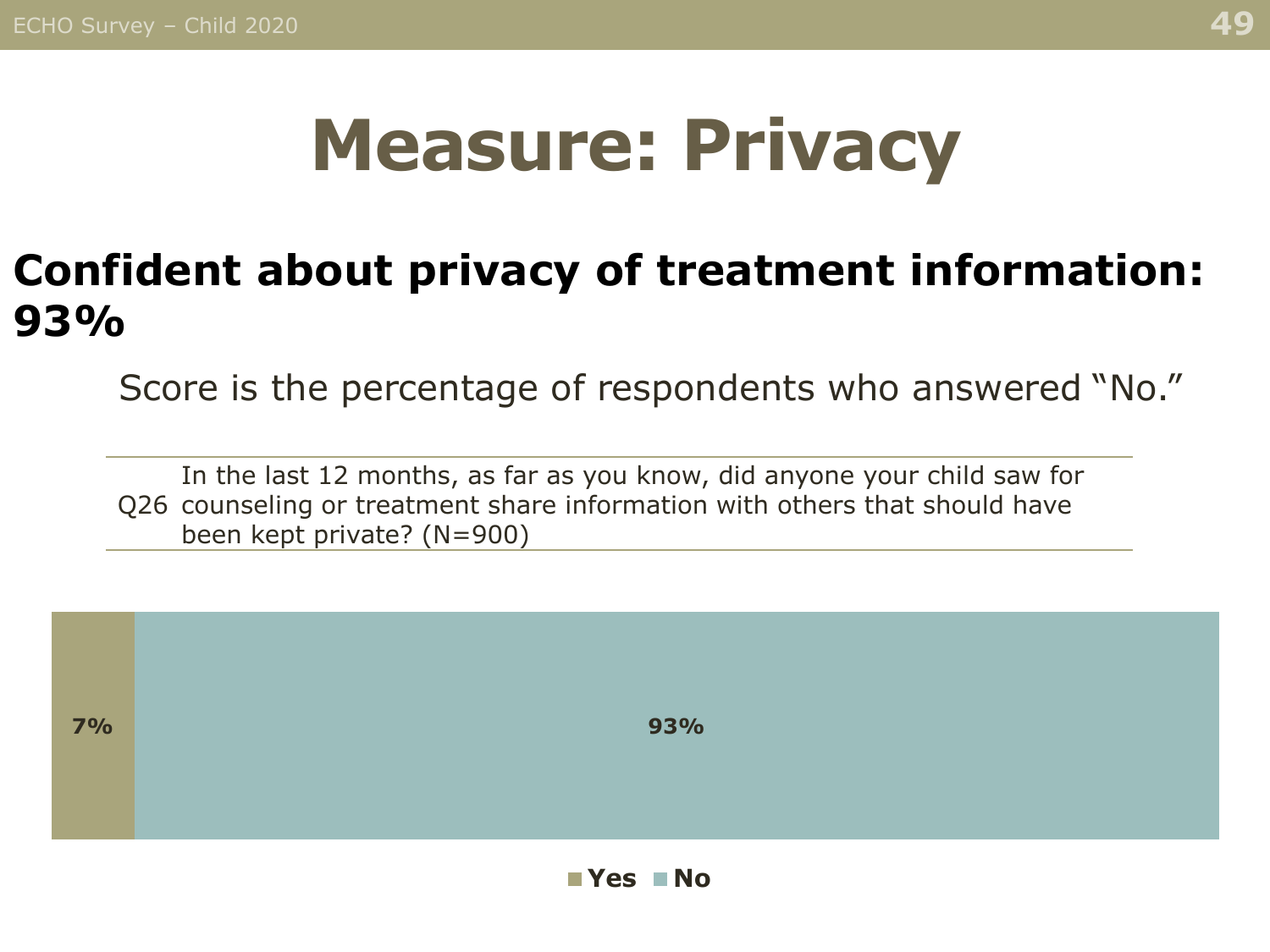## <span id="page-49-0"></span>**Measure: Cultural Competency**

#### **Care responsive to cultural needs: 82%**

Score is the percentage of respondents who answered "Yes."

Q28 In the last 12 months, was the care your child received responsive to those needs? (N=71)

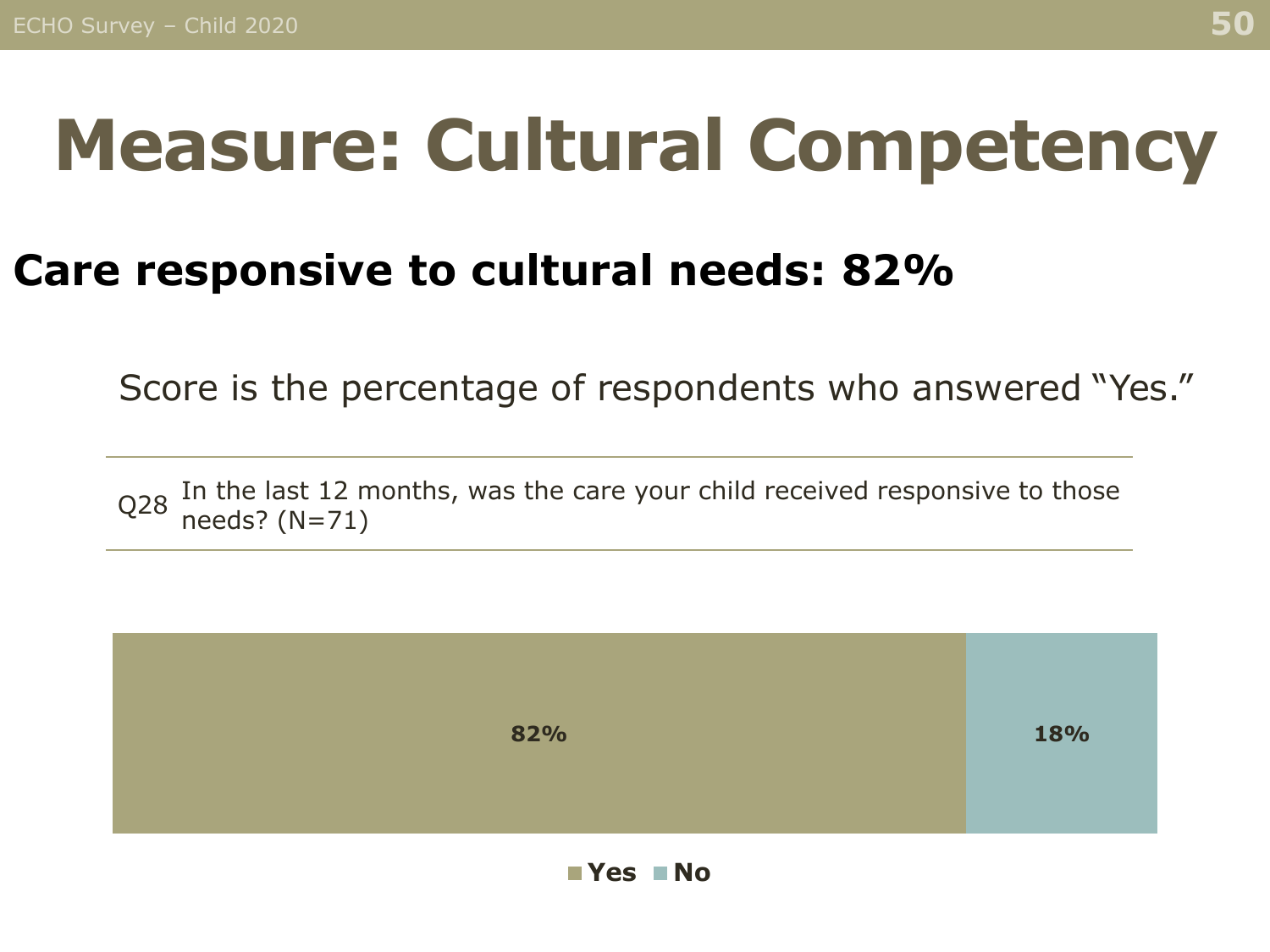### <span id="page-50-0"></span>**Measure: Amount helped**

#### **Amount helped by treatment: 49%**

Score is the percentage of respondents who answered "A lot."

 $Q30$  In the last 12 months, how much was your child helped by the counseling  $Q30$  ar treatment be exchanged. or treatment he or she got? (N=1,149)



**Not at all A little Somewhat A lot**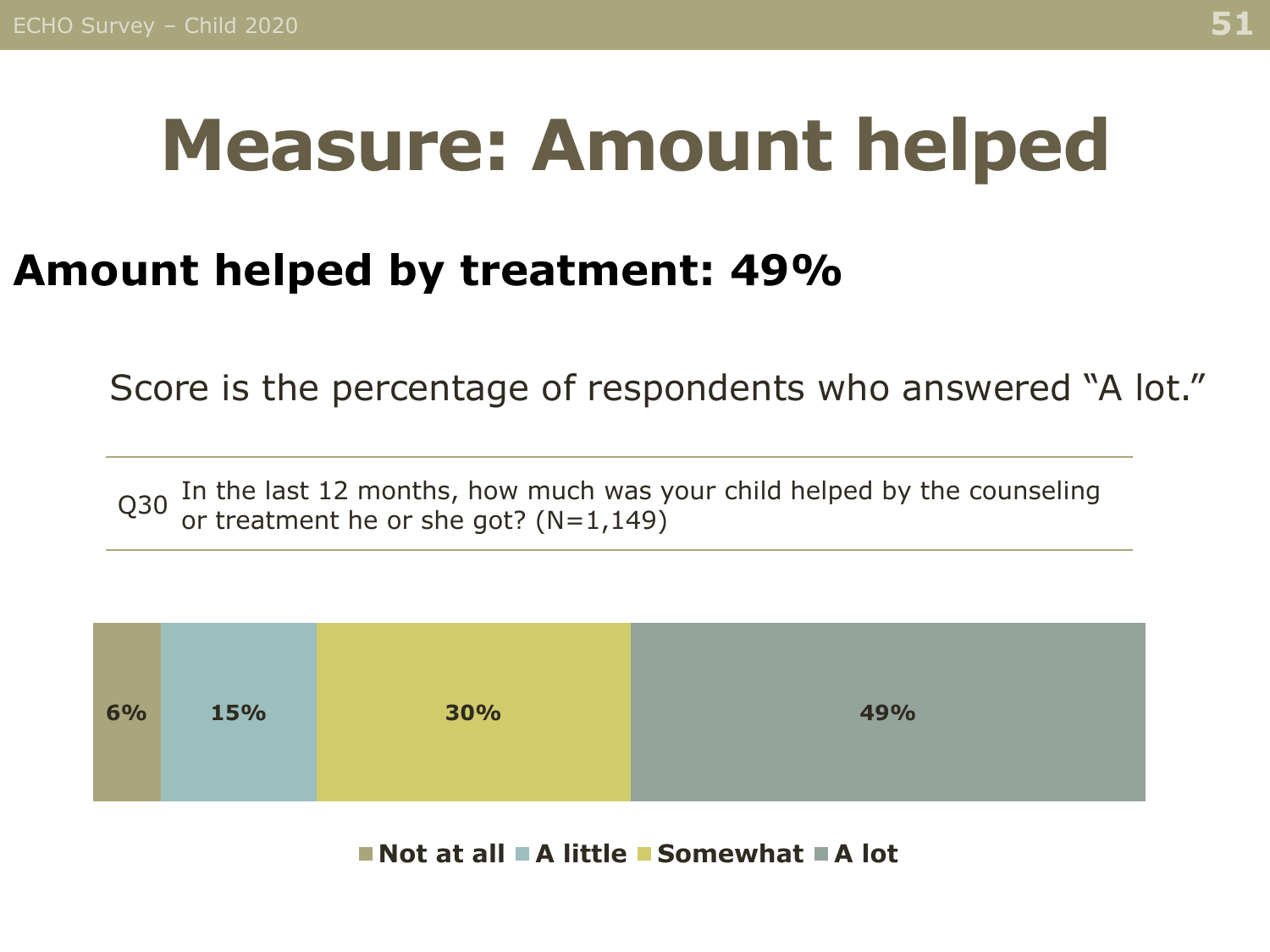#### <span id="page-51-0"></span>**Measure: Treatment after benefits are used up**

#### **Plan provides information about how to get treatment after benefits are used up: 58%**

Score is the percentage of respondents who answered "Yes."

Q38 Were you told about other ways to get counseling, treatment, or medicine Q38 for your obild? (N-363) for your child? (N=262)

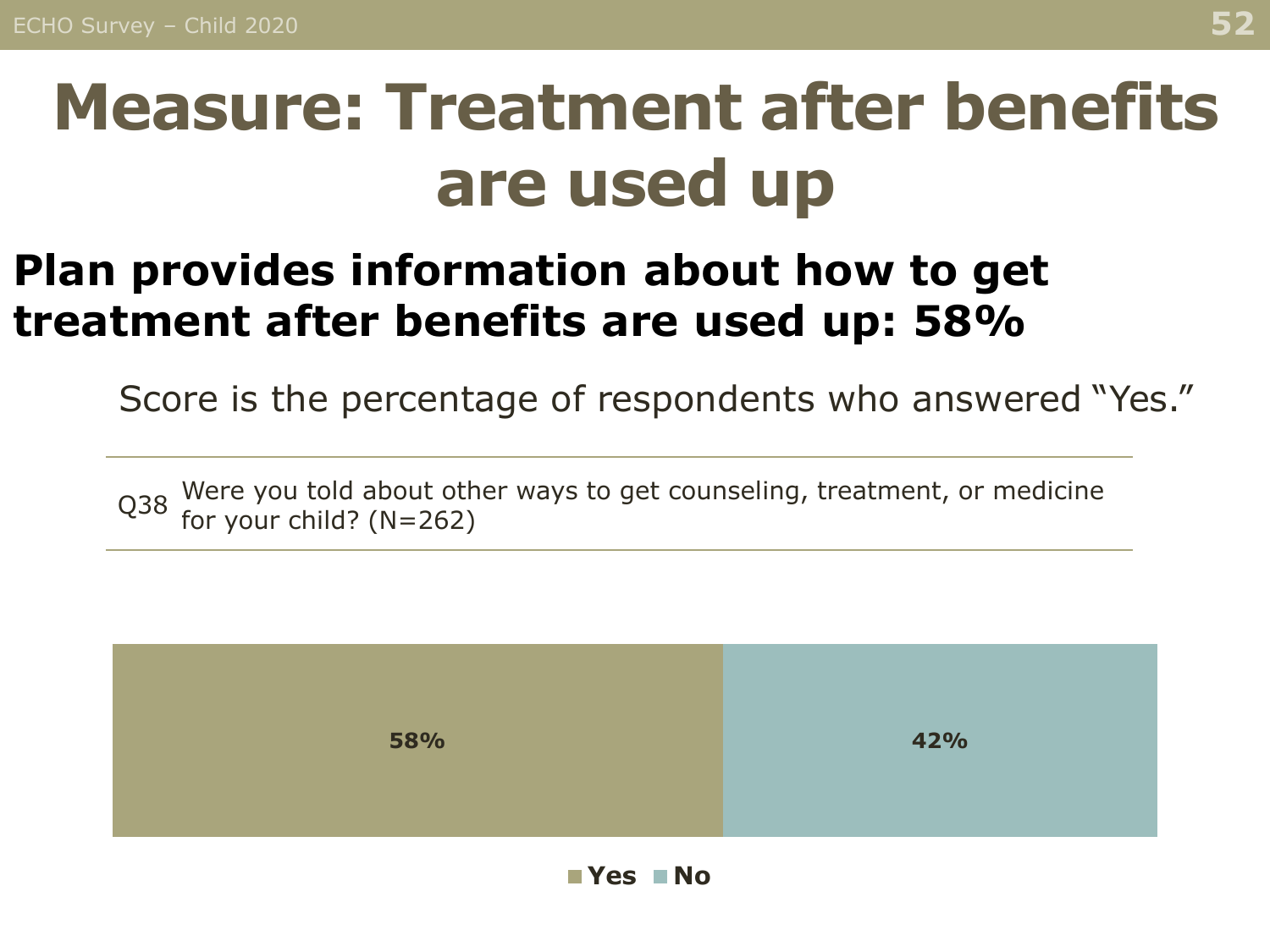#### <span id="page-52-0"></span>**Measure: Discussed goals of child's treatment**

#### **Goals of child's counseling or treatment discussed completely: 93%**

Score is the percentage of respondents who answered "Yes."

Q19 In the last 12 months, were the goals of your child's counseling or treatment discussed completely with you? (N=928)

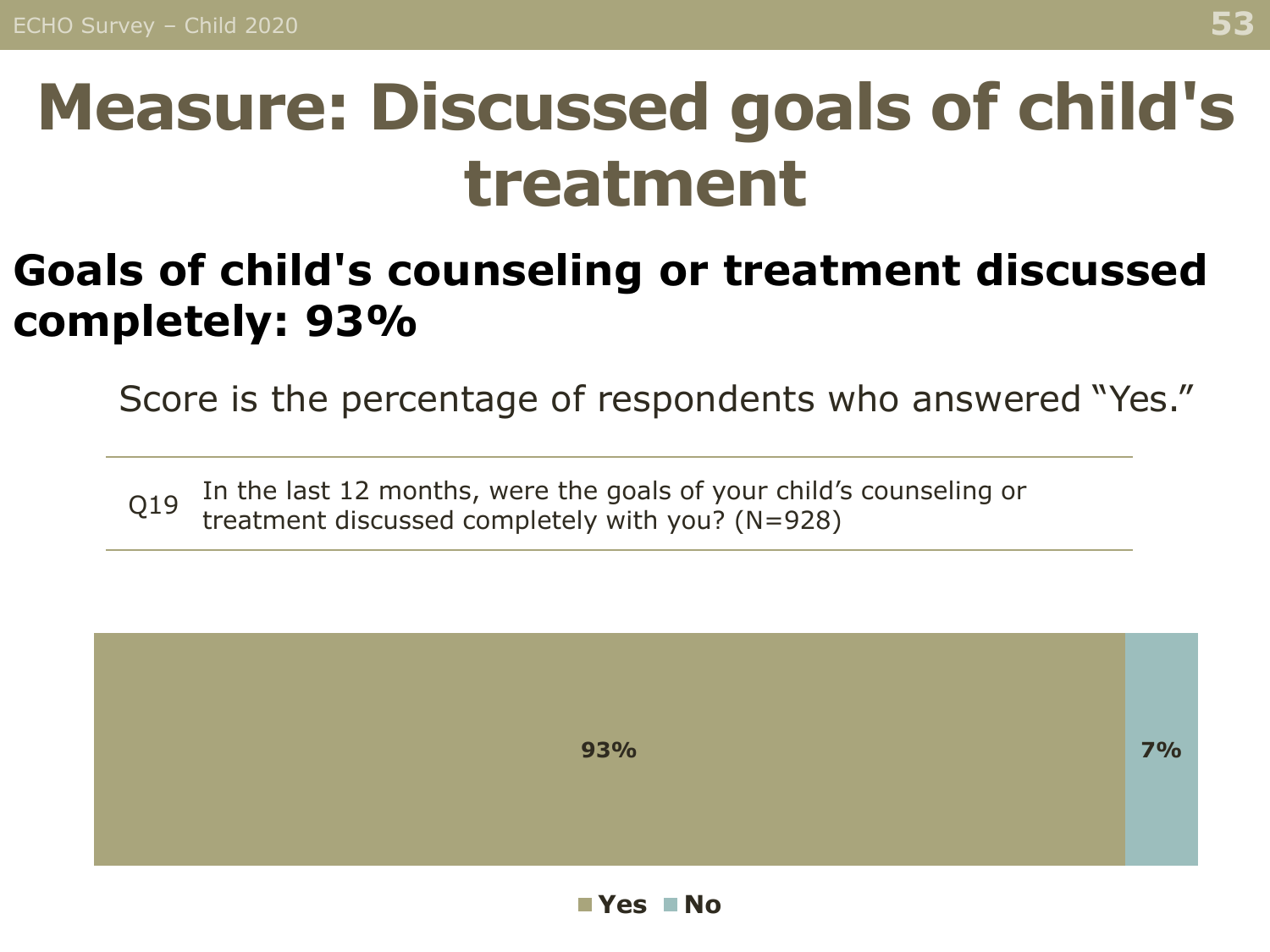# <span id="page-53-0"></span>DETAILED FINDINGS

Statistically Significant Differences by Subgroup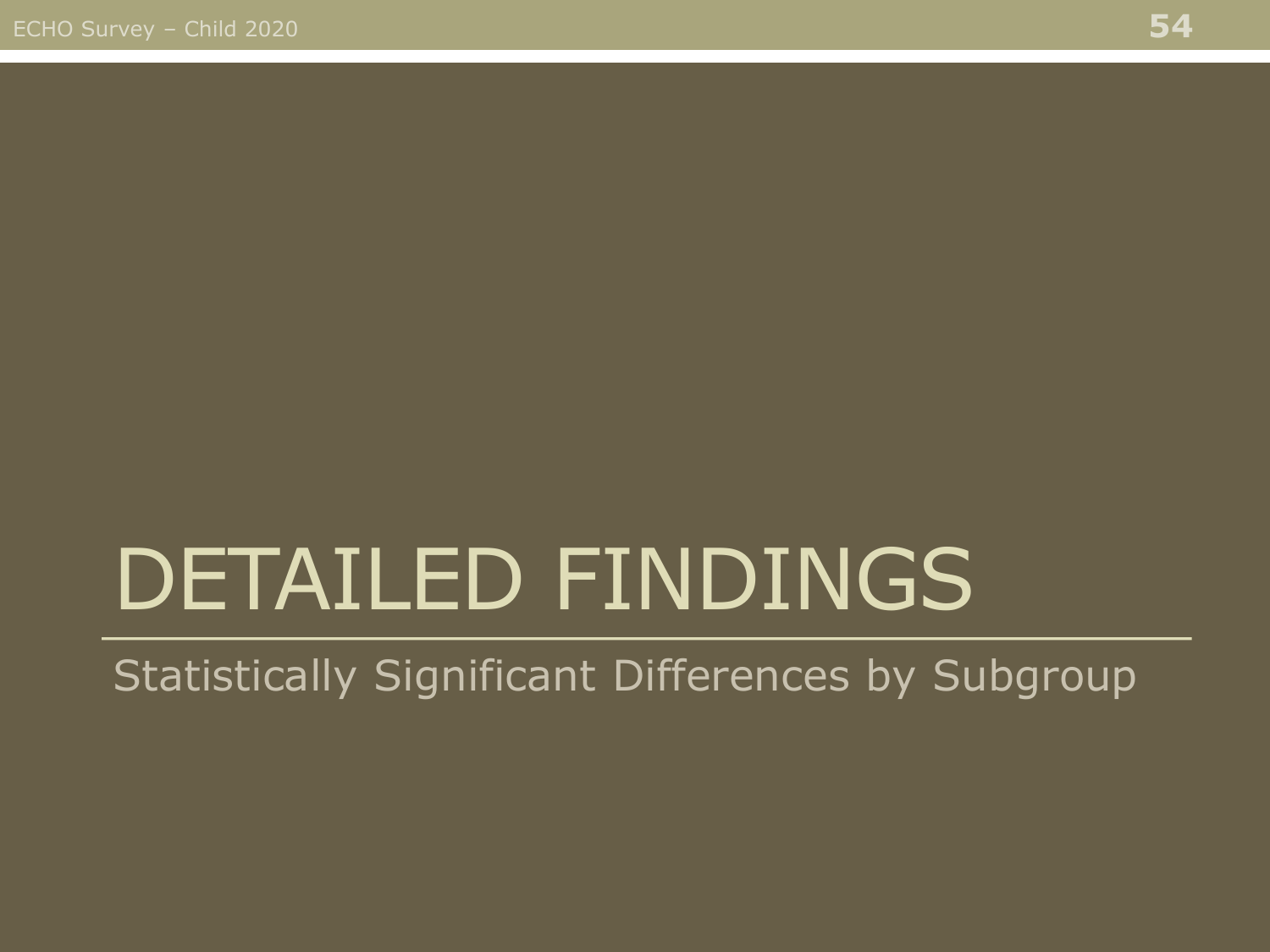## **Results Comparison by Gender**

Items with Statistically Significant Results

- Q19 In the last 12 months, were the goals of your child's counseling or treatment discussed completely with you?
	- Score is the percentage of respondents who answered "Yes."

|     | <b>Overall</b> |              | <b>Score</b><br><b>Spread</b> |     | <b>Female</b> | <b>Male</b> |              |  |
|-----|----------------|--------------|-------------------------------|-----|---------------|-------------|--------------|--|
|     |                | <b>Score</b> |                               | N   | <b>Score</b>  |             | <b>Score</b> |  |
| Q19 | 917            | 93%          | 4%                            | 299 | 91%           | 618         | 95%          |  |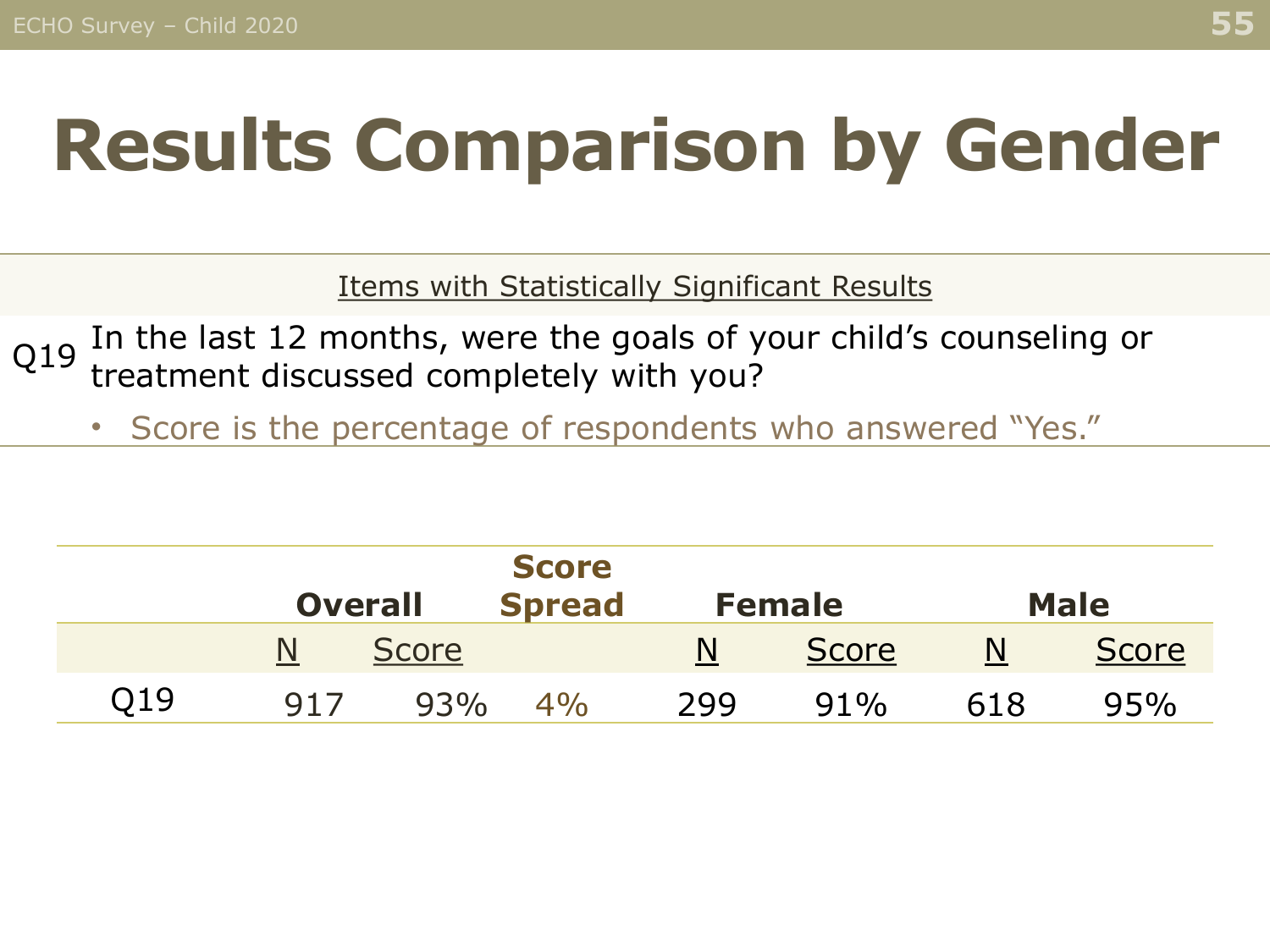## **Results Comparison by Race**

Items with Statistically Significant Results

- $Q14$  In the last 12 months, how often did the people your child saw for counseling or treatment show respect for what you had to say?
	- Score is the percentage of respondents who answered "Always."

|     |     | <b>Score</b><br><b>Overall</b><br><b>Spread</b> |     | <b>Black/African</b><br><b>American</b> |              | <b>White</b> |       |    | More than one<br>race | <b>Other</b> |       |
|-----|-----|-------------------------------------------------|-----|-----------------------------------------|--------------|--------------|-------|----|-----------------------|--------------|-------|
|     | N   | Score                                           |     | N                                       | <b>Score</b> | N            | Score | N  | <b>Score</b>          | N            | Score |
| O14 | 892 | 79%                                             | 10% | 485                                     | 83%          | 249          | 73%   | 85 | 76%                   | 51           | 78%   |



• *Note:* Too few Asian and American Indian/Alaska Native respondents (<30 each) participated to be included in this analysis.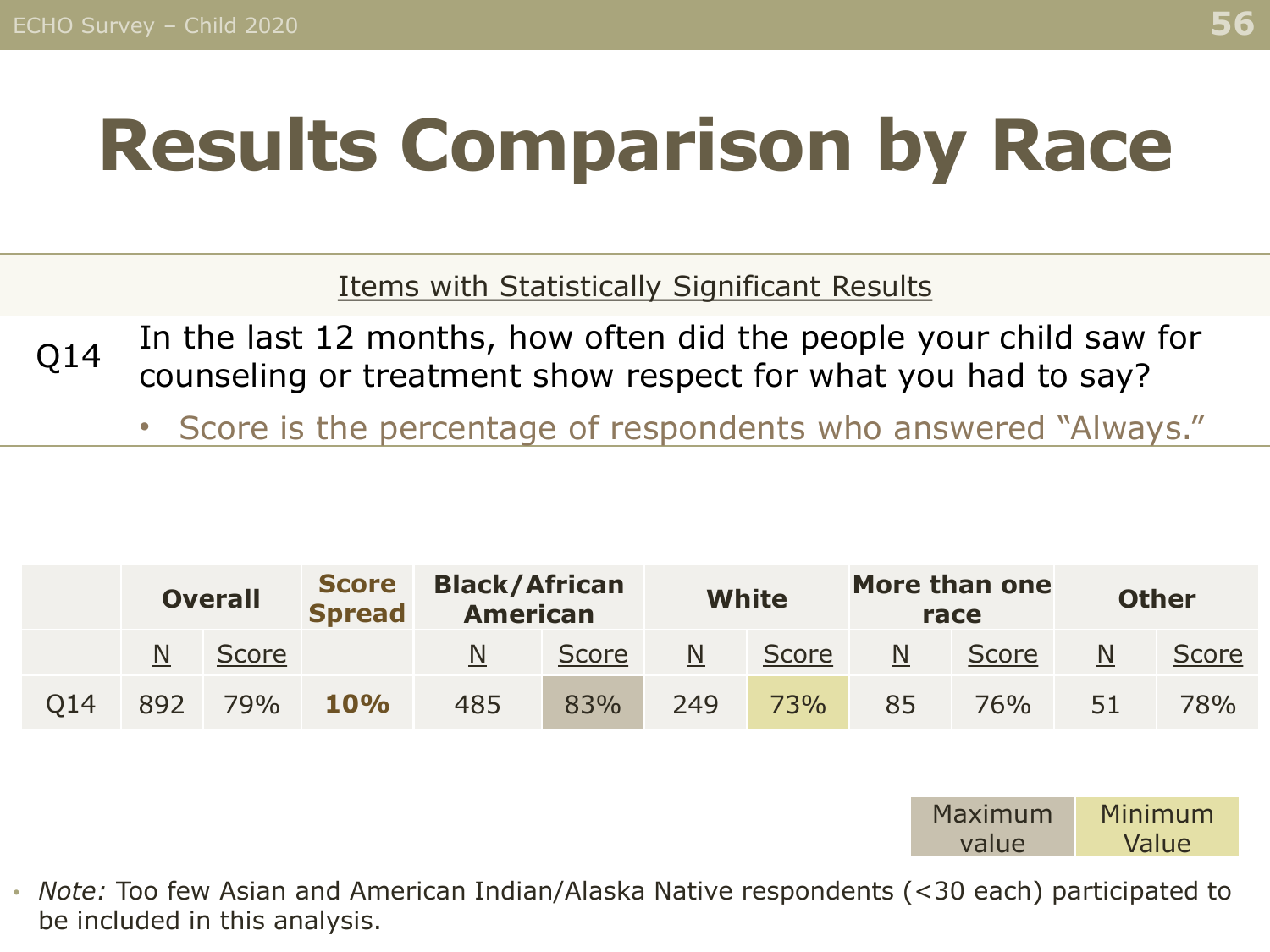## **Results Comparison by Age Group**

Items with Statistically Significant Results

- $Q15$  In the last 12 months, how often did the people your child saw for counseling or  $Q15$  treatment spend enough time with you?  $(0/-0)$ treatment spend enough time with you? (% Always)
- $Q18$  In the last 12 months, how often were you involved as much as you wanted in  $Q18$ your child's counseling or treatment? (% Yes)
- Q22 In the last 12 months, were you given information about different kinds of counseling or treatment that are available for your child? (% Yes)
- Q25 In the last 12 months, did you feel you could refuse a specific type of medicine or treatment for your child? (% Yes)
- Q30 In the last 12 months, how much was your child helped by the counseling or Q30 treatment he or she got? (% A lot)
- $Q19$  In the last 12 months, were the goals of your child's counseling or treatment discussed completely with you? (% Yes)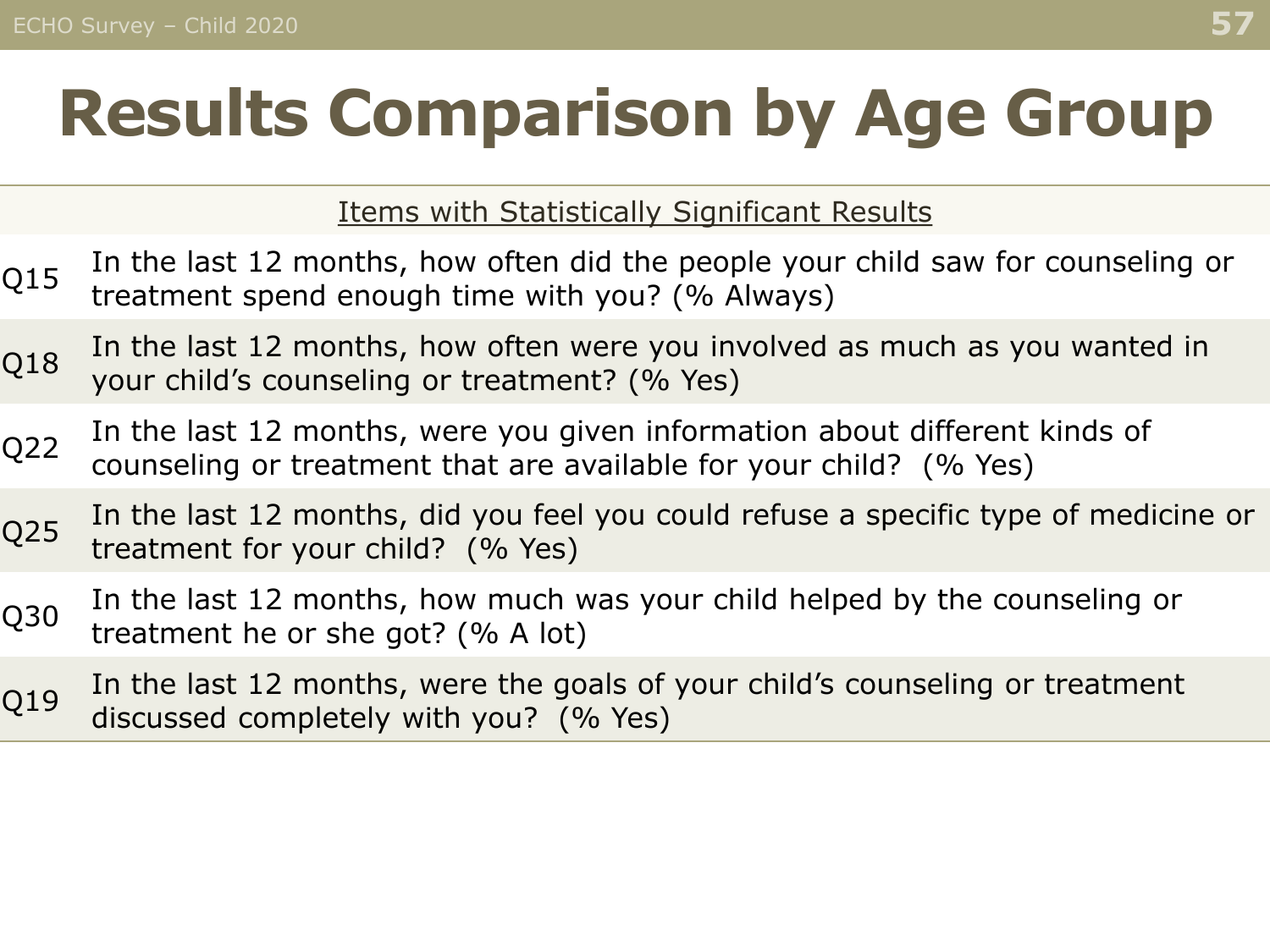### **Results Comparison by Age Group**

|     | <b>Overall</b>          |         | <b>Score</b><br><b>Spread</b> |                 | Birth - $3$ | $4 - 6$                 |       | $7 - 9$                  |              | $10 - 12$                |              | $13 - 15$                |              | $16 - 18$                |              |
|-----|-------------------------|---------|-------------------------------|-----------------|-------------|-------------------------|-------|--------------------------|--------------|--------------------------|--------------|--------------------------|--------------|--------------------------|--------------|
|     | $\overline{\mathsf{N}}$ | Score   |                               | $\underline{N}$ | Score       | $\overline{\mathsf{N}}$ | Score | $\underline{\mathsf{N}}$ | <b>Score</b> | $\underline{\mathsf{N}}$ | <b>Score</b> | $\underline{\mathsf{N}}$ | <b>Score</b> | $\underline{\mathsf{N}}$ | <b>Score</b> |
| Q15 |                         | 913 63% | <b>18%</b>                    | 59              | 59%         | 137                     | 72%   | 181                      | 65%          | 198                      | 60%          | 200                      | 65%          | 138                      | 54%          |
| Q18 |                         | 912 76% | 20%                           | 59              | 69%         | 136                     | 84%   | 183                      | 81%          | 200                      | 77%          | 196                      | 77%          | 138                      | 64%          |
| Q22 |                         | 909 75% | <b>15%</b>                    | 60              | 82%         | 135                     | 84%   | 182                      | 69%          | 200                      | 74%          | 197                      | 74%          | 135                      | 74%          |
| Q25 |                         | 905 88% | <b>14%</b>                    | 59              | 78%         | 133                     | 92%   | 182                      | 91%          | 197                      | 90%          | 197                      | 87%          | 137                      | 82%          |
| Q30 | 1,132 49%               |         | <b>17%</b>                    | 75              | 49%         | 171                     | 61%   | 238                      | 50%          | 242                      | 46%          | 237                      | 44%          | 169                      | 47%          |
| Q19 | 914                     | 93%     | 9%                            | 60              | 92%         | 137                     | 96%   | 183                      | 96%          | 200                      | 92%          | 197                      | 95%          | 137                      | 87%          |

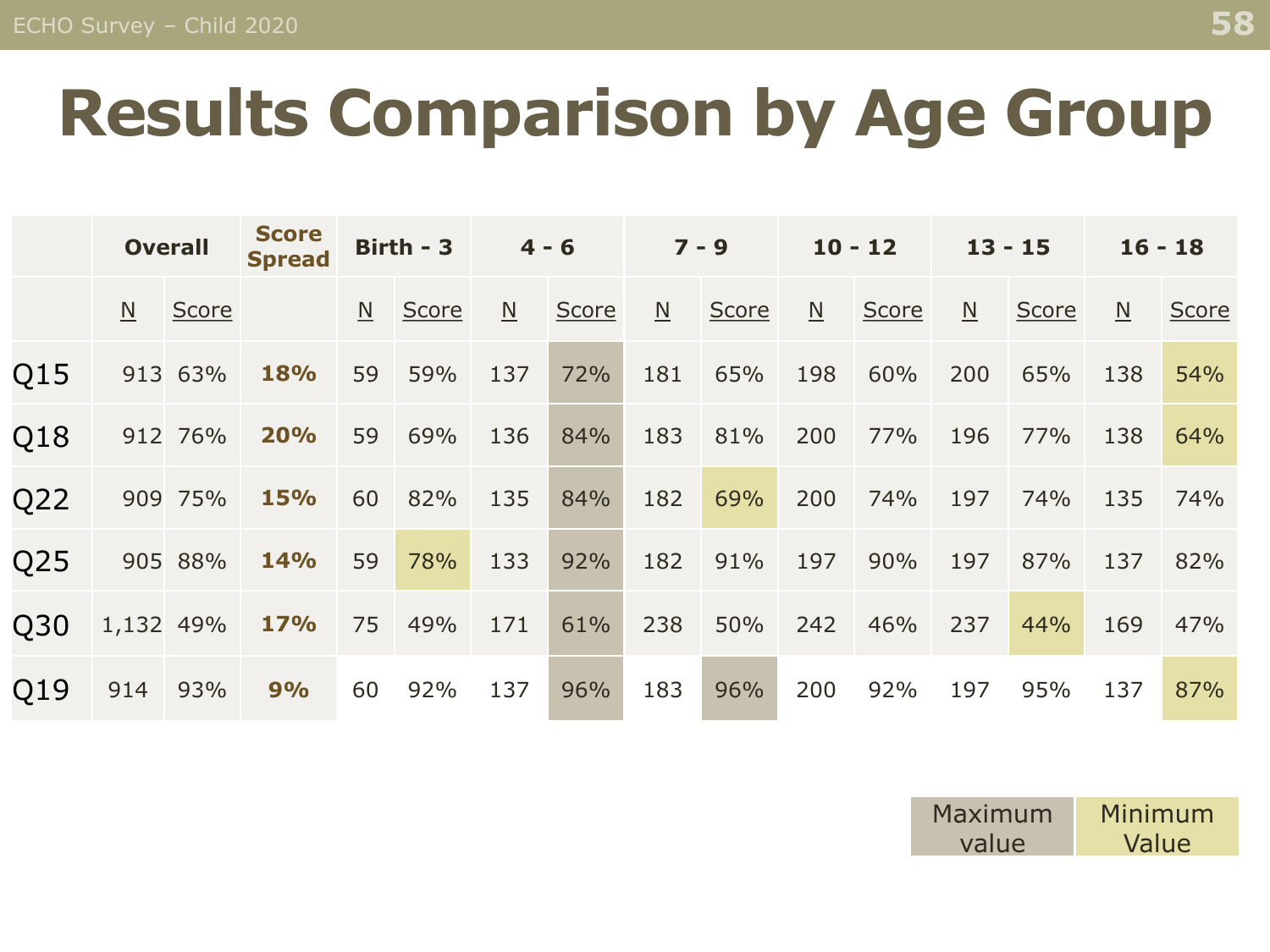## **Results Comparison by Service Type**

Items with Statistically Significant Results

- $Q_{40}$  In the last 12 months, how much of a problem, if any, were delays in counseling  $Q_{40}$  are treatment while very waited for anomal  $Q_{40}$ . or treatment while you waited for approval? (% Not a problem)
- $Q_{42}$  In the last 12 months, how much of a problem, if any, was it to get the help you needed for your child when you called customer service? (% Not a problem)
- $Q21$  In the last 12 months, how often did you feel your child had someone to talk to for counseling or treatment when he or she was troubled? (% Always)
- Q25 In the last 12 months, did you feel you could refuse a specific type of medicine or<br>Q25 treatment for your child? (% Yes) treatment for your child? (% Yes)
- Q30 In the last 12 months, how much was your child helped by the counseling or treatment he or she got? (% A lot)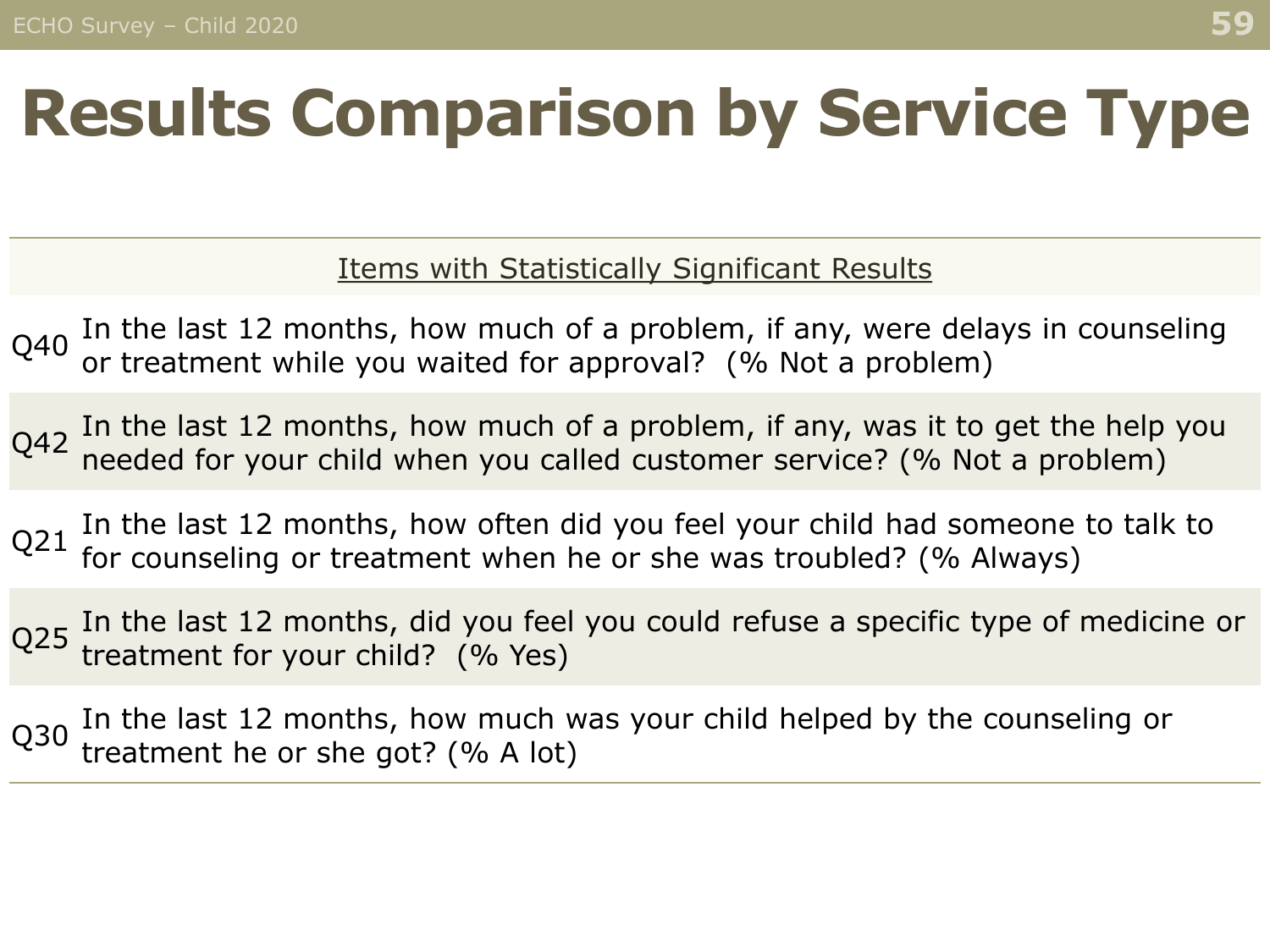### **Results Comparison by Service Type**

|     | <b>Overall</b> |              | <b>Score</b><br><b>Spread</b> | <b>Receiving</b><br>autism services |              | <b>Receiving</b><br>general<br><b>services</b> |              |
|-----|----------------|--------------|-------------------------------|-------------------------------------|--------------|------------------------------------------------|--------------|
|     | N              | <b>Score</b> |                               | $\overline{\mathsf{N}}$             | <b>Score</b> | $\underline{\mathbf{N}}$                       | <b>Score</b> |
| Q40 | 278            | 50%          | 23%                           | 133                                 | 38%          | 145                                            | 61%          |
| Q42 | 300            | 60%          | 17%                           | 81                                  | 48%          | 219                                            | 65%          |
| Q21 | 927            | 57%          | 8%                            | 206                                 | 51%          | 721                                            | 59%          |
| Q25 | 915            | 88%          | 5%                            | 226                                 | 84%          | 689                                            | 89%          |
| Q30 | 1,148          | 49%          | 9%                            | 283                                 | 56%          | 865                                            | 47%          |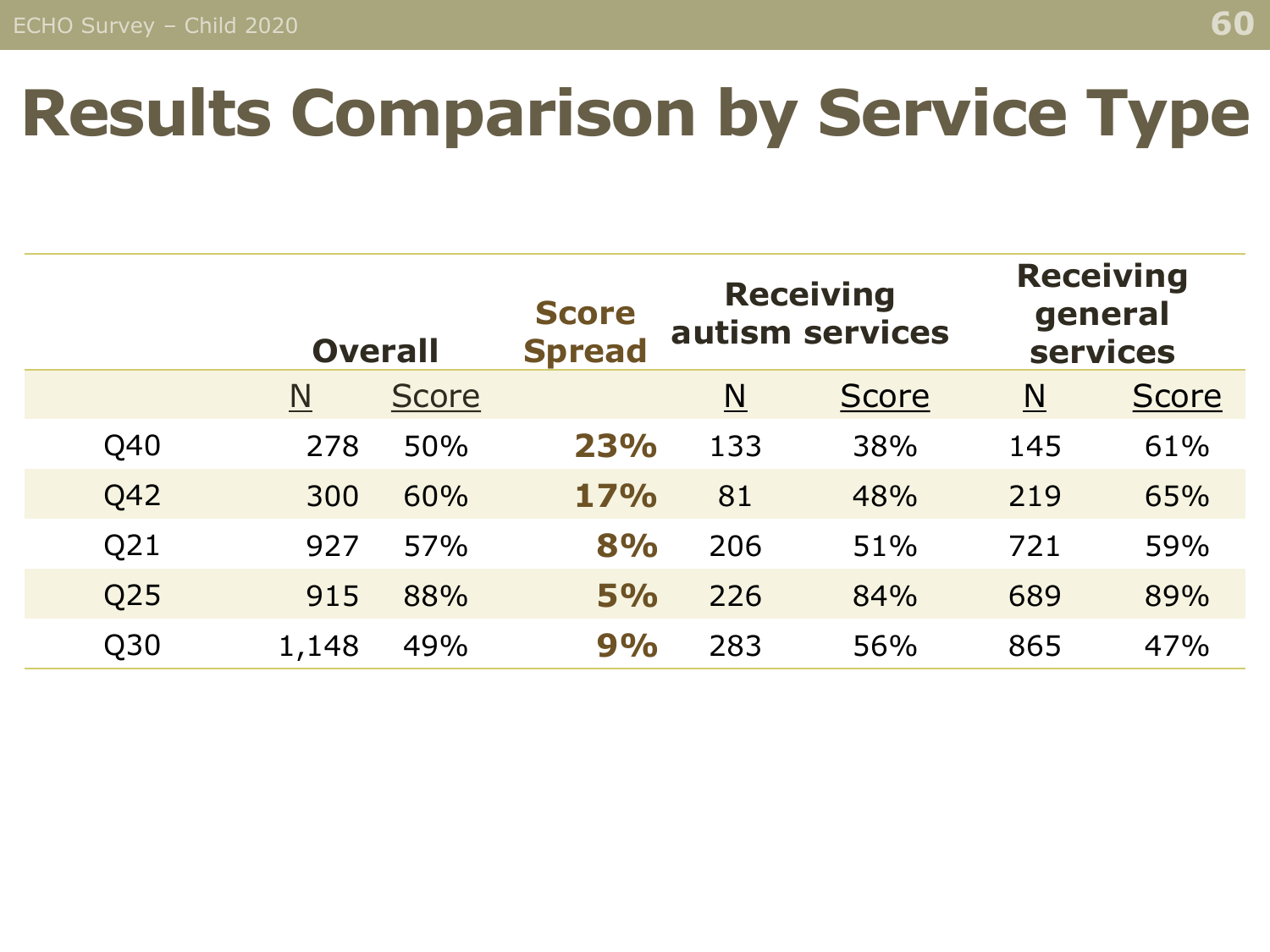#### **Results Comparison by Primary Disability Designation**

Items with Statistically Significant Results

 $Q_{40}$  In the last 12 months, how much of a problem, if any, were delays in counseling  $Q_{40}$  are treatment while very waited for anomal  $Q_{40}$ . or treatment while you waited for approval? (% Not a problem)

Q25 In the last 12 months, did you feel you could refuse a specific type of medicine or treatment for your child? (% Yes)

Q30 In the last 12 months, how much was your child helped by the counseling or treatment he or she got? (% A lot)

|     | <b>Overall</b> |              | <b>Score</b><br><b>Spread</b> | <b>Developmental</b><br><b>Disability</b> |              |                          | <b>Severe</b><br><b>Emotional</b><br><b>Disability</b> |  |
|-----|----------------|--------------|-------------------------------|-------------------------------------------|--------------|--------------------------|--------------------------------------------------------|--|
|     | $\mathsf{N}$   | <b>Score</b> |                               | <u>N</u>                                  | <b>Score</b> | $\underline{\mathsf{N}}$ | <b>Score</b>                                           |  |
| Q40 | 278            | 50%          | 31%                           | 161                                       | 37%          | 117                      | 68%                                                    |  |
| Q25 | 913            | 88%          | 5%                            | 333                                       | 85%          | 580                      | 90%                                                    |  |
| Q30 | 1,146          | 49%          | 8%                            | 415                                       | 54%          | 731                      | 46%                                                    |  |

• *Note:* Too few respondents with other disability designations participated to be included in this analysis.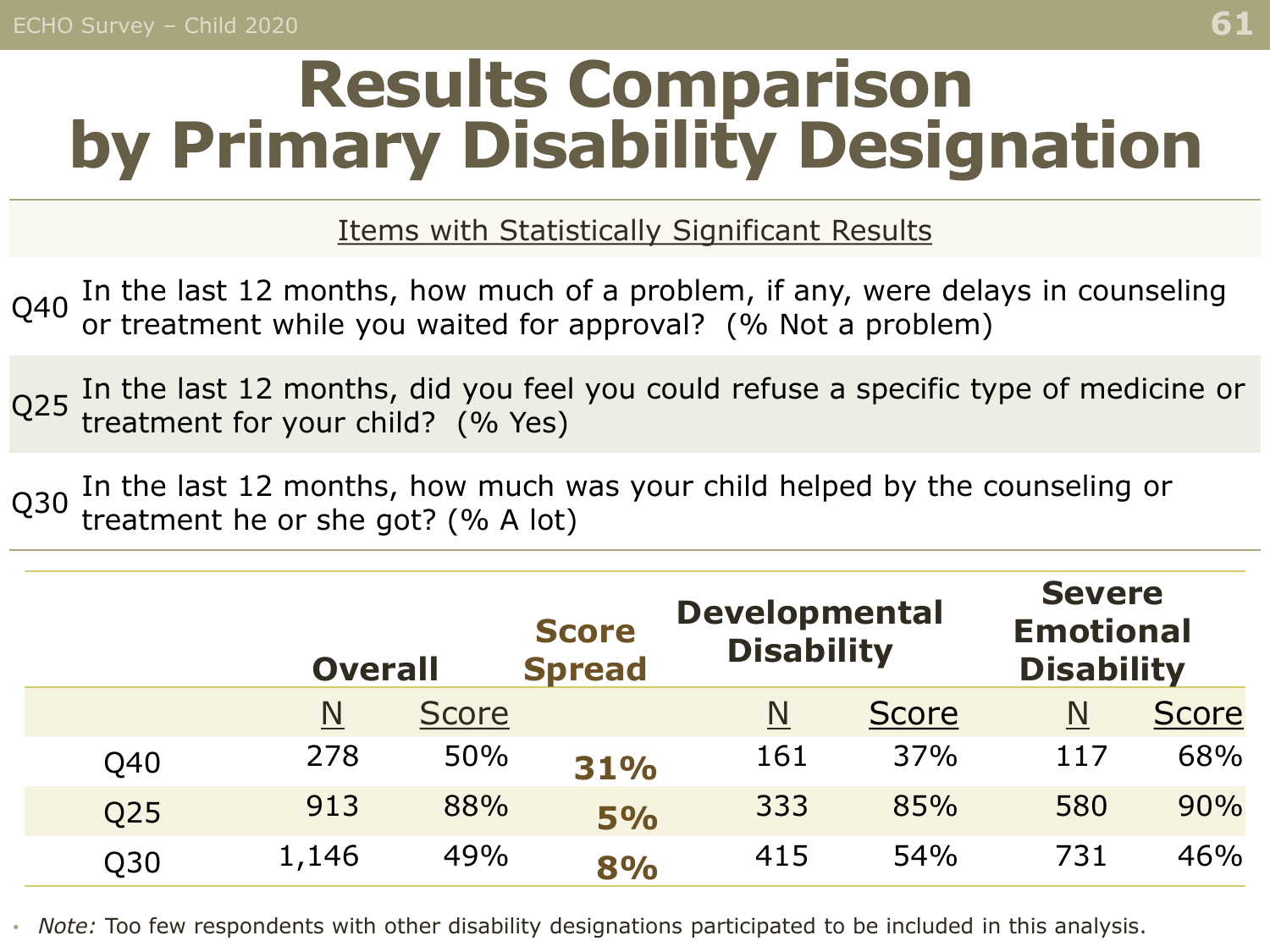Items with Statistically Significant Results

- Q12 In the last 12 months, how often did the people your child saw for counseling or treatment listen carefully to you? (% Always)
- Q13 In the last 12 months, how often did the people your child saw for counseling or treatment explain things in a way you could understand? (% Always)
- Q14 In the last 12 months, how often did the people your child saw for counseling or treatment show respect for what you had to say? (% Always)
- Q40 In the last 12 months, how much of a problem, if any, were delays in counseling or treatment while you waited for approval? (% Not a problem)
- Q21 In the last 12 months, how often did you feel your child had someone to talk to for counseling or treatment when he or she was troubled? (% Always)
- O29 Using any number from 0 to 10, what number would you use to rate all your child's counseling or treatment in the last 12 months? (% 9 or 10)
- Q22 In the last 12 months, were you given information about different kinds of counseling or treatment that are available for your child? (% Yes)
- O17 In the last 12 months, were you told what side effects of those medicines to watch for? (%) Yes)
- Q23 In the last 12 months, were you given as much information as you wanted about what you could do to manage your child's condition? (% Yes)
- Q26 In the last 12 months, as far as you know, did anyone your child saw for counseling or treatment share information with others that should have been kept private? (% No)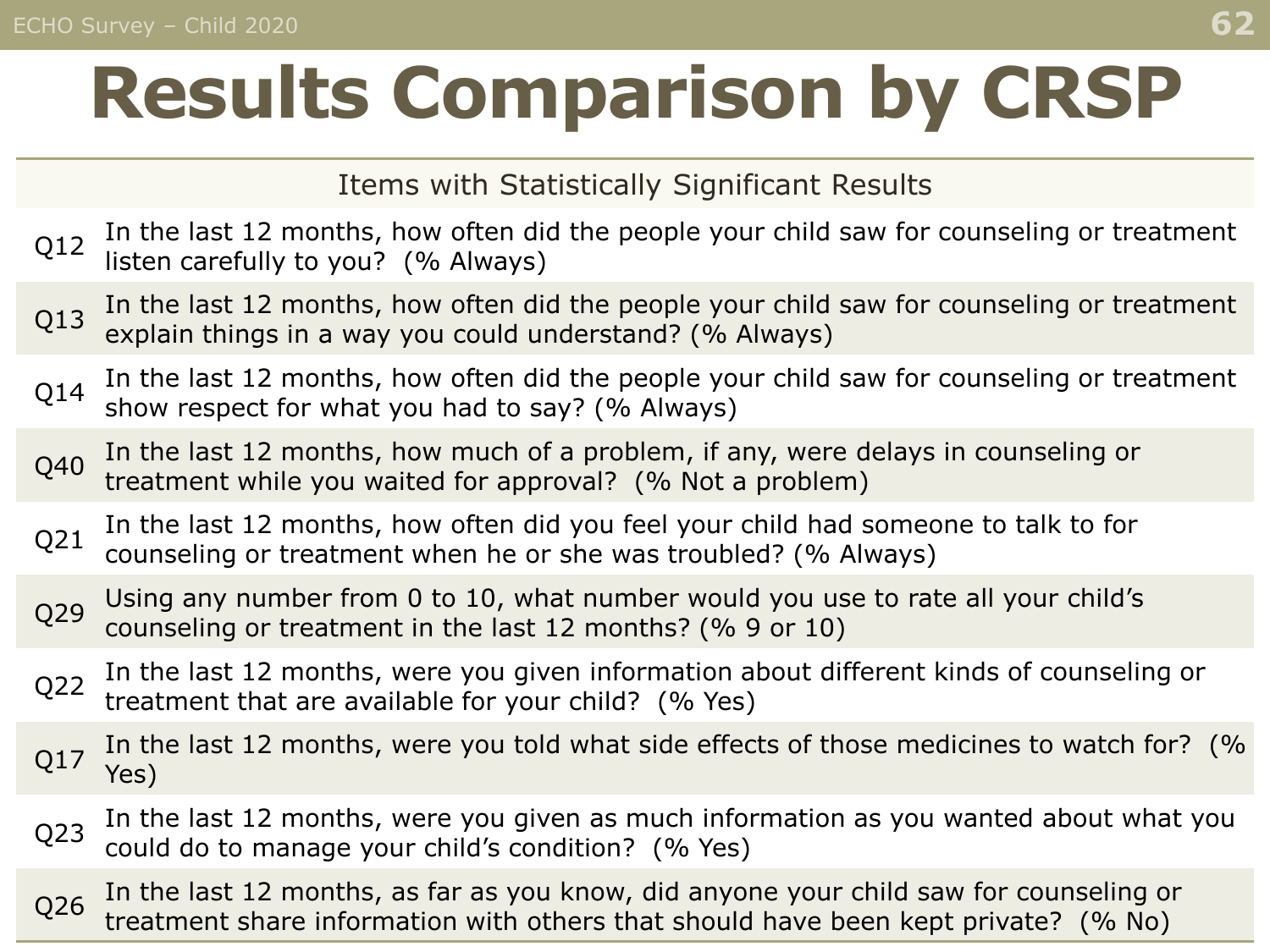|         | Overall      |              | <b>Score</b>   |                       |            | The<br>Children's<br>Center of<br>Wayne<br>County |       | Community<br>Care<br><b>Services</b> |              | Community<br>Living<br><b>Services</b> |                          | Development<br>Centers, Inc. |       | The<br>Guidance<br>Center |       |
|---------|--------------|--------------|----------------|-----------------------|------------|---------------------------------------------------|-------|--------------------------------------|--------------|----------------------------------------|--------------------------|------------------------------|-------|---------------------------|-------|
|         | $\mathsf{N}$ | <b>Score</b> | <b>Minimum</b> | <b>Maximum Spread</b> |            | N.                                                | Score | N                                    | <b>Score</b> | $\mathsf{N}$                           | Score                    | N                            | Score | $\mathsf{N}$              | Score |
| q12 836 |              | 67%          | 46%            | 81%                   | 35%        | 222                                               | 73%   | 36                                   | 78%          | 20                                     | 75%                      | 53                           | 55%   | 106                       | 54%   |
| q13     | 836          | 74%          | 58%            | 95%                   | <b>37%</b> | 221                                               | 80%   | 36                                   | 81%          | 20                                     | 95%                      | 53                           | 74%   | 106                       | 73%   |
|         | q14 834      | 79%          | 65%            | 95%                   | 30%        | 221                                               | 84%   | 35                                   | 83%          | 20                                     | 95%                      | 53                           | 79%   | 106                       | 68%   |
| q40     | 247          | 47%          | 23%            | 91%                   | 68%        | 49                                                | 53%   |                                      | -            | 14                                     | 36%                      | 11                           | 55%   | 30                        | 60%   |
| q21     | 832          | 56%          | 42%            | 74%                   | 32%        | 230                                               | 64%   | 40                                   | 53%          | 16                                     | 56%                      | 56                           | 55%   | 106                       | 50%   |
| q29     | 824          | 49%          | 33%            | 64%                   | 31%        | 218                                               | 57%   | 36                                   | 50%          | 20                                     | 55%                      | 52                           | 40%   | 103                       | 40%   |
| Q22 829 |              | 75%          | 53%            | 84%                   | 31%        | 221                                               | 81%   | 36                                   | 58%          | 20                                     | 75%                      | 52                           | 73%   | 106                       | 65%   |
| Q17 471 |              | 80%          | 63%            | 94%                   | 31%        | 145                                               | 94%   | 20                                   | 80%          | $\overline{\phantom{0}}$               | $\overline{\phantom{a}}$ | 33                           | 76%   | 69                        | 64%   |
| Q23     | 829          | 78%          | 63%            | 86%                   | 23%        | 222                                               | 86%   | 36                                   | 78%          | 20                                     | 80%                      | 53                           | 72%   | 106                       | 70%   |
| Q26 811 |              | 93%          | 80%            | 100%                  | <b>20%</b> | 215                                               | 94%   | 33                                   | 91%          | 20                                     | 100%                     | 53                           | 91%   | 104                       | 98%   |

| Maximum | Minimum |  |  |  |
|---------|---------|--|--|--|
| value   | Value   |  |  |  |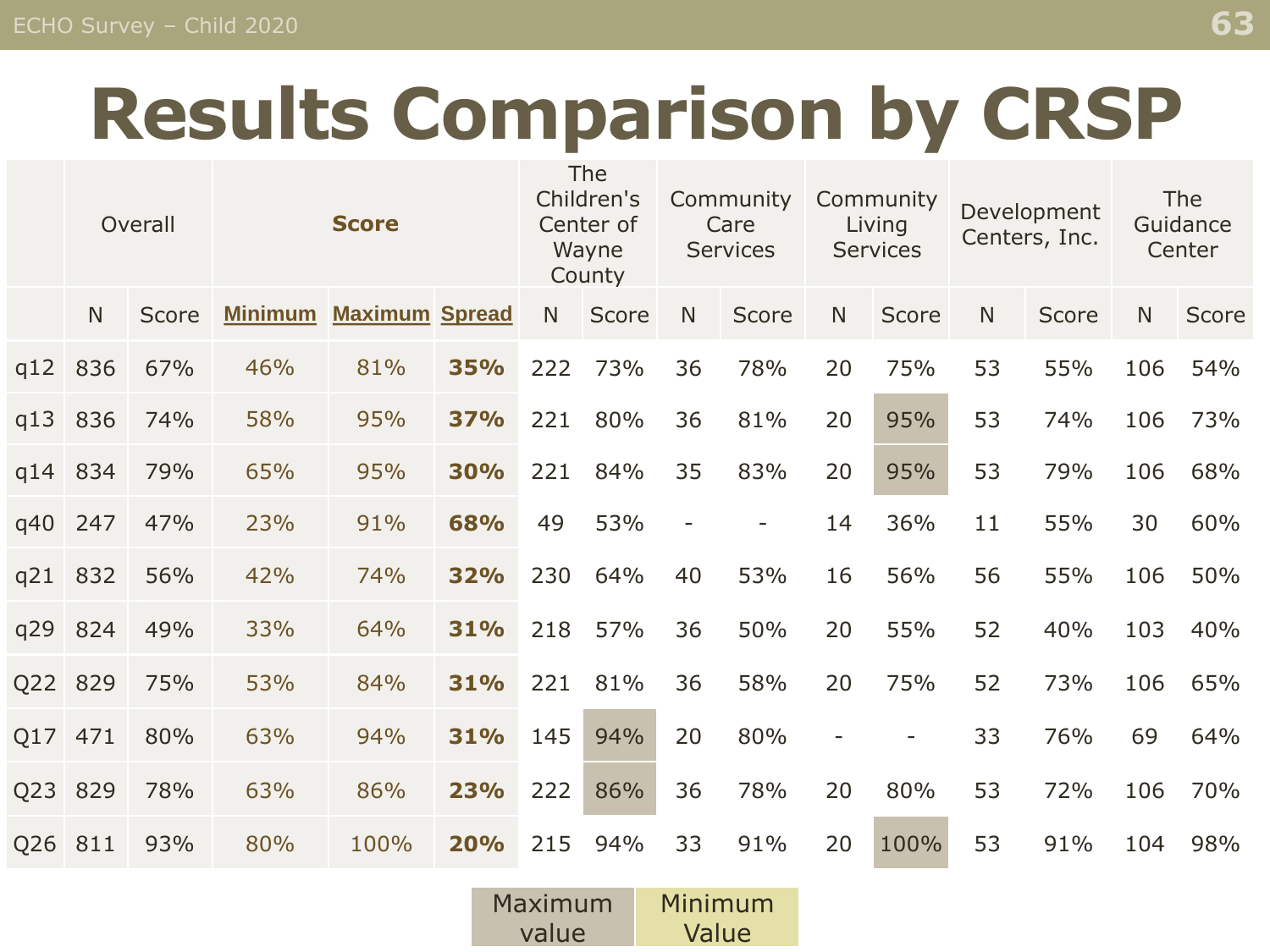|                 | <b>Overall</b>           |              | <b>Score</b>   |                       |            | <b>Hegira</b><br>Programs,<br>Inc. |       | <b>Lincoln</b><br><b>Behavioral</b><br><b>Services -</b> |       | <b>Macomb-</b><br><b>Oakland</b><br><b>Regional</b><br><b>Main Office Center, Inc.</b> |              | <b>Neighborhoo</b><br>d Service<br><b>Organization</b> |       | <b>Northeast</b><br><b>Guidance</b><br>Center -<br><b>NEGC</b> |              |
|-----------------|--------------------------|--------------|----------------|-----------------------|------------|------------------------------------|-------|----------------------------------------------------------|-------|----------------------------------------------------------------------------------------|--------------|--------------------------------------------------------|-------|----------------------------------------------------------------|--------------|
|                 | $\underline{\mathsf{N}}$ | <b>Score</b> | <b>Minimum</b> | <b>Maximum Spread</b> |            | $\mathsf{N}$                       | Score | $\overline{\mathsf{N}}$                                  | Score | $\overline{M}$                                                                         | <b>Score</b> | $\overline{\mathsf{N}}$                                | Score | $\overline{\mathsf{N}}$                                        | <b>Score</b> |
| q12             | 836                      | 67%          | 46%            | 81%                   | <b>35%</b> | 42                                 | 57%   | 46                                                       | 78%   | 27                                                                                     | 63%          | 29                                                     | 66%   | 50                                                             | 46%          |
| q13             | 836                      | 74%          | 58%            | 95%                   | 37%        | 43                                 | 63%   | 46                                                       | 87%   | 27                                                                                     | 67%          | 29                                                     | 62%   | 50                                                             | 58%          |
| q14             | 834                      | 79%          | 65%            | 95%                   | 30%        | 43                                 | 65%   | 46                                                       | 85%   | 27                                                                                     | 74%          | 29                                                     | 79%   | 50                                                             | 78%          |
| q40             | 247                      | 47%          | 23%            | 91%                   | 68%        | 13                                 | 38%   | 11                                                       | 91%   | 13                                                                                     | 23%          | 15                                                     | 33%   | 14                                                             | 50%          |
| q21             | 832                      | 56%          | 42%            | 74%                   | 32%        | 41                                 | 54%   | 47                                                       | 74%   | 26                                                                                     | 50%          | 27                                                     | 48%   | 48                                                             | 42%          |
| q29             | 824                      | 49%          | 33%            | 64%                   | 31%        | 42                                 | 33%   | 45                                                       | 64%   | 27                                                                                     | 48%          | 28                                                     | 57%   | 49                                                             | 39%          |
| Q22             | 829                      | 75%          | 53%            | 84%                   | 31%        | 41                                 | 68%   | 45                                                       | 76%   | 27                                                                                     | 70%          | 28                                                     | 79%   | 49                                                             | 76%          |
| Q17             | 471                      | 80%          | 63%            | 94%                   | 31%        | 19                                 | 89%   | 26                                                       | 81%   | 15                                                                                     | 67%          | 14                                                     | 79%   | 28                                                             | 75%          |
| Q <sub>23</sub> | 829                      | 78%          | 63%            | 86%                   | 23%        | 41                                 | 66%   | 45                                                       | 76%   | 27                                                                                     | 78%          | 28                                                     | 79%   | 48                                                             | 73%          |
| Q26             | 811                      | 93%          | 80%            | 100%                  | 20%        | 41                                 | 98%   | 43                                                       | 91%   | 26                                                                                     | 88%          | 27                                                     | 89%   | 46                                                             | 80%          |

| Maximum | Minimum |  |  |  |
|---------|---------|--|--|--|
| value   | Value   |  |  |  |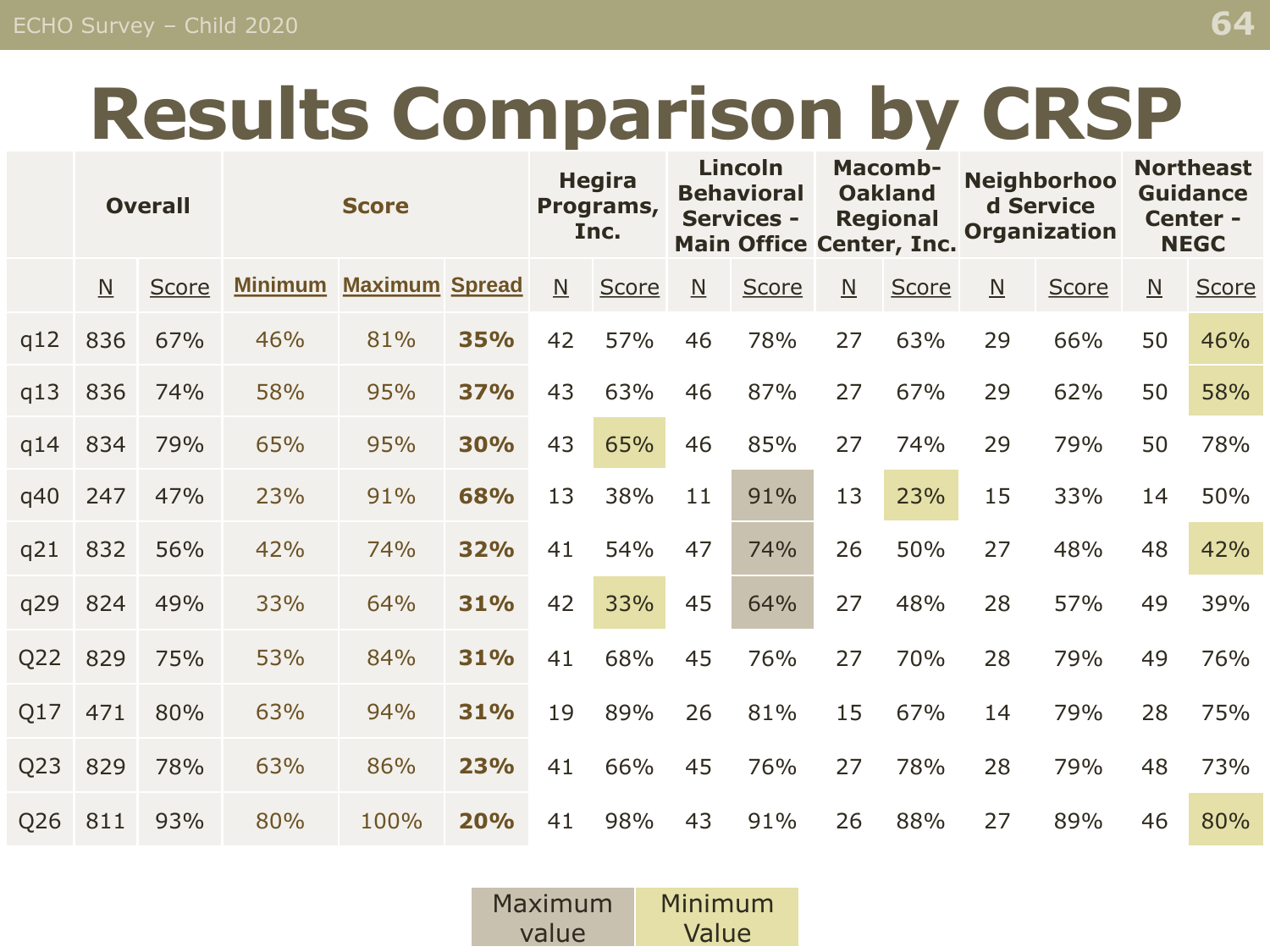|                 | <b>Overall</b>           |              | <b>Score</b>   |                |               | <b>PsyGenics,</b><br>Inc. |      | <b>Starfish</b><br><b>Family</b><br>Services, Inc. |      | <b>Wayne Center</b>      |      |
|-----------------|--------------------------|--------------|----------------|----------------|---------------|---------------------------|------|----------------------------------------------------|------|--------------------------|------|
|                 | $\underline{\mathsf{N}}$ | <b>Score</b> | <b>Minimum</b> | <b>Maximum</b> | <b>Spread</b> | $\underline{\mathsf{N}}$  | Mean | $\underline{\mathsf{N}}$                           | Mean | $\underline{\mathsf{N}}$ | Mean |
| q12             | 836                      | 67%          | 46%            | 81%            | <b>35%</b>    | 74                        | 59%  | 115                                                | 79%  | 16                       | 81%  |
| q13             | 836                      | 74%          | 58%            | 95%            | <b>37%</b>    | 74                        | 62%  | 115                                                | 75%  | 16                       | 81%  |
| q14             | 834                      | 79%          | 65%            | 95%            | <b>30%</b>    | 74                        | 73%  | 114                                                | 83%  | 16                       | 75%  |
| q40             | 247                      | 47%          | 23%            | 91%            | 68%           | 37                        | 32%  | 28                                                 | 50%  |                          |      |
| q21             | 832                      | 56%          | 42%            | 74%            | 32%           | 70                        | 43%  | 111                                                | 60%  | 14                       | 43%  |
| q29             | 824                      | 49%          | 33%            | 64%            | 31%           | 74                        | 39%  | 113                                                | 54%  | 17                       | 59%  |
| Q <sub>22</sub> | 829                      | 75%          | 53%            | 84%            | 31%           | 74                        | 73%  | 113                                                | 84%  | 17                       | 53%  |
| Q17             | 471                      | 80%          | 63%            | 94%            | 31%           | 32                        | 63%  | 57                                                 | 82%  |                          |      |
| Q <sub>23</sub> | 829                      | 78%          | 63%            | 86%            | 23%           | 75                        | 73%  | 112                                                | 83%  | 16                       | 63%  |
| Q26             | 811                      | 93%          | 80%            | 100%           | <b>20%</b>    | 75                        | 92%  | 112                                                | 96%  | 16                       | 94%  |

| Maximum | Minimum |  |  |  |
|---------|---------|--|--|--|
| value   | Value   |  |  |  |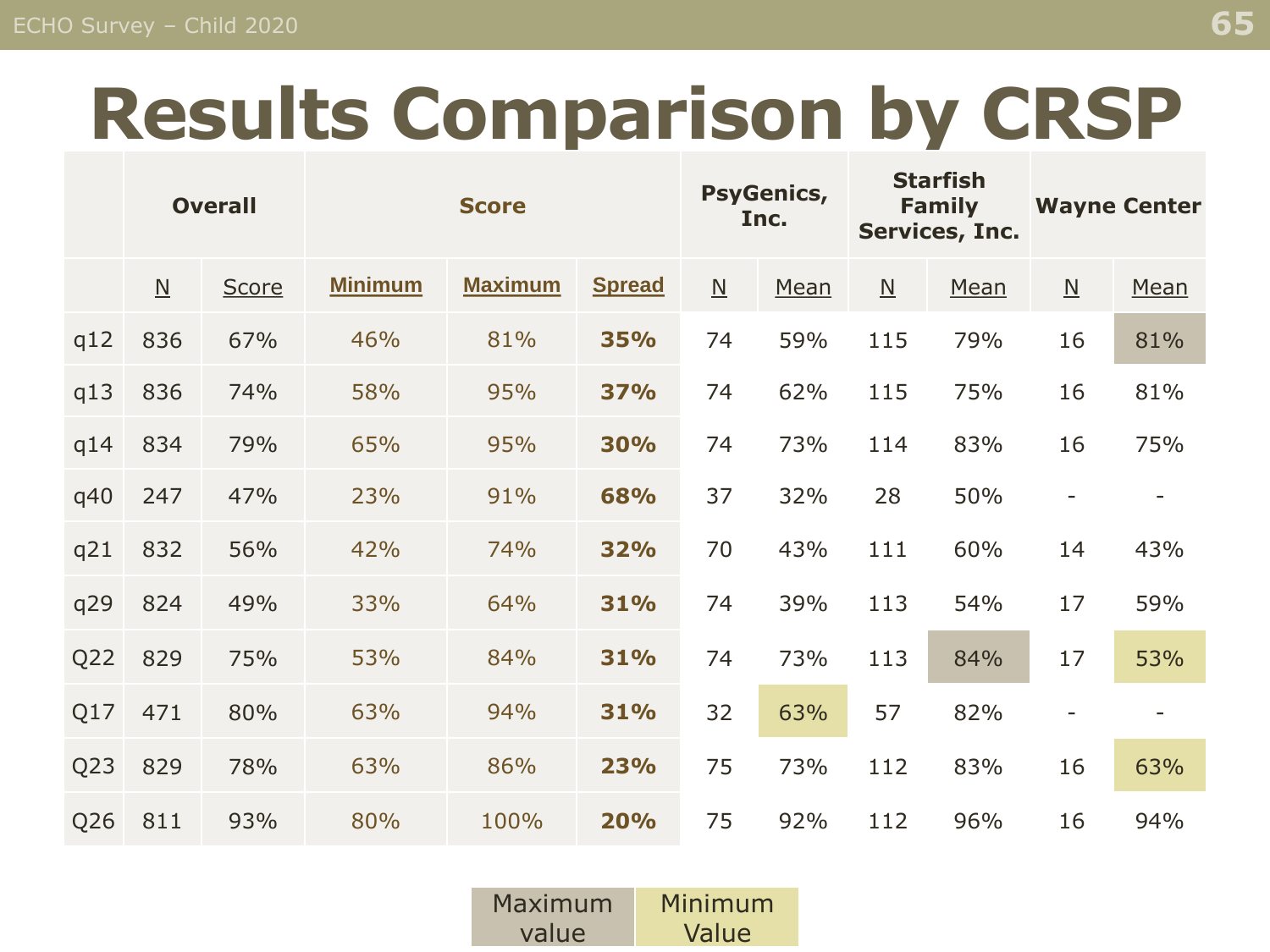## **Results Comparison by Survey Mode**

Items with Statistically Significant Results

- q7 In the last 12 months, how often did your child get an appointment for counseling or treatment as soon as you wanted? (% Always)
- q18 In the last 12 months, how often were you involved as much as you wanted in  $q18$ your child's counseling or treatment? (% Always)
- q34 Compared to 12 months ago, how would you rate your child's ability to  $q34$  accomplish the things be angles works to de new  $(0)$ . Much better) accomplish the things he or she wants to do now? (% Much better)
- $q21$  In the last 12 months, how often did you feel your child had someone to talk to  $q21$  for sourceling or treatment when he or the was treubled? ( $\%$  Always) for counseling or treatment when he or she was troubled? (% Always)
- q29 Using any number from 0 to 10, what number would you use to rate all your  $q29$  shild's seurealing on treatment in the lost 12 monthe? ( $\%$  0.00 10) child's counseling or treatment in the last 12 months? (% 9 OR 10)
- Q25 In the last 12 months, did you feel you could refuse a specific type of medicine or treatment for your child? (% Yes)

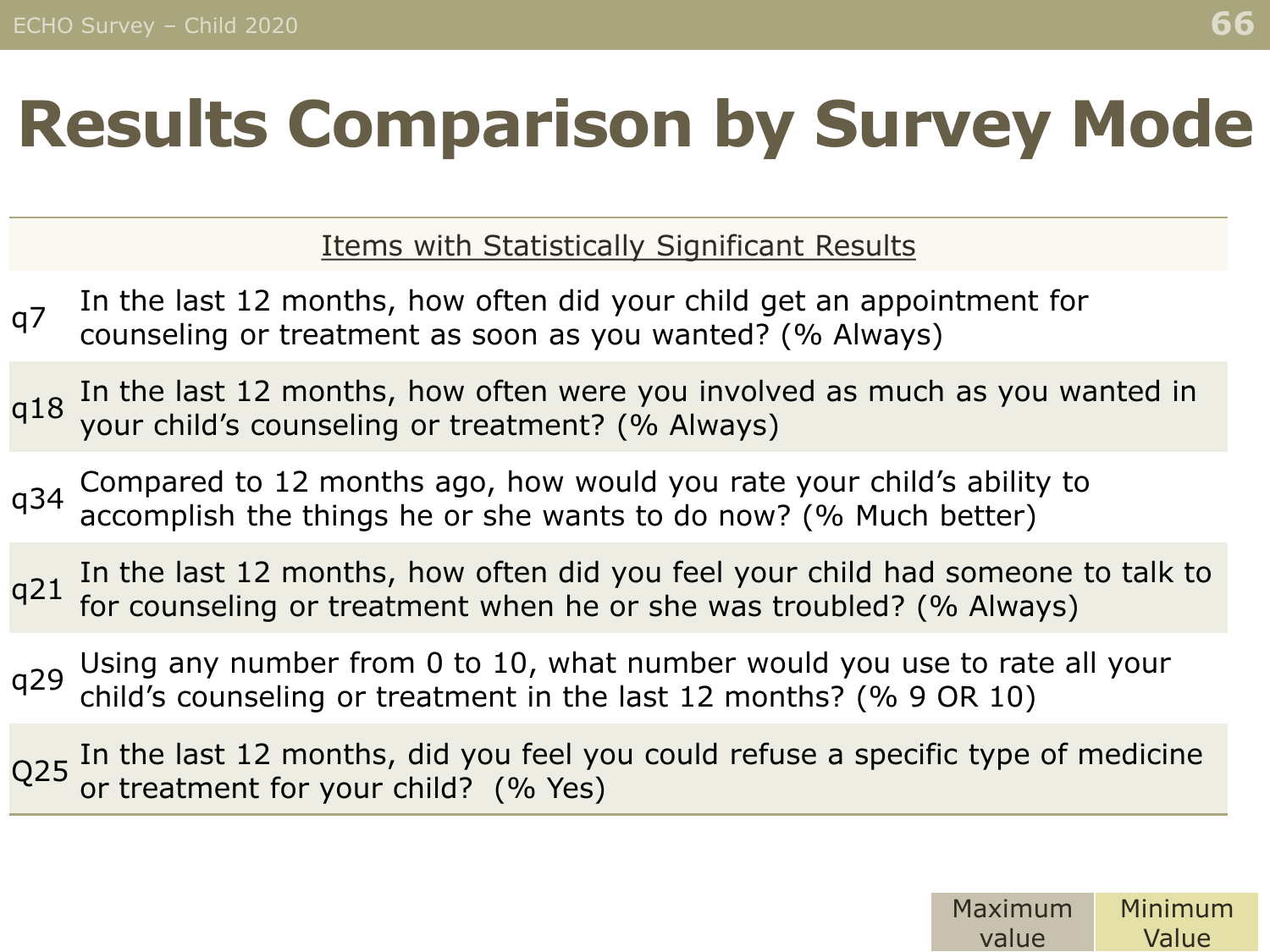### **Results Comparison by Survey Mode**

|     | <b>Overall</b>           |              | <b>Score</b><br><b>Spread</b> | <b>CATI</b>              |              | <b>Mail</b>              |       | <b>Web</b>               |              |  |
|-----|--------------------------|--------------|-------------------------------|--------------------------|--------------|--------------------------|-------|--------------------------|--------------|--|
|     | $\underline{\mathsf{N}}$ | <b>Score</b> |                               | $\underline{\mathsf{N}}$ | <b>Score</b> | $\underline{\mathsf{N}}$ | Score | $\underline{\mathsf{N}}$ | <b>Score</b> |  |
| Q7  | 904                      | 50%          | 18%                           | 560                      | 54%          | 300                      | 46%   | 44                       | 36%          |  |
| Q18 | 926                      | 76%          | 13%                           | 558                      | 80%          | 317                      | 71%   | 51                       | 67%          |  |
| Q34 | 1,151                    | 27%          | 8%                            | 704                      | 30%          | 393                      | 22%   | 54                       | 26%          |  |
| Q21 | 928                      | 57%          | 13%                           | 519                      | 61%          | 359                      | 52%   | 50                       | 48%          |  |
| Q29 | 918                      | 49%          | 13%                           | 551                      | 54%          | 316                      | 41%   | 51                       | 53%          |  |
| Q25 | 916                      | 88%          | 9%                            | 549                      | 91%          | 316                      | 82%   | 51                       | 86%          |  |

| Maximum | Minimum |  |  |  |
|---------|---------|--|--|--|
| value   | Value   |  |  |  |